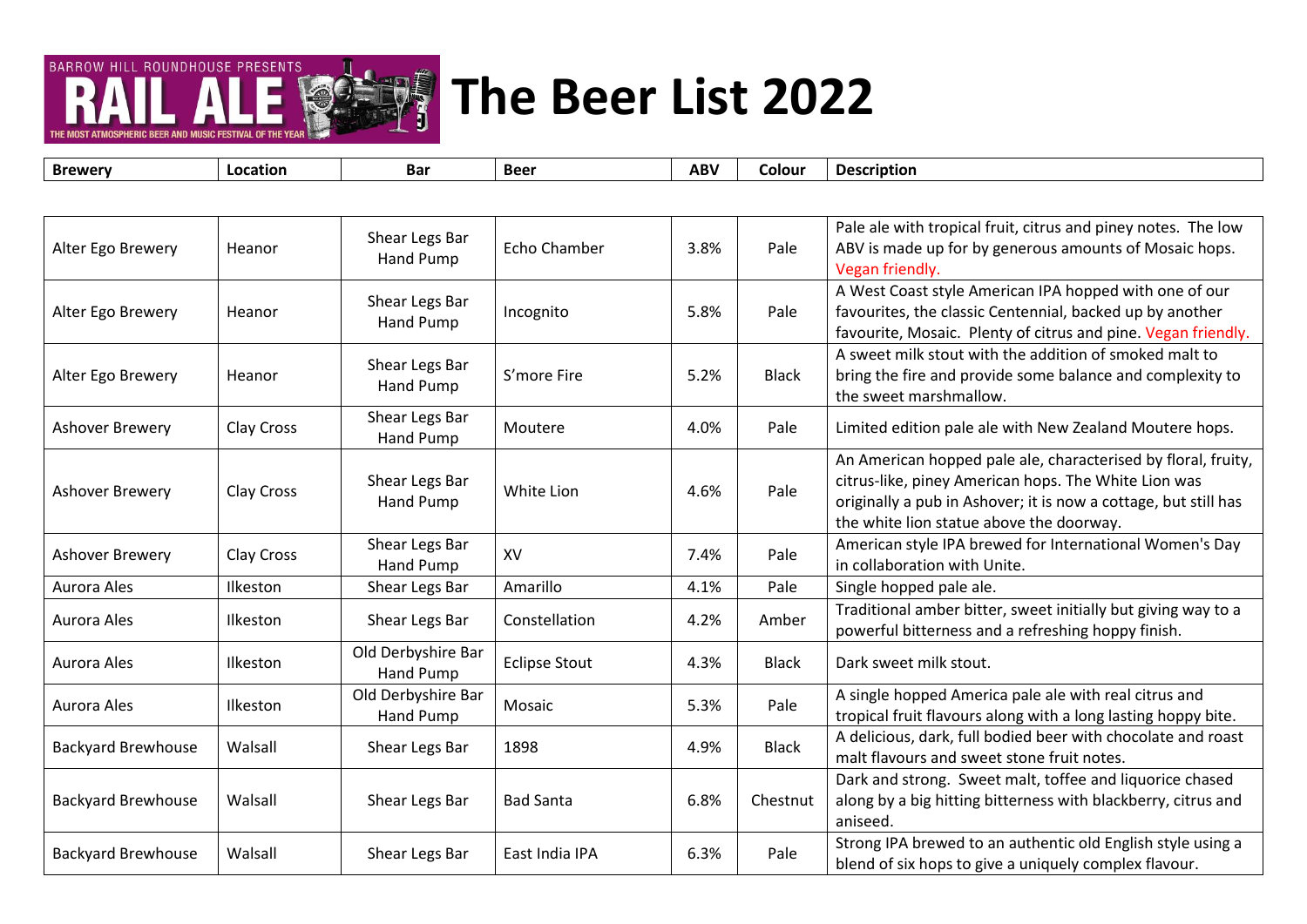

THE MOST ATMOSPHERIC REER AND MUSIC FESTIVAL OF TH

| <b>Backyard Brewhouse</b>                          | Walsall           | Shear Legs Bar                            | Gold                  | 4.5% | Golden       | Smooth, golden bitter. Citra and Styrian hops give an<br>intense citrus, tropical fruit experience.                                                                                             |
|----------------------------------------------------|-------------------|-------------------------------------------|-----------------------|------|--------------|-------------------------------------------------------------------------------------------------------------------------------------------------------------------------------------------------|
| <b>Backyard Brewhouse</b>                          | Walsall           | Shear Legs Bar                            | Modern State          | 4.4% | Pale         |                                                                                                                                                                                                 |
| <b>Backyard Brewhouse</b>                          | Walsall           | Shear Legs Bar                            | The Hoard             | 3.9% | Golden       | Brewed specially to mark the discovery of the "Staffordshire<br>Hoard". SIBA National Beer Competition 2011 Gold Medal.                                                                         |
| <b>Beermats Brewing Co</b>                         | <b>Newark</b>     | Shear Legs Bar                            | Diplomat              | 4.6% | <b>Black</b> | Smooth malty stout, well rounded with roast barley and<br>spicy chocolate notes.                                                                                                                |
| <b>Beermats Brewing Co</b>                         | <b>Newark</b>     | Shear Legs Bar                            | Hazmat                | 4.0% | Straw        | Session IPA bursting with mango flavour and tropical lemon<br>aroma finished with a crisp citrus aftertaste.                                                                                    |
| <b>Beermats Brewing Co</b>                         | <b>Newark</b>     | Shear Legs Bar                            | Liquorice Mild        | 3.8% | <b>Black</b> | A traditionally brewed mild with a nutty character and<br>caramel notes, with flavours of liquorice to finish.                                                                                  |
| <b>Beermats Brewing Co</b>                         | <b>Newark</b>     | Shear Legs Bar                            | <b>Matrix IPA</b>     | 5.4% | Straw        | West Coast style IPA loaded with orange and grapefruit<br>characteristics topped with fresh floral and spicy notes.                                                                             |
| <b>Beermats Brewing Co</b>                         | <b>Newark</b>     | Shear Legs Bar                            | Razzmatazz            | 5.2% | Straw        | An exotic pale ale with intense fruitiness and a punchy hop<br>aroma from the Dana and Cascade hops.                                                                                            |
| <b>Beermats Brewing Co</b>                         | <b>Newark</b>     | Shear Legs Bar                            | Teammates             | 3.9% | Pale         | A pale ale with a citrus aroma leading to a fresh hoppy<br>finish.                                                                                                                              |
| <b>Black Iris Brewery</b>                          | Nottingham        | Shear Legs Bar                            | <b>Endless Summer</b> | 4.5% | Pale         | An American hopped session IPA using Mosaic and Simcoe<br>hops. Vegan friendly.                                                                                                                 |
| <b>Black Iris Brewery</b>                          | Nottingham        | Shear Legs Bar                            | Snake Eyes            | 3.8% | Pale         | Hoppy pale ale packed full of juicy tropical notes followed<br>by a lovely citrus kick coming from the blend of Citra and<br>Cascade hops. Vegan friendly.                                      |
| <b>Blue Monkey</b><br><b>Rail Ale 2022 Sponsor</b> | <b>Nottingham</b> | <b>Shear Legs Bar</b><br><b>Hand Pump</b> | <b>BG Sips</b>        | 4.0% | Pale         | Multi-award winning pale ale with tropical fruit aroma<br>with a thirst-quenching bitterness.                                                                                                   |
| <b>Blue Monkey</b><br>Rail Ale 2022 Sponsor        | <b>Nottingham</b> | <b>Shear Legs Bar</b><br><b>Hand Pump</b> | <b>Cinder Toffee</b>  | 5.0% | <b>Black</b> | A rich full bodied stout with huge toffee aromas and<br>delicious caramel undertones lingering niely on the<br>tongue.                                                                          |
| <b>Blue Monkey</b><br><b>Rail Ale 2022 Sponsor</b> | <b>Nottingham</b> | <b>Shear Legs Bar</b>                     | <b>Coconut Mild</b>   | 4.0% | <b>Black</b> | Traditionally brewed using a wide range of malt to provide<br>a rich and complex base. Infused with rich chocolate<br>flavours and creamy tropical coconut. Just like drinking a<br>Bounty bar. |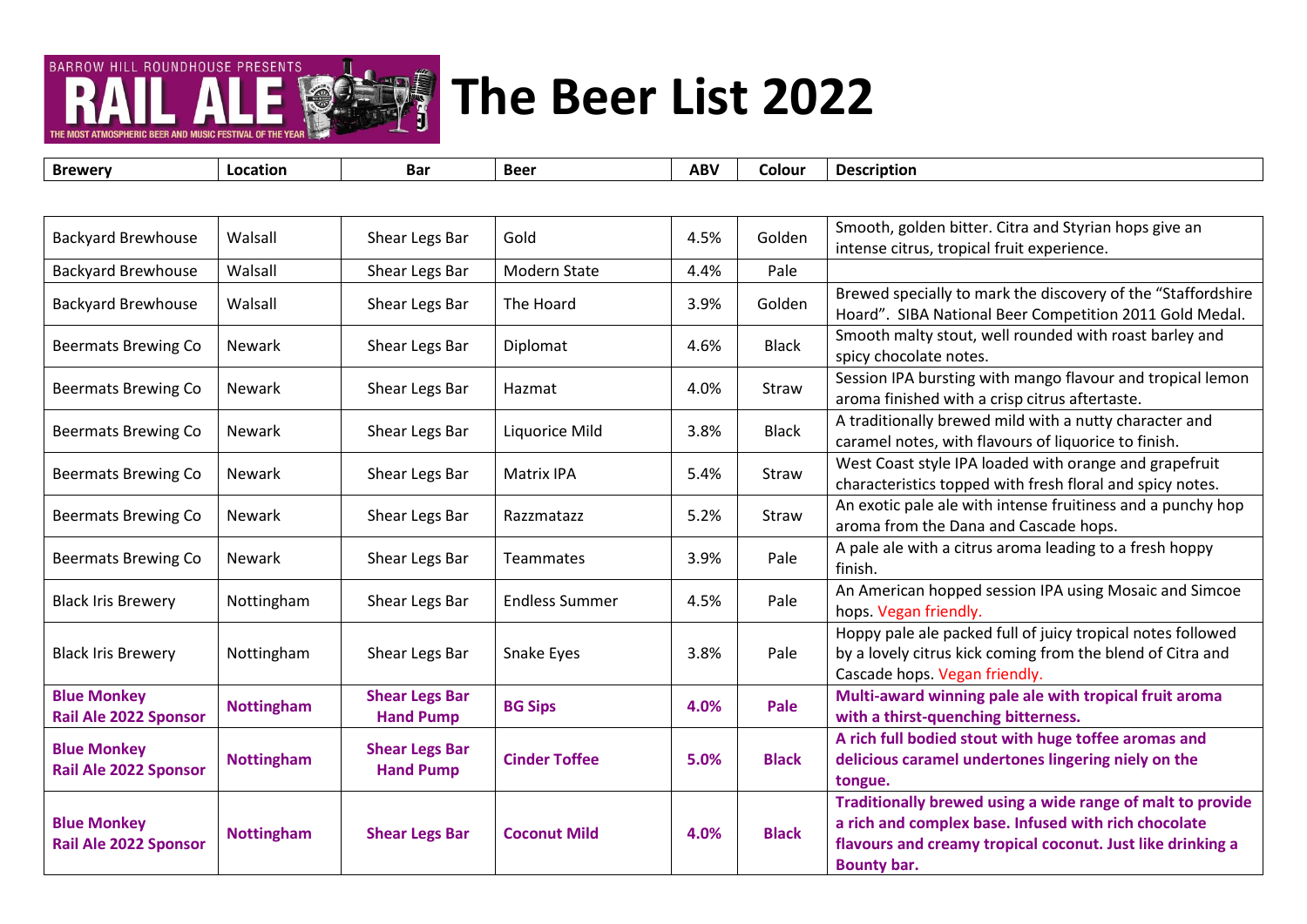

| <b>Blue Monkey</b><br><b>Rail Ale Sponsor 2022</b> | <b>Nottingham</b> | <b>Shear Legs Bar</b>                     | <b>Guerrilla</b>                            | 4.9% | <b>Black</b>  | A hearty pitch black beer full of malty complexity balanced<br>by a robust bitter bite.                                                              |
|----------------------------------------------------|-------------------|-------------------------------------------|---------------------------------------------|------|---------------|------------------------------------------------------------------------------------------------------------------------------------------------------|
| <b>Blue Monkey</b><br><b>Rail Ale 2022 Sponsor</b> | <b>Nottingham</b> | <b>Shear Legs Bar</b><br><b>Hand Pump</b> | <b>Guerrilla Chocolate</b><br><b>Orange</b> | 4.9% | <b>Black</b>  | A hearty black stout full of malty complexity. Very smooth,<br>with a hint of chocolate and orange!                                                  |
| <b>Blue Monkey</b><br><b>Rail Ale 2022 Sponsor</b> | <b>Nottingham</b> | <b>Shear Legs Bar</b><br><b>Hand Pump</b> | <b>Infinity</b>                             | 4.6% | <b>Golden</b> | This award-winning golden IPA is brewed with massive<br>amounts of Citra hops to give a distinctive yet traditional<br>taste.                        |
| <b>Blue Monkey</b><br><b>Rail Ale 2022 Sponsor</b> | <b>Nottingham</b> | <b>Shear Legs Bar</b><br><b>Hand Pump</b> | Infinity $+1$                               | 5.6% | <b>Golden</b> | Wheat malts with powerful Citra hops dry hopped after<br>fermentation with Citra to give huge punch and aroma.                                       |
| <b>Blue Monkey</b><br><b>Rail Ale 2022 Sponsor</b> | <b>Nottingham</b> | <b>Shear Legs Bar</b>                     | <b>Primate Best Bitter</b>                  | 4.0% | <b>Amber</b>  | Perfectly balanced using a wide range of malt to give this<br>beer a rich depth and abundance of flavour offset with a<br>soft lingering bitterness. |
| <b>Brampton Brewery</b>                            | Chesterfield      | Shear Legs Bar                            | <b>Brampton Best</b>                        | 4.2% | Amber         | Session bitter brewed using only traditional and classically<br>English malt and hop combinations.                                                   |
| <b>Brampton Brewery</b>                            | Chesterfield      | Shear Legs Bar                            | <b>Brampton Mild</b>                        | 4.9% | Chestnut      | Coffee, toffee and caramel tones tease your taste buds and<br>warm your cockles.                                                                     |
| <b>Brampton Brewery</b>                            | Chesterfield      | Shear Legs Bar                            | Impy Dark                                   | 4.3% | <b>Black</b>  | Packed to the gunwales with roasted coffee and chocolate<br>aroma and flavours. Delicately hopped.                                                   |
| <b>Brampton Brewery</b>                            | Chesterfield      | Shear Legs Bar                            | Jerusalem                                   | 4.6% | Amber         | A traditional bitter style ale, the pale colour defies a rich<br>maltiness normally associated with a darker ale.                                    |
| <b>Brampton Brewery</b>                            | Chesterfield      | Shear Legs Bar                            | <b>Menin Gate</b>                           | 7.4% | Chestnut      | Belgian Dubbel style using an imported Abbaye style yeast,<br>caramelised candy sugar, a twist of honey and North<br>European hops.                  |
| <b>Brampton Brewery</b>                            | Chesterfield      | Shear Legs Bar                            | <b>Monocled Mutineer</b>                    | 4.7% | Pale          | Easy drinking extra pale ale which finishes sweeter on the<br>palate. Aromatically hopped with Simcoe and Cascade.                                   |
| <b>Brampton Brewery</b>                            | Chesterfield      | Shear Legs Bar                            | Speciale                                    | 5.8% | Straw         | An IPA style ale. The fruity hoppiness is balanced<br>beautifully by the residual sweetness of such a strong ale.                                    |
| <b>Brampton Brewery</b>                            | Chesterfield      | Shear Legs Bar                            | Terminus                                    | 4.2% | Golden        | A Hop Bomb, brewed with Comet, Chinook and Cascade<br>hops - lots of them!                                                                           |
| <b>Brass Castle Brewery</b>                        | Malton            | Shear Legs Bar                            | <b>Bad Kitty</b>                            | 5.5% | <b>Black</b>  | Chewy chocolate vanilla porter. Champion Beer of Britain<br>finalist 2019.                                                                           |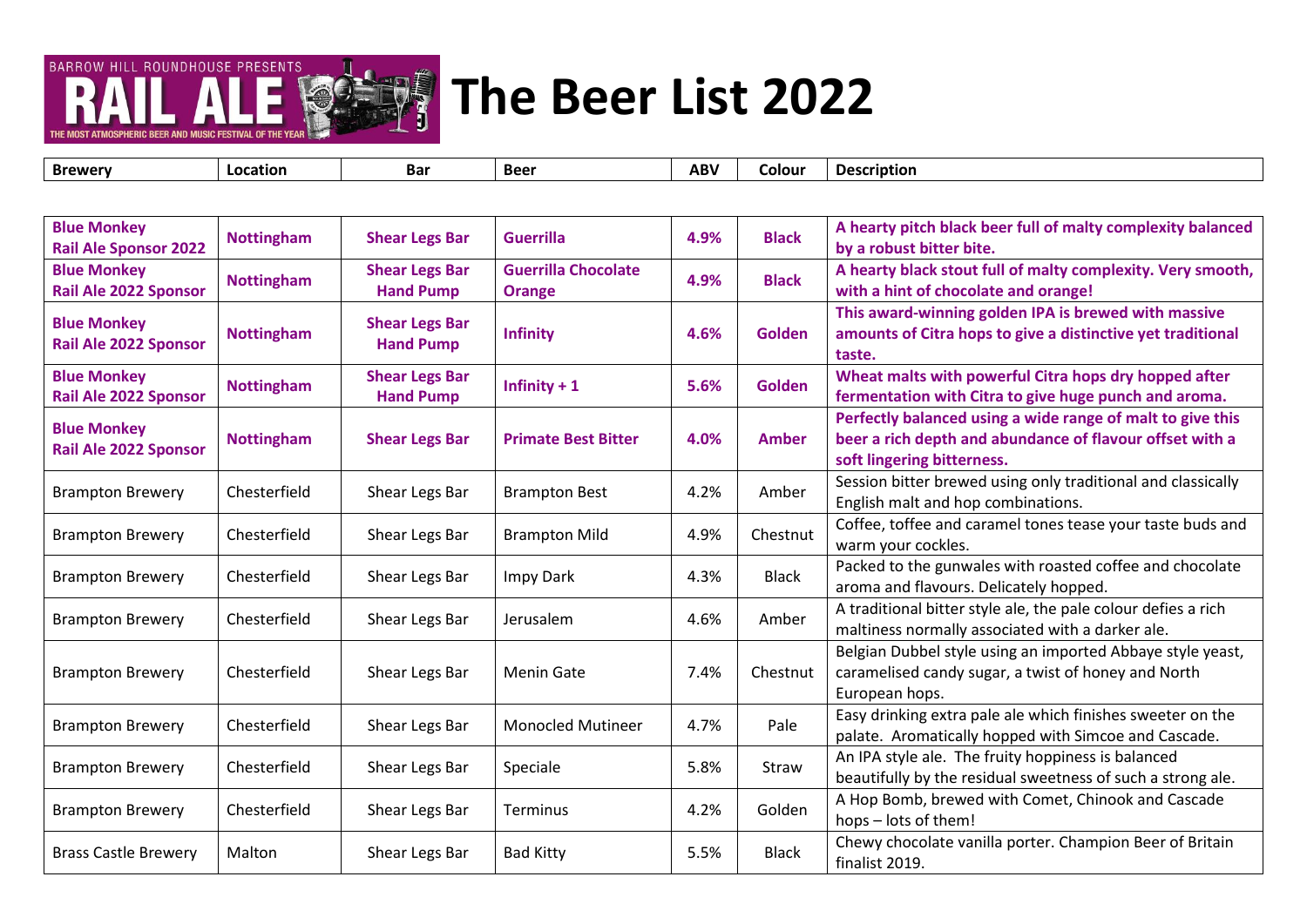

| <b>Brewery</b>              | Location            | <b>Bar</b>                  | <b>Beer</b>            | <b>ABV</b> | Colour       | <b>Description</b>                                                                                                                                        |
|-----------------------------|---------------------|-----------------------------|------------------------|------------|--------------|-----------------------------------------------------------------------------------------------------------------------------------------------------------|
|                             |                     |                             |                        |            |              |                                                                                                                                                           |
| <b>Brass Castle Brewery</b> | Malton              | Shear Legs Bar              | <b>Burnout</b>         | 5.8%       | <b>Black</b> | Award-winning beech-smoked porter. Deliciously complex<br>dark ale with sweet whisky notes alongside coffee and<br>liquorice.                             |
| <b>Brass Castle Brewery</b> | Malton              | Shear Legs Bar              | <b>Ginger Tom</b>      | 5.5%       | <b>Black</b> | A spin on our vanilla porter, Bad Kitty, but infused with<br>ginger.                                                                                      |
| <b>Brass Castle Brewery</b> | Malton              | Shear Legs Bar              | Peach Melbeer          | 4.3%       | Pale         | Hazy pale brewed with a Belgian yeast strain with a<br>naturally occurring fruitiness, some additional peach and a<br>gentle hoppiness.                   |
| <b>Brass Castle Brewery</b> | Malton              | Shear Legs Bar              | Sunshine               | 5.7%       | Pale         | Full bodied IPA - a North Yorkshire version of the West<br>Coast style. Packed with Citra, Amarillo, Chinook, Cascade,<br>and more for big juicy flavour. |
| Brewhouse & Kitchen         | Sutton<br>Coldfield | Shear Legs Bar              | 004 Oaks               | 4.2%       | Golden       | An affectionate tribute to one-time Four Oaks resident<br>Roger Moore. Hoppy golden ale.                                                                  |
| <b>Brunswick Brewery</b>    | Derby               | Shear Legs Bar<br>Hand Pump | <b>Beers Not Bombs</b> | 4.0%       | Pale         | Brewed to raise money for Ukraine.                                                                                                                        |
| <b>Brunswick Brewery</b>    | Derby               | Shear Legs Bar              | <b>Black Sabbath</b>   | 6.0%       | <b>Black</b> | Multi-award winning strong ale as dark as the name<br>suggests! Dangerously quaffable, with smooth liquorice<br>flavours.                                 |
| <b>Brunswick Brewery</b>    | Derby               | Shear Legs Bar<br>Hand Pump | Railway Porter         | 4.3%       | <b>Black</b> | Traditional English porter, lightly hopped and smooth on<br>the palate with roasted coffee flavours.                                                      |
| <b>Brunswick Brewery</b>    | Derby               | Shear Legs Bar<br>Hand Pump | Rocket                 | 4.7%       | Pale         | A pale IPA style beer, heavily hopped with a multitude of<br>Australian and US hops to give pleasant citrus and apricot<br>aromas.                        |
| <b>Brunswick Brewery</b>    | Derby               | Shear Legs Bar              | <b>Triple Hop</b>      | 4.0%       | Straw        | Straw coloured with bitter dry astringency. As the name<br>suggests, three hop variants used in three separate stages.                                    |
| <b>Brunswick Brewery</b>    | Derby               | Shear Legs Bar              | Ubiquitous             | 6.0%       | Pale         | An American hopped pale ale.                                                                                                                              |
| Castle Rock Brewery         | Nottingham          | Shear Legs Bar              | Army of Me             | 3.4%       | Pale         | Soft pale ale with a delightfully low ABV. Dry hopped with<br>Citra and Cascade hops for tropical and citrus flavours.                                    |
| Castle Rock Brewery         | Nottingham          | Shear Legs Bar              | In Bloom               | 4.5%       | Pale         | Dry hopped pale ale with Loral at the forefront. Re-brewed<br>with added Citra and Sabro providing delicate pops of lime<br>and coconut.                  |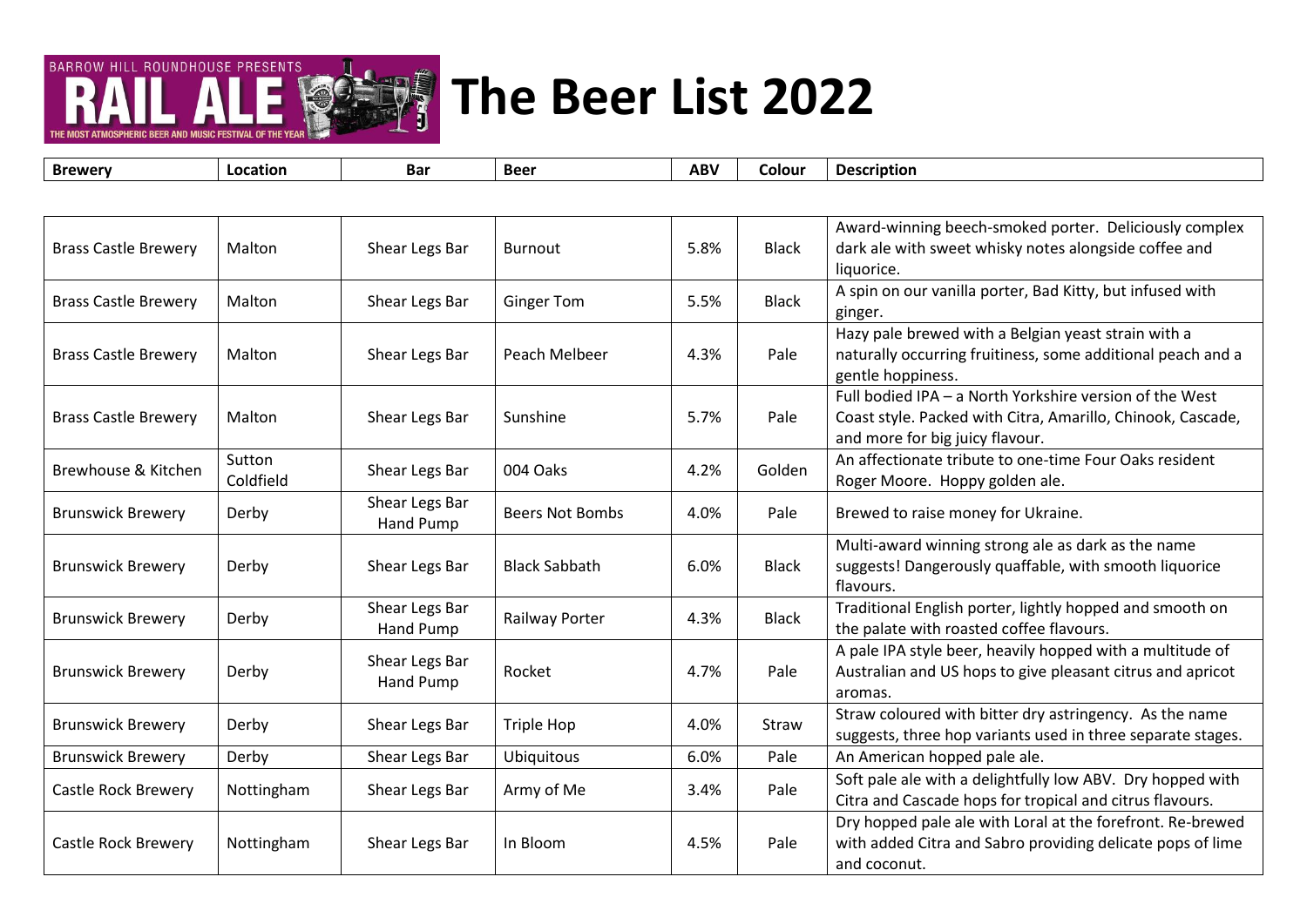

| <b>Brewery</b>             | Location     | <b>Bar</b>         | <b>Beer</b>             | <b>ABV</b> | Colour       | <b>Description</b>                                                                                                                                      |
|----------------------------|--------------|--------------------|-------------------------|------------|--------------|---------------------------------------------------------------------------------------------------------------------------------------------------------|
|                            |              |                    |                         |            |              |                                                                                                                                                         |
| <b>Castle Rock Brewery</b> | Nottingham   | Shear Legs Bar     | <b>Oatmeal Stout</b>    | 4.6%       | <b>Black</b> | Notes of dried fruit, roasted coffee and caramel balanced by<br>creamy oats, giving a characteristic smooth and luxurious<br>mouthfeel. Vegan friendly. |
| Charnwood Brewery          | Loughborough | Shear Legs Bar     | American Pale Ale       | 4.8%       | Pale         | Classic American hops give this pale ale a robust hoppy<br>aroma and bitterness.                                                                        |
| Charnwood Brewery          | Loughborough | Shear Legs Bar     | <b>Blue Fox</b>         | 4.2%       | Golden       | American Mosaic hops give a wonderful tropical fruit and<br>blueberry aroma and finish.                                                                 |
| Charnwood Brewery          | Loughborough | Shear Legs Bar     | Crazy Fox               | 6.5%       | Amber        | American hops. Fruit on the nose. Moderately bitter with<br>biscuit and caramel malts to balance the sweet alcohol and<br>fruit flavours.               |
| Charnwood Brewery          | Loughborough | Shear Legs Bar     | Vixen                   | 4.0%       | Amber        | Best bitter with subtle hints of honey, spice and hedgerow<br>fruits. Pacific Gem hops delivery a fruity nose and finish.                               |
| Chiltern Brewery           | Aylesbury    | Shear Legs Bar     | <b>Beechwood Bitter</b> | 4.3%       | Amber        | Mid amber colour with a rich butter-toffee aroma. Fruity<br>and slightly nutty.                                                                         |
| Chiltern Brewery           | Aylesbury    | Shear Legs Bar     | Chiltern Black          | 3.9%       | <b>Black</b> | Dark ruby treacle tones, hints of roast barley and beautifully<br>hopped with a chocolate aroma. Vegan friendly.                                        |
| Chiltern Brewery           | Aylesbury    | Shear Legs Bar     | Chiltern Pale Ale       | 3.7%       | Golden       | Bright and floral. Its malt base makes the beer smooth and<br>creamy and provides a delicate sweetness.                                                 |
| Dancing Duck               | Derby        | Shear Legs Bar     | 22                      | 4.3%       | Amber        | Best bitter with a malty flavour and dark fruit notes offset<br>by strong hopping that gives a very clean finish.                                       |
| Dancing Duck               | Derby        | Shear Legs Bar     | Abduction               | 5.5%       | Straw        | IPA with tropical fruit flavours in balance with an enjoyable<br>level of hoppy bitterness, good malt character and very<br>clean finish.               |
| Dancing Duck               | Derby        | Shear Legs Bar     | Dark Drake              | 4.5%       | <b>Black</b> | Malty, caramel and liquorice flavours in a smooth, velvety<br>oatmeal stout with a freshly roasted coffee and toffee<br>finish.                         |
| Dancing Duck               | Derby        | Shear Legs Bar     | <b>DCUK</b>             | 4.3%       | Straw        | Powerful upfront hoppy bitterness gives way to an<br>explosion of citrus and pine flavour. A full on hop attack not<br>for the faint hearted!           |
| Davenports Brewery         | Birmingham   | Old Derbyshire Bar | Gold Ale                | 3.9%       | Golden       | Modern English cask ale with hoppy grapefruit aromas<br>leading to a gloriously balanced and citrussy finish.                                           |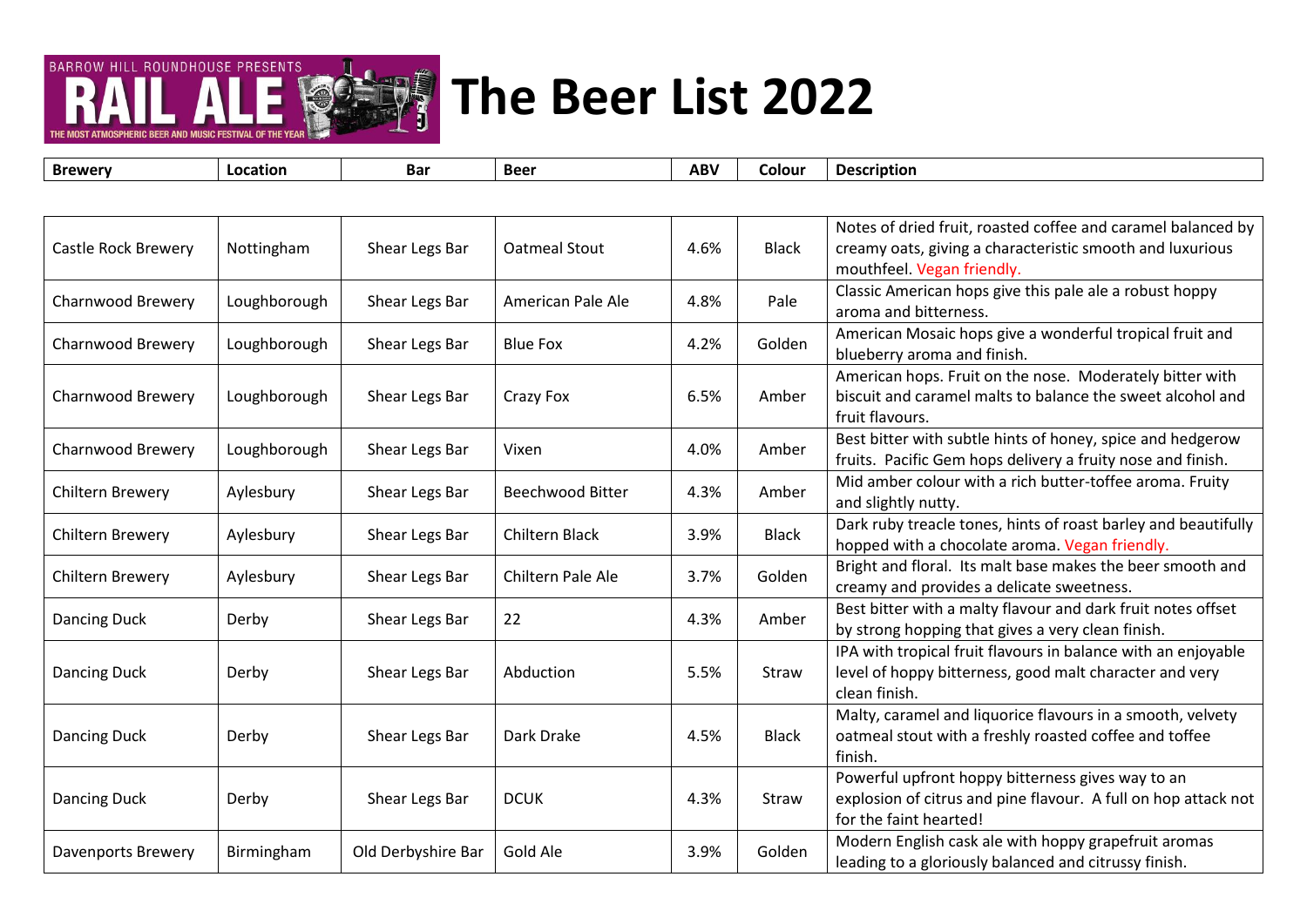

| <b>Brewery</b>           | Location                                            | <b>Bar</b>         | <b>Beer</b>                                       | <b>ABV</b> | Colour       | <b>Description</b>                                                        |
|--------------------------|-----------------------------------------------------|--------------------|---------------------------------------------------|------------|--------------|---------------------------------------------------------------------------|
|                          |                                                     |                    |                                                   |            |              |                                                                           |
| Davenports Brewery       | Birmingham                                          | Shear Legs Bar     | Mild                                              | 3.5%       | <b>Black</b> | Smooth dark complexion with fruity aromas giving way to a                 |
|                          |                                                     |                    |                                                   |            |              | full-flavoured taste with a noticeable sweetness.                         |
| Derby Brewing Co         | Derby                                               | Old Derbyshire &   | <b>Business As Usual</b>                          | 4.4%       | Amber        | A balanced, easy drinking, malty and traditional amber                    |
|                          |                                                     | Marquee Bars       |                                                   |            |              | beer. SIBA Midlands Gold Winner.                                          |
| Derby Brewing Co         | Derby                                               | Marquee Bar        | Citra & Simcoe Pale<br>Ale                        | 4.5%       | Pale         | Citrussy pale ale.                                                        |
| Derby Brewing Co         | Derby                                               | Old Derbyshire Bar | Dashingly Dark                                    | 4.8%       | <b>Black</b> | A smooth dark brew with complex flavours and a chocolate<br>roast finish. |
|                          |                                                     | Old Derbyshire &   |                                                   |            |              | Single hopped session pale ale, hopped with lemon drop                    |
| Derby Brewing Co         | Pale<br>Derby<br>Lemon Drop<br>3.6%<br>Marquee Bars |                    | giving a twist of citrus and a hint of green tea. |            |              |                                                                           |
| Derby Brewing Co         | Derby                                               | Old Derbyshire Bar | Mercia IPA                                        | 5.0%       | Straw        | English IPA with a continental twist. SIBA National Winner                |
|                          |                                                     |                    |                                                   |            |              | and Regional Gold Winner.                                                 |
| Derby Brewing Co         | Derby                                               | Old Derbyshire &   | You Had Me At IPA                                 | 6.0%       | <b>Brown</b> | Big American style brown ale. A blend of malts give a deep                |
|                          |                                                     | Marquee Bar        |                                                   |            |              | russet colour and complex malt flavours.                                  |
| Derby Brewing Co         | Derby                                               | Marquee Bar        | Vienna (keg)                                      | 4.8%       | Straw        | Unfiltered lager.                                                         |
| Derby Brewing Co         | Derby                                               | Marquee Bar        | Sexy Snare Sound                                  | 8.0%       | Brown        | A snare-busting explosion of tropical hop character from                  |
|                          |                                                     |                    | from St Anger (keg)                               |            |              | Citra, Mosaic, Azzaca and Nelson Sauvin hops                              |
| <b>Dhillon's Brewery</b> | Coventry                                            | Old Derbyshire Bar | <b>Bright Eyes</b>                                | 3.8%       | Golden       | SIBA Silver Award Winner. Very light and well balanced,                   |
|                          |                                                     |                    |                                                   |            |              | brewed for any palate.                                                    |
|                          |                                                     |                    |                                                   |            |              | Tropical pale ale. Papaya, mango, blueberry and tangerine.                |
| <b>Dhillon's Brewery</b> | Coventry                                            | Old Derbyshire Bar | Fair Lady                                         | 4.5%       | Straw        | Cashmere soft caramel smoothness with cloudy citrus.                      |
|                          |                                                     |                    |                                                   |            |              | Vegan friendly.                                                           |
| <b>Dhillon's Brewery</b> | Coventry                                            | Old Derbyshire Bar | <b>Red Rebel IPA</b>                              | 6.2%       | Chestnut     | American and European hops give explosions of bitter and                  |
|                          |                                                     |                    |                                                   |            |              | citrus notes combined with warm caramel malty flavours.                   |
| Dhillon's Brewery        | Coventry                                            | Old Derbyshire Bar | Sour Golden                                       | 4.2%       | Golden       | Sour style beer - a bright crisp and tart golden ale.                     |
|                          |                                                     |                    |                                                   |            |              | Honeyed body, with European hops Marris Otter and                         |
| <b>Dhillon's Brewery</b> | Coventry                                            | Old Derbyshire Bar | The Amber Gambler                                 | 4.5%       | Amber        | Munich malts. Pine and creamy honey with a light floral                   |
|                          |                                                     |                    |                                                   |            |              | freshness.                                                                |
| Everard's Brewery        | Leicester                                           | Old Derbyshire Bar | Golden Hop                                        | 3.5%       | Pale         | Four varieties of hops giving a fresh zesty lemon aroma with              |
|                          |                                                     |                    |                                                   |            |              | a refreshing grapefruit flavour.                                          |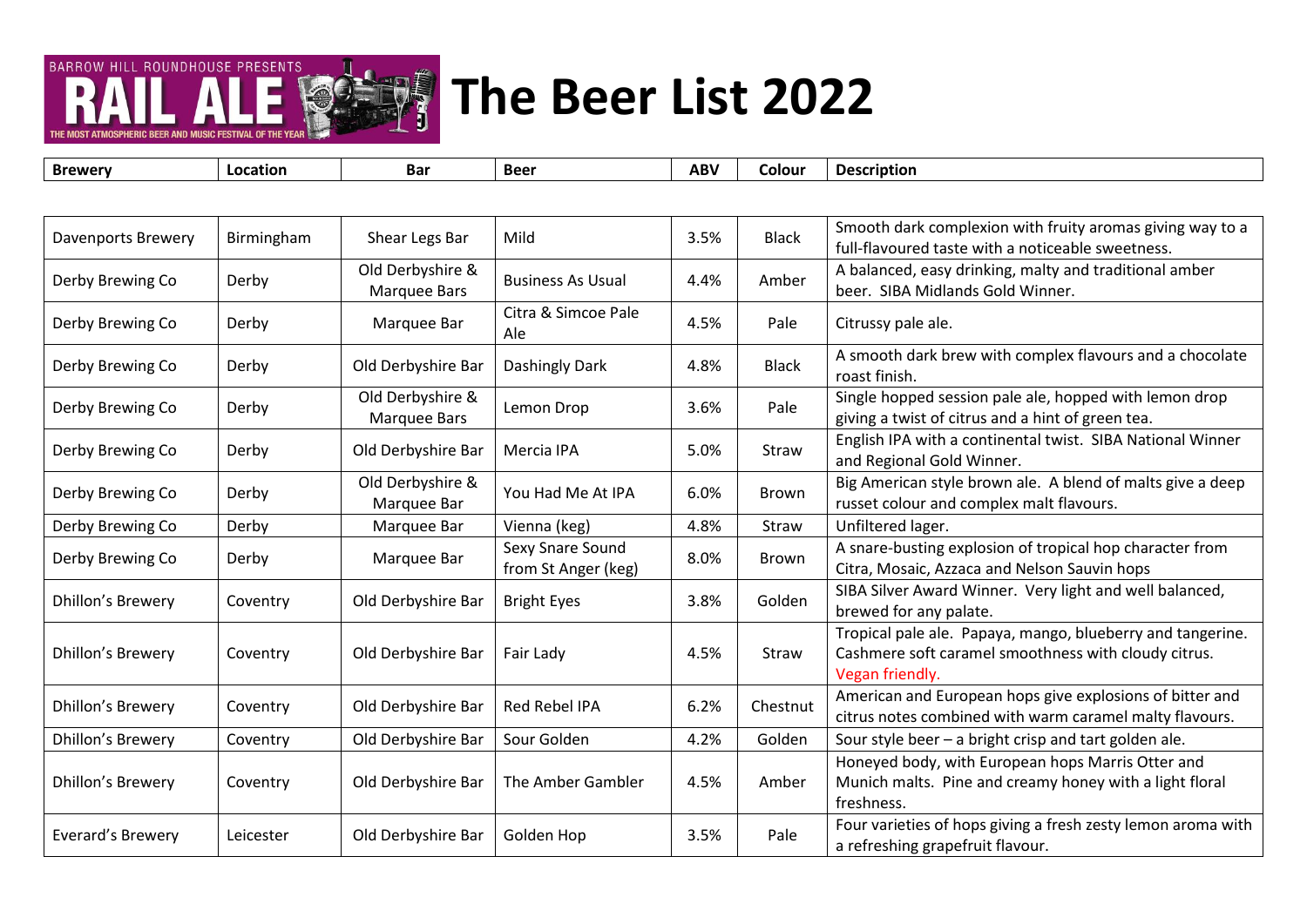

| <b>Brewery</b>                   | Location       | <b>Bar</b>         | <b>Beer</b>          | <b>ABV</b> | Colour       | <b>Description</b>                                                                                                                                    |
|----------------------------------|----------------|--------------------|----------------------|------------|--------------|-------------------------------------------------------------------------------------------------------------------------------------------------------|
|                                  |                |                    |                      |            |              |                                                                                                                                                       |
| Everard's Brewery                | Leicester      | Old Derbyshire Bar | Old Original         | 5.2%       | Ruby         | A premium English ale, consistently popular choice for ale<br>connoisseurs. Original is best known for its smooth full-<br>bodied taste.              |
| Everard's Brewery                | Leicester      | Old Derbyshire Bar | <b>Tiger</b>         | 4.2%       | Copper       | Best bitter with a perfect balance between sweetness and<br>bitterness. Crystal malt gives the beer its rounded toffee<br>character.                  |
| Fownes Brewing Co                | Dudley         | Old Derbyshire Bar | at the Gates of Dawn | 5.0%       | Golden       | Brewed using the latest British hops including Olicana,<br>Harlequin and Mystic, this high strength pale ale packs a<br>flavourful punch.             |
| Fownes Brewing Co                | Dudley         | Old Derbyshire Bar | <b>Iron Tusk</b>     | 4.0%       | Amber        | A mild ale in the tradition of the Black Country greats, it has<br>a complex malt profile and subtle hints of hedgerow fruits.                        |
| Fownes Brewing Co                | Dudley         | Old Derbyshire Bar | Korvak's Oath        | 5.6%       | Chestnut     | The aroma is roasty malt, light cherry. The flavour is<br>moderate sweet, with a smooth, rich, roasty, tart cherry,<br>light liquorice bitter palate. |
| Fownes Brewing Co                | Dudley         | Old Derbyshire Bar | The Elephant Riders  | 4.0%       | Pale         | 'Stampeding pale ale'; this legendary big flavour beer now<br>with even more Mosaic hops, a sensory sensation. Vegan<br>friendly.                     |
| <b>Front Row Brewing</b>         | Stoke-on-Trent | Old Derbyshire Bar | Seen Red             | 4.0%       | Pale         | Blonde ale with an aroma of strawberry, sour lemon, slight<br>toasted malts and subtle herbal hops.                                                   |
| Front Row Brewing                | Stoke-on-Trent | Old Derbyshire Bar | Sinbin               | 4.2%       | Golden       | Malty with a dry bitterness. Aroma is fruity, of lemon,<br>orange and subtle floral hops.                                                             |
| Front Row Brewing                | Stoke-on-Trent | Old Derbyshire Bar | Touch                | 4.0%       | Golden       | Hoppy, fruity and smooth on the palate with a hint of<br>bitterness and dryness in a malt finish.                                                     |
| Front Row Brewing                | Stoke-on-Trent | Old Derbyshire Bar | Wot It's Cherry      | 5.0%       | <b>Black</b> | A creamy oatmeal stout with cherry.                                                                                                                   |
| Funky Hop Donkey                 | Staveley       | Old Derbyshire Bar | Kiwi Funky           | 5.0%       | Pale         | Cask NEIPA, fruity notes throughout.                                                                                                                  |
| The Grainstore<br><b>Brewery</b> | Oakham         | Old Derbyshire Bar | Nip                  | 7.3%       | Amber        | Well balanced blend of flavours, sweetness and bitterness.<br>A true barley wine that's smooth and warming.                                           |
| The Grainstore<br><b>Brewery</b> | Oakham         | Old Derbyshire Bar | <b>Rutland Beast</b> | 5.3%       | Ruby         | Strong yet well balanced, its fantastic flavours blend<br>together to produce a mind blowing great beer.                                              |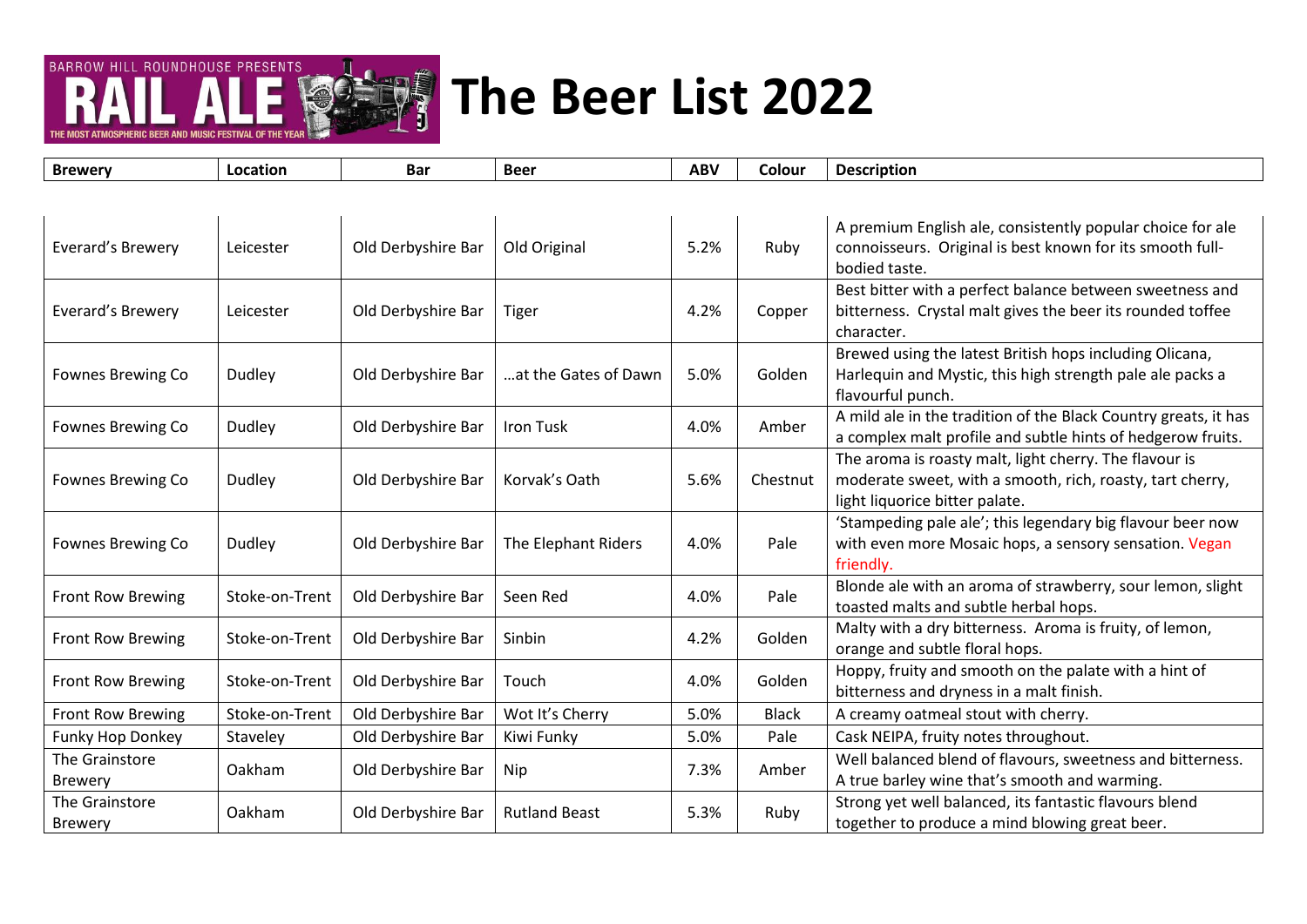

| <b>Brewery</b>                    | Location    | <b>Bar</b>                      | <b>Beer</b>            | <b>ABV</b> | Colour       | <b>Description</b>                                                                                                                                 |
|-----------------------------------|-------------|---------------------------------|------------------------|------------|--------------|----------------------------------------------------------------------------------------------------------------------------------------------------|
|                                   |             |                                 |                        |            |              |                                                                                                                                                    |
| The Grainstore<br><b>Brewery</b>  | Oakham      | Old Derbyshire Bar              | <b>Rutland Osprey</b>  | 4.0%       | Straw        | A refreshing light golden brew, whose flavour is complex<br>and mellow with a finely balanced floral aroma and smooth<br>bitterness.               |
| The Grainstore<br><b>Brewery</b>  | Oakham      | Old Derbyshire Bar              | <b>Rutland Panther</b> | 3.4%       | Ruby         | Chocolate fruity flavours and roasted long smooth finish.<br>Category winner at the GBBF and overall runner up in 2005.                            |
| The Grainstore<br><b>Brewery</b>  | Oakham      | Old Derbyshire Bar              | Ten Fifty              | 5.0%       | Chestnut     | Pronounced hop bitterness and aroma plus a malty<br>sweetness, making it deceivably drinkable.                                                     |
| The Grainstore<br><b>Brewery</b>  | Oakham      | Old Derbyshire Bar              | Triple B               | 4.2%       | Amber        | A drinkability created by a unique balance of malt<br>sweetness and a hoppy clean aftertaste.                                                      |
| <b>Green Duck Brewery</b>         | Stourbridge | Old Derbyshire Bar              | American Pale          | 4.5%       | Golden       | Showcasing Citra in its beautiful hoppy glory. Big flavours of<br>grapefruit, lime and tropical fruits with a soft malt flavour<br>and bitterness. |
| <b>Green Duck Brewery</b>         | Stourbridge | Old Derbyshire Bar              | Blonde                 | 4.2%       | Pale         | Brewed with a blend of American hops and fresh<br>passionfruit. Wonderfully refreshing with a long sweet<br>finish.                                |
| <b>Green Duck Brewery</b>         | Stourbridge | Old Derbyshire Bar              | Bostin' Mild           | 3.2%       | Ruby         | Balanced dark mild with sweetish, hoppy flavour and chewy<br>malt notes.                                                                           |
| <b>Green Duck Brewery</b>         | Stourbridge | Old Derbyshire Bar              | <b>Session IPA</b>     | 4.0%       | Pale         | Hoppy aroma with a nice sweet citrus finish.                                                                                                       |
| <b>Half Moon Brewery</b>          | York        | Old Derbyshire Bar              | Chinook IPA            | 6.0%       | Golden       | Double dry hopped with Chinook hops for big fruity<br>flavours.                                                                                    |
| Half Moon Brewery                 | York        | Old Derbyshire Bar              | Dark Masquerade        | 3.6%       | Ruby         | Ruby ale which is packed with dark chocolate and liquorice<br>flavours.                                                                            |
| Half Moon Brewery                 | York        | Old Derbyshire Bar              | Hop Head Fred          | 4.0%       | Pale         | Crisp, zesty, hoppy pale ale with passionfruit, grapefruit,<br>lemon and tropical fruit aromas from the Riwaka hops.                               |
| Half Moon Brewery                 | York        | Old Derbyshire Bar              | Platinum               | 4.3%       | Golden       | Classic English golden ale, hopped with 'Royal' Sovereign<br>and Archer hops. Packing an aromatic punch of floral tea<br>and vanilla.              |
| Half Moon Brewery                 | York        | Old Derbyshire Bar              | Port Out               | 4.6%       | <b>Black</b> | Classic English porter, dark in colour and soft on the palate.                                                                                     |
| <b>Hollow Stone Brewing</b><br>Co | Nottingham  | Old Derbyshire Bar<br>Hand Pump | Oligo Nunk             | 4.0%       | Straw        | IPA with a crazy mix of big hitting hops including Simcoe,<br>Mosaic and Amarillo.                                                                 |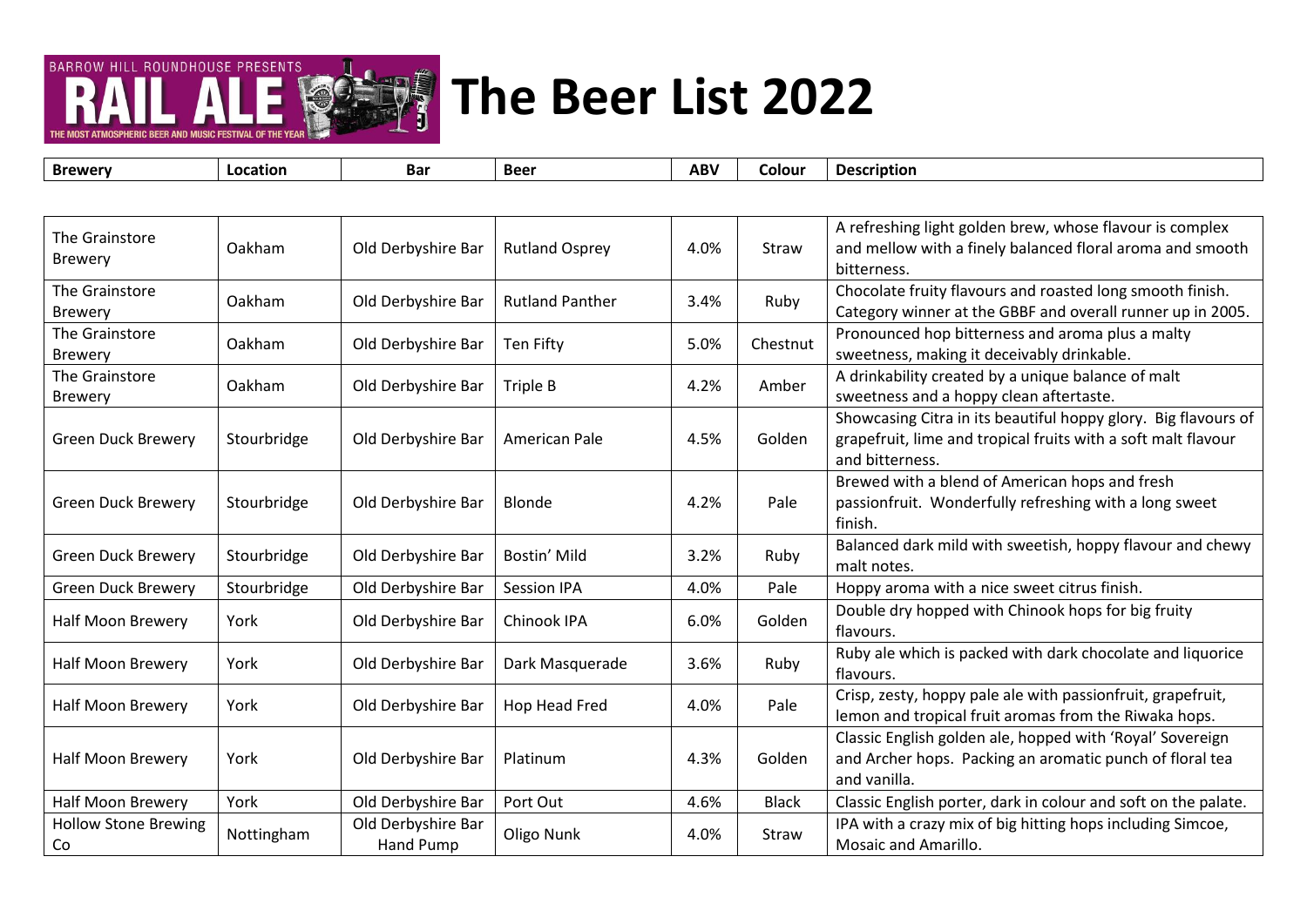

**Brewery Location Bar Beer ABV Colour Description** Hollow Stone Brewing | Nottingham | Old Derbyshire Bar<br>Co | Hand Pump Old Derbyshire Bar <br>Hand Pump Sorbeto WIT IPA 6.0% Pale A beer inspired by Puerto Rican sorbet, with plenty of late hops and bags of grapefruit and orangelo peel in the copper. Hollow Stone Brewing Co **Nottingham And Derbyshire Bar | Temple of Baal** 14.8% Straw Single hop Vic Secret gives this beer its zest with a sprinkle of pineapple and passionfruit. Well balanced, smooth and easy drinking. Howard Town Brewery **Glossop Product Area** Old Derbyshire Bar Escapade Alexandre Alexandre Black Oatmeal stout.<br>Brewery Howard Town Howard Town (Glossop | Old Derbyshire Bar | Kerala | 4.2% | Alight bodied pale ale, crisp and refreshingly citrus summer<br>Brewery ale. Langton Brewery Market<br>Harborough Market | Old Derbyshire Bar | Rainbow Bridge | 3.8% | Golden | A refreshing beer with citrussy flavours on the palate | 3.8% | Golden | A refreshing beer with citrussy flavours on the palate | creating a smooth and thirst Langton Brewery Market<br>Harborough Old Derbyshire Bar | Thomas Lift | 4.4% Chestnut Caramel malts define this deep chestnut ale. A sweetness on the palate results, which is offset by pine and citrus flavour notes. Lenton Lane Brewery Nottingham | Old Derbyshire Bar | 300 | 7.1% | Pale The brewery's 300<sup>th</sup> gyle! A big boy of an IPA that uses loads of oats and a cracking combination of Mosaic, Galena and Centennial hops. Lenton Lane Brewery Nottingham Old Derbyshire Bar Amarillo Sm&sh 4.7% Pale Single malt and single hop (SM&SH) pale ale brewed using only Golden Promise malt with plenty of Amarillo hops. Lenton Lane Brewery Nottingham Old Derbyshire Bar Fierce 1999 and the S.0% Ruby Proper traditional mild brewed using six different malts and the finest English hops. Lenton Lane Brewery Nottingham | Old Derbyshire Bar Off The Rails  $\begin{vmatrix} 6.5\% \end{vmatrix}$  Pale New brew – a big boy IPA exclusively available at Rail Ale – that's all we're allowed to say! Lenton Lane Brewery | Nottingham | Old Derbyshire Bar | Palomino | 4.8% | Pale | Brewed with Marris Otter malt and Mosaic hops. Lenton Lane Brewery Nottingham Old Derbyshire Bar Twist & Stout BLO% Black Brewed using seven different malts for a classic, silky stout feel. Lincoln Green Brewing Co Derby Derby Cold Derbyshire Bar | Ãine Kveik | 5.4% | Golden | Norwegian style hazy IPA.<br>Co Lincoln Green Brewing Lincoln Green Brewing Derby (Did Derbyshire Bar Archer 1998) and the punches above its ABV with a surprising amount of body.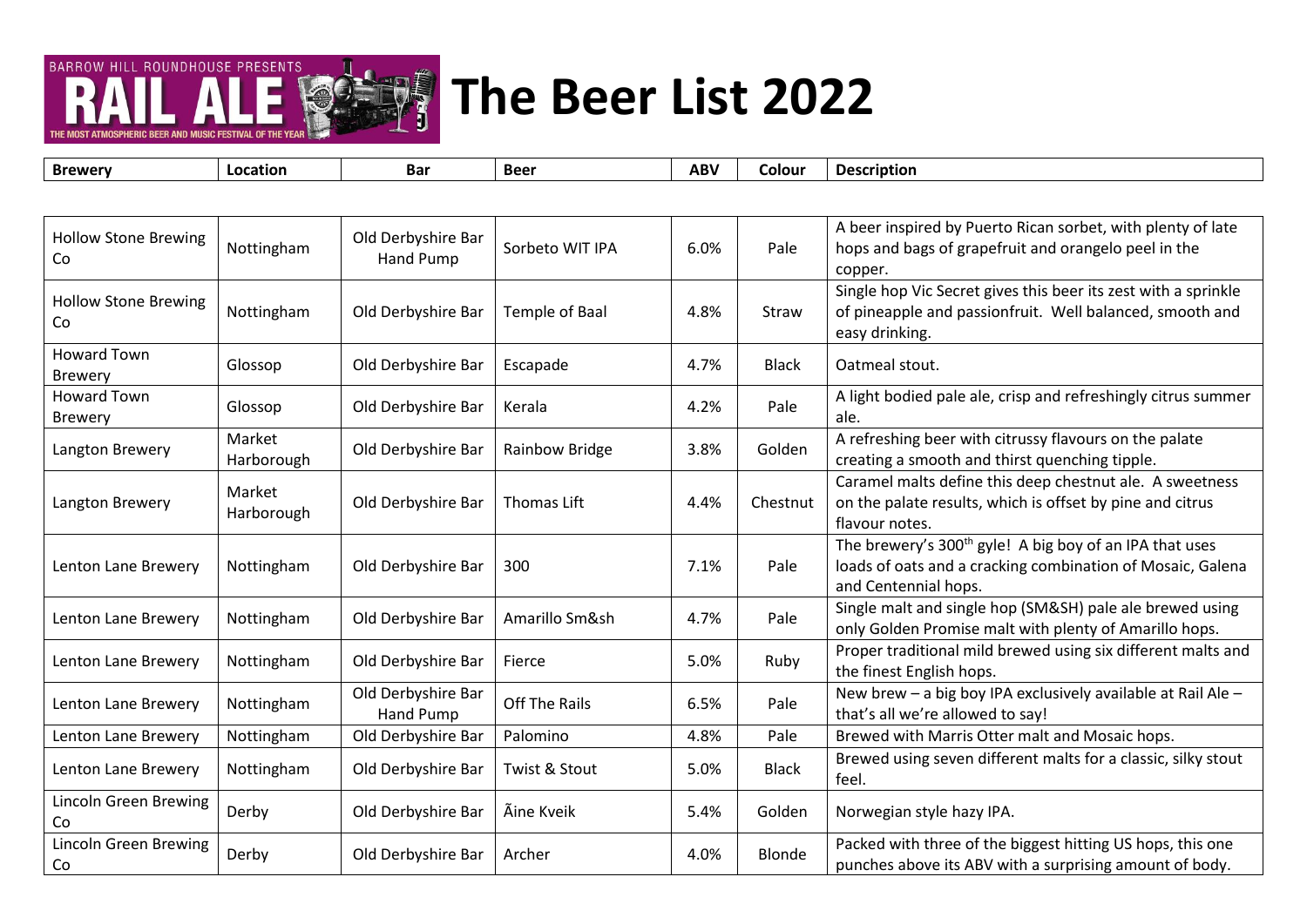

**Brewery Location Bar Beer ABV Colour Description** Lincoln Green Brewing Co Derby Co Co Black Traditional strong mild full of malt flavour.<br>Co Lincoln Green Brewing Co Co Derby Co Co Derby Co Derbyshire Bar Crossbow Co Co Craw American hopped pale ale, refreshing citrus. Lincoln Green Brewing Lincoln Green Brewing Derby Co Co Derbyshire Bar Dipper Co States Super Co Co Colden Doughnuts! A variety of doughnuts make up 15% of the grist and give a lovely jammy and bready flavour. Lincoln Green Brewing Lincoln Green Brewing Derby (Did Derbyshire Bar | Hood | 4.2% | Amber | Best bitter in a classic English style. Full rounded bitterness Co<br>Co | from a combination of classic English and Mounthood hops. Lincoln Green Brewing Lincoln Green Brewing Derby **Old Derbyshire Bar** Major 1976 8.6% Black Traditional mild with bold malt flavours of toffee, nut and biscuit. Lincoln Green Brewing Co Derby Old Derbyshire Bar Tuck 4.7% Black A well rounded porter with a hint of bitter chocolate and blackcurrant aroma. Little Brewing Co Derby Old Derbyshire Bar Loop 3.7% Pale Mosaic and Citra hops make this smell amazing and taste amazing too. A gentle bitterness balances this extra pale ale perfectly. Little Brewing Co  $\left\vert \right.$  Derby  $\left\vert \right.$  The Old Derbyshire Derbyshire Taj Taj (and A very moreish session India Pale Ale. Refreshing tropical and A very moreish session India Pale Ale. Refreshing tropical exercises and the Museum of the California Bar and Taj Little Brewing Co Derby Old Derbyshire Bar The Panther Stout 4.2% Black Rich smooth warming stout with hints of coffee, chocolate and Irish whisky, a very drinkable dark beer. Little Brewing Co Derby Old Derbyshire Bar Tira Meow 4.2% Black Combines the malts from Little's award winning stout with all the classic flavours of tiramisu. Gluten free. Loddon Brewery Reading | Old Derbyshire Bar | Dragonfly | 5.2% Pale Sharp and refreshing with a crisp, clean bitterness. Cascade and Comet hops give a peppery aroma with grapefruit. Loddon Brewery Reading | Old Derbyshire Bar | Ferryman's Gold | 4.4% | Golden Golden ale with zesty overtones and a hint of grapefruit provided by Cascade and Slovenian hops and a subtle caramel mouthfeel. Loddon Brewery Reading Old Derbyshire Bar Hocus Pocus 1.6% Ruby Champion Winter Beer of Britain 2020 – brewed using English Gouldings and Fuggle hops, pale and dark malts. Loddon Brewery Reading Old Derbyshire Bar Hullabaloo 4.2% Copper Smooth and rich Best Bitter, complemented by the dry and herby flavour of traditional English Fuggle hops.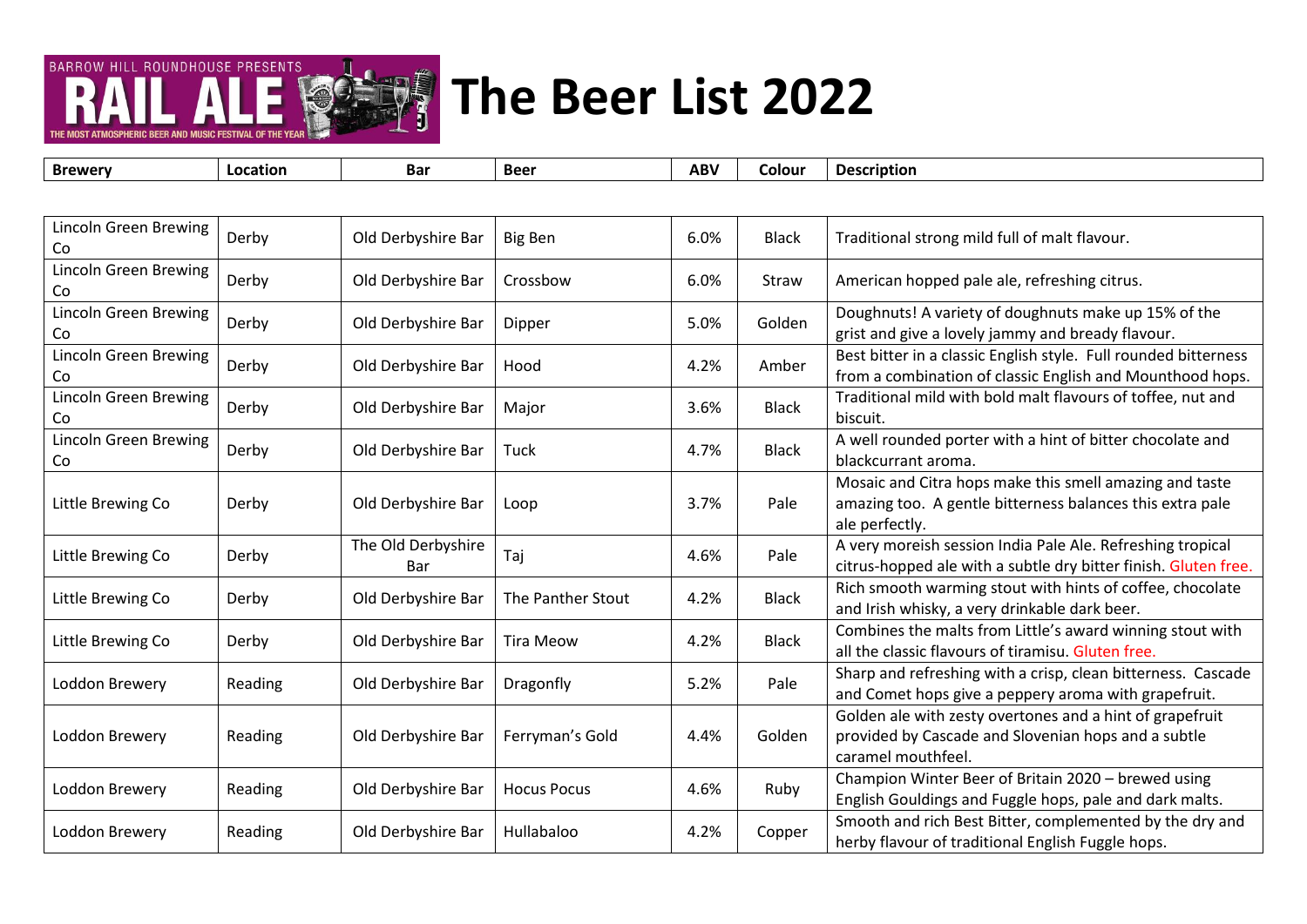

THE MOST ATMOSPHERIC REER AND MUSIC FESTIVAL OF TH

| Loose Cannon<br><b>Brewery</b>                   | Abingdon                          | Old Derbyshire Bar                        | Abingdon Bridge                         | 4.1% | Copper        | Traditional bitter. It kicks off with a good bitter bite,<br>followed by plenty of flavour.                                        |
|--------------------------------------------------|-----------------------------------|-------------------------------------------|-----------------------------------------|------|---------------|------------------------------------------------------------------------------------------------------------------------------------|
| Loose Cannon<br><b>Brewery</b>                   | Abingdon                          | Old Derbyshire Bar                        | <b>Gunners Gold</b>                     | 3.5% | Golden        | This refreshingly flavoursome beer offers hints of peach and<br>passion fruit.                                                     |
| Loose Cannon<br>Brewery                          | Abingdon                          | Old Derbyshire Bar                        | Recoil                                  | 4.2% | Pale          | Made from all Pilsner malt and carefully chosen hops.                                                                              |
| Loose Cannon<br><b>Brewery</b>                   | Abingdon                          | Old Derbyshire Bar                        | <b>Robust British Porter</b>            | 5.0% | <b>Black</b>  | Rich roasted malt aroma, moderately sweet with hints of<br>dark chocolate and smooth espresso finish.                              |
| <b>Marston's</b><br><b>Rail Ale 2022 Sponsor</b> | <b>Burton-on-</b><br><b>Trent</b> | <b>Shear Legs Bar</b><br><b>Hand Pump</b> | <b>Old Empire IPA</b>                   | 5.7% | <b>Straw</b>  | <b>Goldings, Fuggles and American Cascade hops. Crisp, citrus</b><br>hop aroma. Balanced, bittersweet finish.                      |
| Marston's<br><b>Rail Ale 2022 Sponsor</b>        | <b>Burton-on-</b><br><b>Trent</b> | <b>Shear Legs Bar</b><br><b>Hand Pump</b> | <b>Pedigree</b>                         | 4.5% | <b>Brown</b>  | Brewed with the legendary Burton water. Palate of biscuit<br>malt, spicy hops and light fruitiness. Now with added<br>personality. |
| <b>Marston's</b><br>Rail Ale 2022 Sponsor        | <b>Burton-on-</b><br><b>Trent</b> | <b>Shear Legs Bar</b><br><b>Hand Pump</b> | <b>Wainwright</b>                       | 4.1% | Pale          | A refreshing golden beer, lightly hopped with subtle sweet<br>notes and a delicate citrus aroma.                                   |
| Marston's<br>Rail Ale 2022 Sponsor               | <b>Burton-on-</b><br><b>Trent</b> | <b>Shear Legs Bar</b><br><b>Hand Pump</b> | <b>Wychwood Hobgoblin</b><br><b>IPA</b> | 5.3% | <b>Golden</b> | IPA with a collision of Old and New World hops providing<br>an explosion of tropical aroma and juicy bitterness.                   |
| <b>Marston's</b><br>Rail Ale 2022 Sponsor        | <b>Burton-on-</b><br><b>Trent</b> | <b>Shear Legs Bar</b><br><b>Hand Pump</b> | <b>Young's London</b><br><b>Special</b> | 4.5% | <b>Amber</b>  | A wonderfully balanced, deep golden strong ale, brewed<br>from pure malt and a phenomenal amount of hops.                          |
| <b>Matlock Wolds Farm</b><br><b>Brewery</b>      | Matlock                           | Old Derbyshire Bar                        | Reverence                               | 5.0% | Chestnut      | Extra Special Bitter. Vegan friendly.                                                                                              |
| <b>Milestone Brewery</b>                         | Newark                            | Old Derbyshire Bar                        | <b>Black Pearl</b>                      | 4.3% | <b>Black</b>  | Deep and mysterious authentic Irish stout.                                                                                         |
| <b>Milestone Brewery</b>                         | <b>Newark</b>                     | Old Derbyshire Bar                        | <b>Cromwell Best Bitter</b>             | 4.4% | Amber         | Well round classic English bitter. Made with Challenger,<br>Progress and Goldings hops.                                            |
| <b>Milestone Brewery</b>                         | <b>Newark</b>                     | Old Derbyshire Bar                        | Fletchers                               | 5.2% | Golden        | Full bodied golden ale with lovely citrus aroma from all New<br>Zealand hops.                                                      |
| <b>Milestone Brewery</b>                         | Newark                            | Old Derbyshire Bar                        | <b>Hammerhead Stout</b>                 | 5.6% | <b>Black</b>  | A dark stout with coffee bitterness.                                                                                               |
| <b>Milestone Brewery</b>                         | <b>Newark</b>                     | Old Derbyshire Bar                        | Little John                             | 5.0% | Chestnut      | Full bodied brew with a fruity malt aroma and dry bitter<br>finish from the generous amount of New World hops.                     |
| <b>Milestone Brewery</b>                         | Newark                            | Old Derbyshire Bar                        | <b>Maid Marian</b>                      | 4.3% | Golden        | Refreshing, crisp beer, dry hopped for a fresher taste.                                                                            |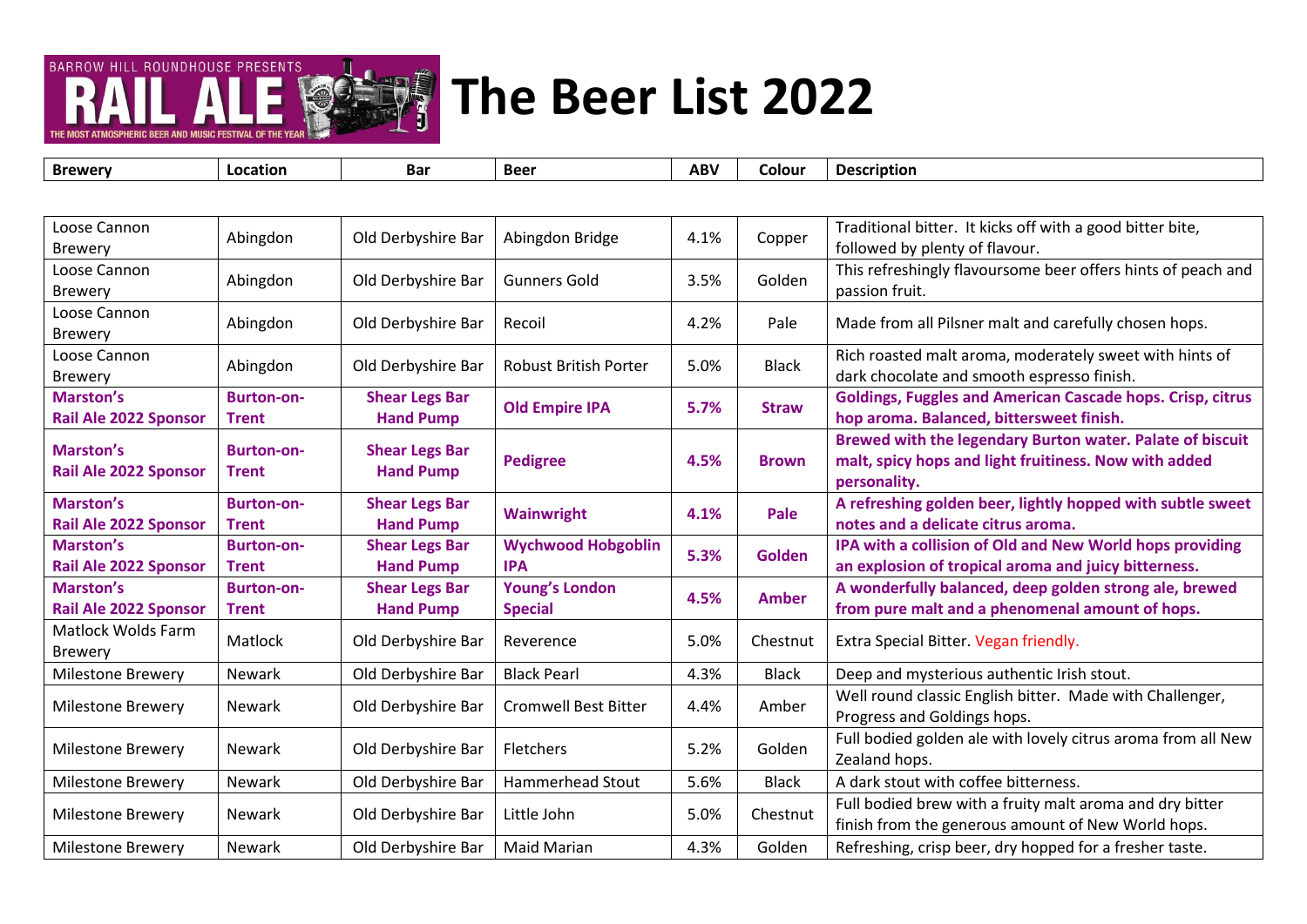

| <b>Brewery</b>            | Location      | Bar                | <b>Beer</b>             | <b>ABV</b> | Colour       | <b>Description</b>                                                                                                                                                                           |
|---------------------------|---------------|--------------------|-------------------------|------------|--------------|----------------------------------------------------------------------------------------------------------------------------------------------------------------------------------------------|
|                           |               |                    |                         |            |              |                                                                                                                                                                                              |
| <b>Milestone Brewery</b>  | <b>Newark</b> | Old Derbyshire Bar | Raspberry Wheat Beer    | 5.6%       | Golden       | A Continental style wheat beer infused with fresh, wild<br>raspberries producing a refreshing fruit beer.                                                                                    |
| Moody Fox Brewery         | Alfreton      | Old Derbyshire Bar | <b>Black Dog</b>        | 5.9%       | <b>Black</b> | Milk stout hopped with chocolate malts, Maris Otter,<br>Summit and Bramling Cross hops.                                                                                                      |
| Moody Fox Brewery         | Alfreton      | Old Derbyshire Bar | Chicken Lips            | 4.3%       | Pale         | Hazy pale ale hopped with Crystal and Citra.                                                                                                                                                 |
| Moody Fox Brewery         | Alfreton      | Old Derbyshire Bar | Cub Bitter              | 4.5%       | Copper       | Bitter hopped with Summit and Bramling Cross.                                                                                                                                                |
| <b>Muirhouse Brewery</b>  | Ilkeston      | Old Derbyshire Bar | <b>Blueberry Porter</b> | 4.1%       | <b>Black</b> | Dark rich porter with blueberries added to the boil.                                                                                                                                         |
| <b>Muirhouse Brewery</b>  | Ilkeston      | Old Derbyshire Bar | <b>HDB</b>              | 4.3%       | Golden       | Special golden beer brewed for a charity football team.                                                                                                                                      |
| <b>Muirhouse Brewery</b>  | Ilkeston      | Clock Bar          | Magnum Mild             | 4.5%       | <b>Black</b> | Multi-award winning fantastic rich strong mild.                                                                                                                                              |
| <b>Muirhouse Brewery</b>  | Ilkeston      | Clock Bar          | <b>Tick Tock Boom</b>   | 4.5%       | Copper       | Light brown traditional English bitter.                                                                                                                                                      |
| Navigation Brewery        | Nottingham    | Clock Bar          | American                | 5.2%       | Straw        | IPA with Centennial and Mosaic, dry hopped. It has a very<br>hop-forward profile with a delicate balance of sweetness<br>and bitterness.                                                     |
| <b>Navigation Brewery</b> | Nottingham    | Clock Bar          | Eclipse                 | 4.1%       | <b>Black</b> | Traditional robust stout with a perfect balance of coffee and<br>chocolate flavours.                                                                                                         |
| <b>Navigation Brewery</b> | Nottingham    | Clock Bar          | <b>Elephant Gun</b>     | 3.5%       | <b>Black</b> | Salted caramel and chocolate mild.                                                                                                                                                           |
| <b>Navigation Brewery</b> | Nottingham    | Clock Bar          | Key Lime Pie            | 4.0%       | Pale         | Zesty, fresh and smooth, yet with a deep body. This little<br>treat doesn't disappoint in lusciousness.                                                                                      |
| <b>Navigation Brewery</b> | Nottingham    | Clock Bar          | New Dawn Pale           | 3.9%       | Pale         | Session pale ale with lemon and grapefruit aroma. Lemon<br>flavour accompanied by a zesty bitterness from the Simco<br>and Mosaic hops.                                                      |
| Neepsend Brew Co          | Sheffield     | Clock Bar          | <b>Baubus</b>           | 7.1%       | <b>Black</b> | Baltic porter brewed with seven varieties of grain for malt<br>notes of coffee, molasses, chocolate and liquorice,<br>fermented with a classic German lager yeast strain. Vegan<br>friendly. |
| Neepsend Brew Co          | Sheffield     | Clock Bar          | <b>Bulurra</b>          | 5.1%       | Pale         | Australian pale ale hopped with Galaxy and Vic Secret for<br>resin, citrus and peach. Vegan friendly.                                                                                        |
| Neepsend Brew Co          | Sheffield     | Clock Bar          | <b>Boreas</b>           | 6.7%       | Pale         | Modern IPA brewed with the Cryo Pop super concentrated<br>lupilin hop pellet blend. Vibrant citrus, tropical and stones<br>fruit. Vegan friendly.                                            |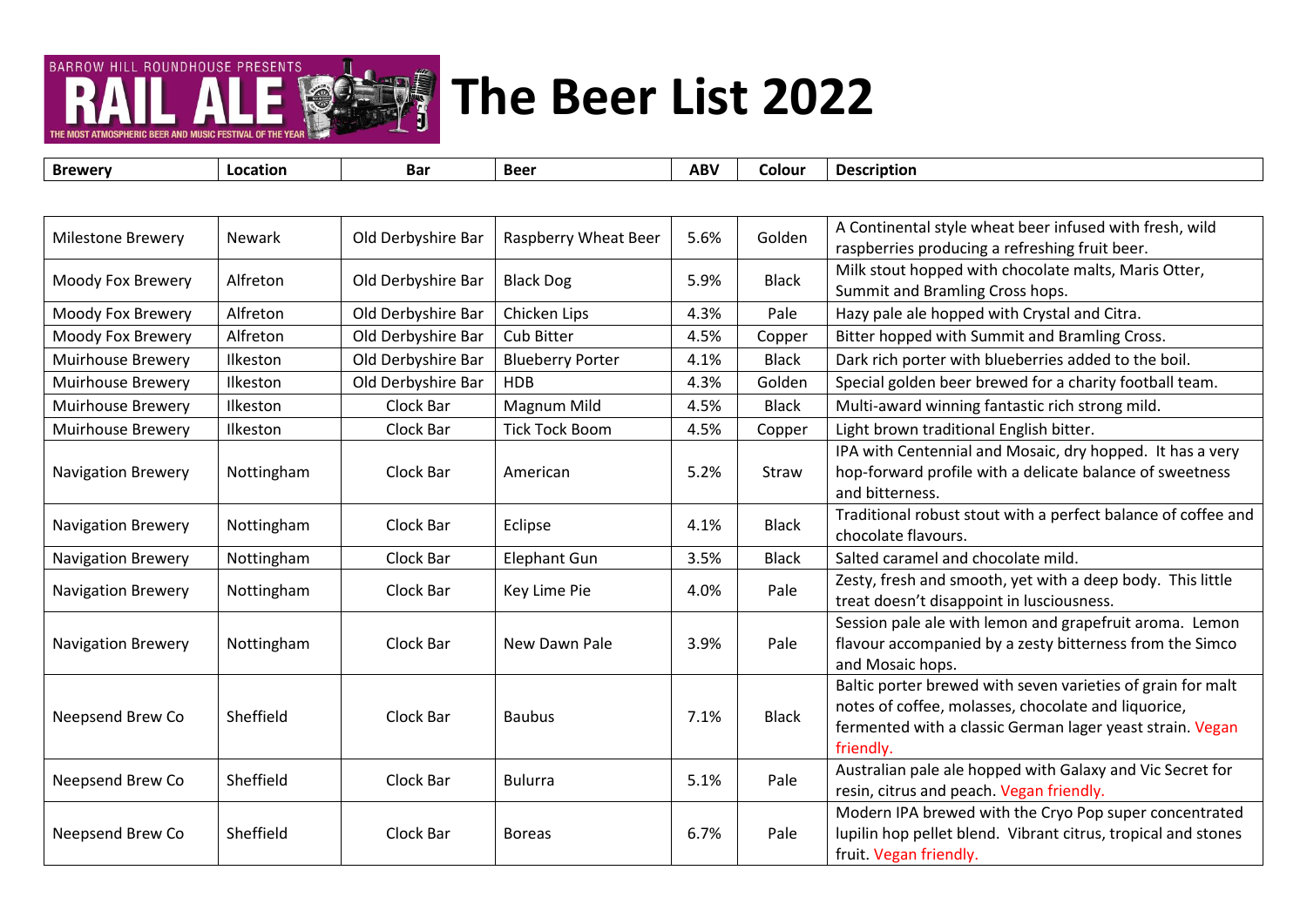

| Neepsend Brew Co                                   | Sheffield    | Old Derbyshire Bar<br>Hand Pump               | Freya                                       | 6.1% | <b>Black</b>  | Black IPA hopped with Sabro, Citra and Simcoe for complex<br>tropical fruits and pine. Vegan friendly.                                                                                                                                             |
|----------------------------------------------------|--------------|-----------------------------------------------|---------------------------------------------|------|---------------|----------------------------------------------------------------------------------------------------------------------------------------------------------------------------------------------------------------------------------------------------|
| Neepsend Brew Co                                   | Sheffield    | Old Derbyshire Bar<br>Hand Pump               | Osseus                                      | 5.5% | Amber         | Single hopped IPA showcasing Talus for grapefruit, floral<br>and herbal notes. Vegan friendly.                                                                                                                                                     |
| Neepsend Brew Co                                   | Sheffield    | Clock Bar                                     | Romolo                                      | 4.6% | Pale          | Oat Pale hopped with Sabro, Simcoe and Mosaic. Soft and<br>full bodied with low bitterness and chock full of complex<br>tropical hop notes. Vegan friendly.                                                                                        |
| Nottingham Brewery                                 | Nottingham   | Clock Bar                                     | <b>Rock Mild</b>                            | 3.8% | <b>Black</b>  | This smooth dark mild has a biscuity flavour.                                                                                                                                                                                                      |
| Nottingham Brewery                                 | Nottingham   | Clock Bar                                     | Scrum On Down                               | 4.0% | Pale          | Single malt, single hop lively session ale.                                                                                                                                                                                                        |
| <b>Oakham Ales</b><br><b>Rail Ale 2022 Sponsor</b> | Peterborough | <b>Old Derbyshire Bar</b><br><b>Hand Pump</b> | <b>Bishop's Farewell</b>                    | 4.6% | <b>Golden</b> | Golden, premium beer with a smooth, malty background,<br>rich and fruity hop flavours and a refreshing finish.                                                                                                                                     |
| <b>Oakham Ales</b><br><b>Rail Ale 2022 Sponsor</b> | Peterborough | <b>Old Derbyshire Bar</b><br><b>Hand Pump</b> | <b>Citra</b>                                | 4.2% | Pale          | Light & refreshing. It will captivate you with juicy flavours<br>of grapefruit, lychee and lime. Very sessionable.                                                                                                                                 |
| <b>Oakham Ales</b><br><b>Rail Ale 2022 Sponsor</b> | Peterborough | <b>Old Derbyshire Bar</b><br><b>Hand Pump</b> | <b>Kaizen</b>                               | 5.0% | <b>Golden</b> | Cask aged deep golden IPA.                                                                                                                                                                                                                         |
| <b>Oakham Ales</b><br><b>Rail Ale 2022 Sponsor</b> | Peterborough | <b>Old Derbyshire Bar</b><br><b>Hand Pump</b> | <b>Obsidian Order</b>                       | 6.2% | <b>Black</b>  | A black IPA brewed with two US monster hops. Smooth<br>roast caramel and coffee malt flavours predominate with a<br>good helping of fruity hops and citrus pine. Balanced,<br>smooth and incredibly drinkable.                                     |
| <b>Oakham Ales</b><br><b>Rail Ale 2022 Sponsor</b> | Peterborough | <b>Old Derbyshire Bar</b><br><b>Hand Pump</b> | <b>White Dwarf</b>                          | 4.3% | <b>Golden</b> | UK grown Pioneer, Goldings and Challenger hops are<br>joined by Cascade from the USA in this light gold,<br>predominately English-hopped bitter. Fruit flavours shine<br>through to a zesty, thirst quenching finish.                              |
| <b>Ossett Brewery</b>                              | Ossett       | Marquee Bar                                   | <b>Butterley Yorkshire</b><br><b>Bitter</b> | 3.8% | Copper        | A traditional, easy drinking Yorkshire Bitter, made from all<br>British ingredients. Initially has sweet malt and honey on<br>the palate, followed by a moderately bitter finish. The<br>delicate hop aromas can be described as floral and spicy. |
| <b>Ossett Brewery</b>                              | Ossett       | Marquee Bar                                   | Excelcius                                   | 5.2% | Pale          | Classic pale ale, brewed from British pale malt and US<br>Cascade hops. Smooth, fruity and full-bodied, with a<br>deceptive bitterness. Three times SIBA National Champion.                                                                        |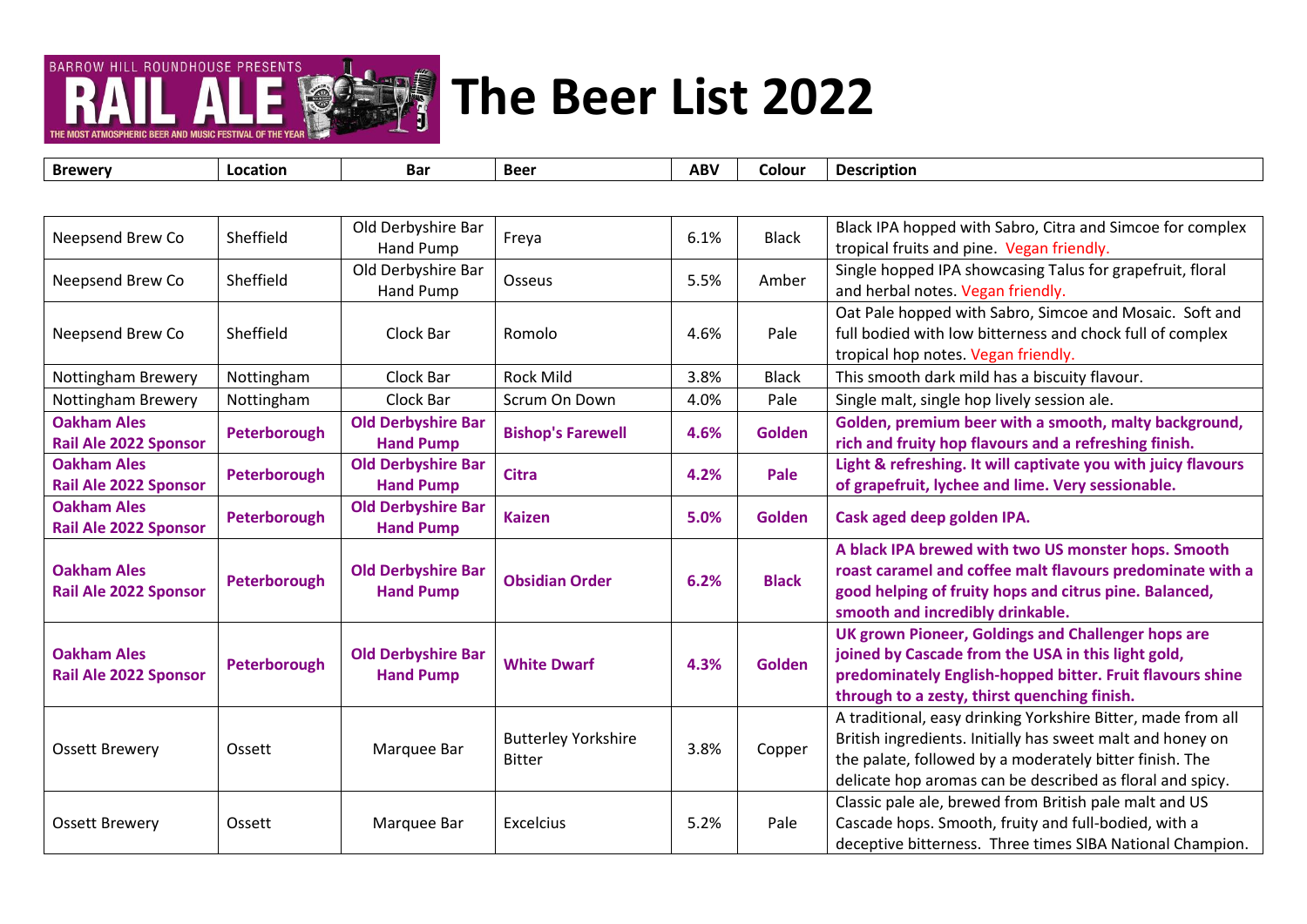

THE MOST ATMOSPHERIC REER AND

| <b>Brewery</b>        | Location | <b>Bar</b>  | <b>Beer</b>           | <b>ABV</b> | Colour       | <b>Description</b>                                                                                                                                                                                                                              |
|-----------------------|----------|-------------|-----------------------|------------|--------------|-------------------------------------------------------------------------------------------------------------------------------------------------------------------------------------------------------------------------------------------------|
|                       |          |             |                       |            |              |                                                                                                                                                                                                                                                 |
| <b>Ossett Brewery</b> | Ossett   | Marquee Bar | King Rat              | 5.0%       | Golden       | Nelson Sauvin hops from New Zealand give a unique white<br>wine aroma. Bitterness is high but balanced with<br>sweetness.                                                                                                                       |
| <b>Ossett Brewery</b> | Ossett   | Marquee Bar | <b>Mother Rat</b>     | 5.5%       | <b>Black</b> | A blend of five malts and lactose sugar give this stout a full-<br>bodied, treacly sweetness and complex roasted flavours.<br>British Admiral and Bramling Cross hops add a contrasting<br>bitterness and spicy, grassy and berry fruit aromas. |
| <b>Ossett Brewery</b> | Ossett   | Marquee Bar | Opus                  | 4.0%       | Pale         | A pale, refreshing citrussy ale, brewed from Opus hops.<br>Opus is a brand-new experimental hop variety, and<br>although grown in the UK, it has citrus characteristics more<br>usually associated with USA varieties.                          |
| <b>Ossett Brewery</b> | Ossett   | Marquee Bar | <b>Red Centennial</b> | 5.0%       | Copper       | A premium red ale brewed from a blend of pale, wheat,<br>Munich and crystal malts. Generously late-hopped with<br>Centennial hops from the USA, this beer is malty and yet<br>also fairly bitter, with aromas of citrus, spice and pine.        |
| <b>Ossett Brewery</b> | Ossett   | Marquee Bar | Sabro Pale Ale        | 4.0%       | Straw        | A distinctive pale ale brewed from Sabro hops. The unique<br>characteristics of Sabro are typically described as coconut,<br>citrus, stone fruit and tropical fruit. A smooth<br>creamy/vanilla character may also be detected.                 |
| <b>Ossett Brewery</b> | Ossett   | Marquee Bar | Silver King           | 4.3%       | Pale         | SIBA National Champion. A simple combination of pale malt<br>and American Cascade hops result in a crisp, dry and<br>refreshing pale ale with aromas of citrus fruit and balanced<br>bitterness.                                                |
| <b>Ossett Brewery</b> | Ossett   | Marquee Bar | Voodoo                | 5.0%       | <b>Black</b> | A deliciously rich and full-bodied stout, brewed from pale,<br>roasted and chocolate malts. Smooth and with moderate<br>bitterness, chocolate flavours dominate the palate paired<br>with aromas of orange and vanilla.                         |
| <b>Ossett Brewery</b> | Ossett   | Marquee Bar | White Rat             | 4.0%       | Pale         | This very pale, hoppy ale is made from low colour malt. A<br>combination of Cascade, Columbus and Amarillo hops<br>produce an intensely aromatic and resinous finish.                                                                           |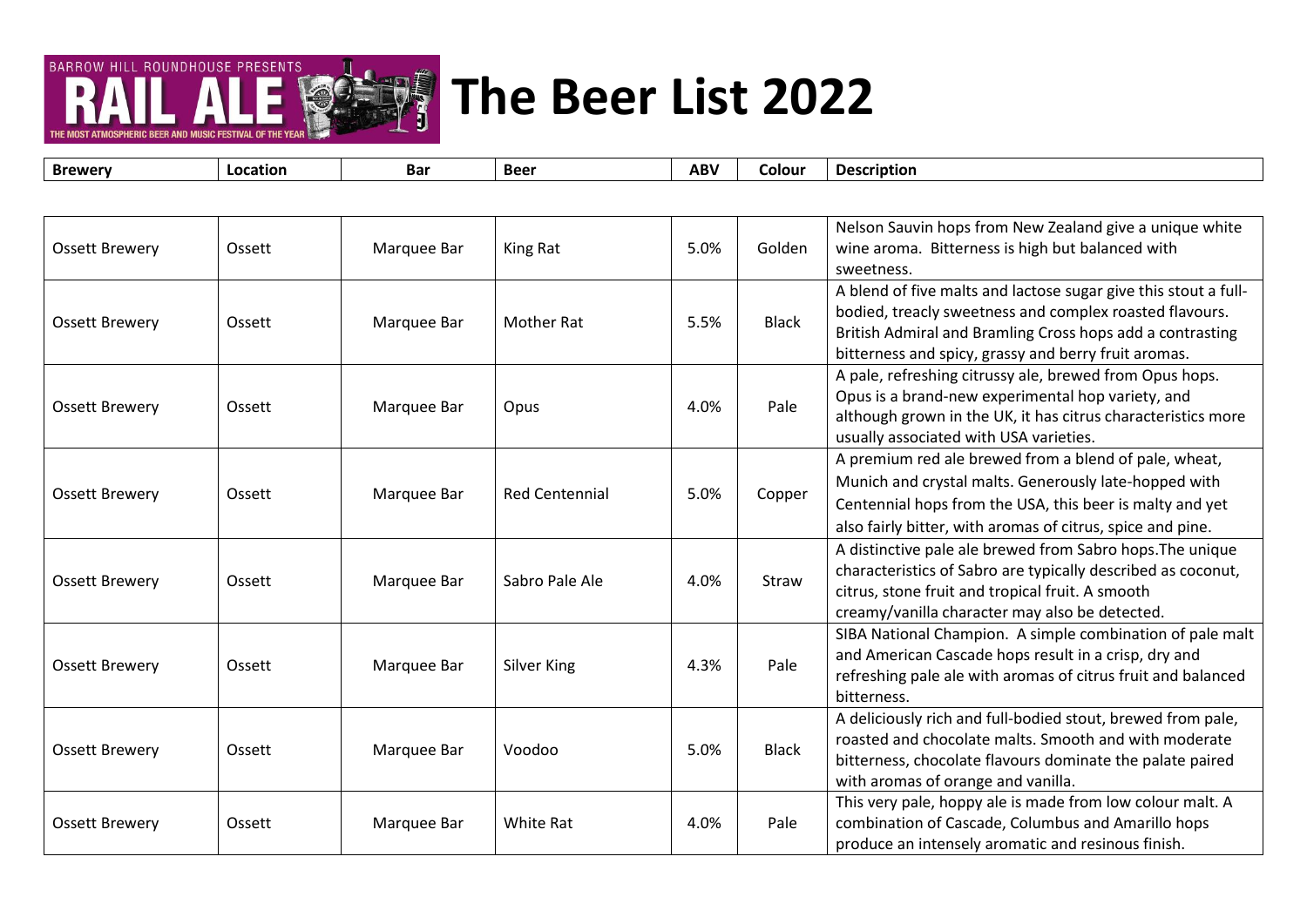

THE MOST ATMOSPHERIC REER AND MUSIC FESTIVAL OF TH

| <b>Ossett Brewery</b>        | Ossett          | Marquee Bar      | Yøn Lager (keg)               | 4.0% | Pale          | Authentic Helles lager - a crisp, refreshing session lager        |
|------------------------------|-----------------|------------------|-------------------------------|------|---------------|-------------------------------------------------------------------|
|                              |                 |                  |                               |      |               | with low bitterness and just a hint of sweetness.                 |
|                              |                 | Marquee Bar      |                               |      |               | Full-bodied, well-rounded and slightly sweet on the palate.       |
| <b>Ossett Brewery</b>        | Ossett          |                  | Yorkshire Blonde              | 3.9% | Pale          | A generous addition of Mount Hood hops late in the boil           |
|                              |                 |                  |                               |      |               | results in a delicate fruity aroma.                               |
|                              |                 |                  | Let the Dragon See            |      |               | Golden ale with Styrian Wolf and Styrian Dragon hops.             |
| Oxford Brewery               | Oxford          | Clock Bar        | The Wolf                      | 4.5% | Golden        | Maris Otter pale malt gives an intense balance of fruity and      |
|                              |                 |                  |                               |      |               | floral notes.                                                     |
| Oxford Brewery               | Oxford          | Clock Bar        | <b>Shotover Porter</b>        | 5.0% | <b>Black</b>  | A perfect embodiment of this classic beer style; dark, rich,      |
|                              |                 |                  |                               |      |               | smooth and intensely flavoured.                                   |
| Peak Ales                    | Chatsworth      | Clock Bar        | <b>Bakewell Best</b>          |      | Amber         | A classic traditional ale. Maris Otter pale ale and Crystal       |
|                              |                 |                  |                               |      |               | malts combine with Challenger and Fuggles hops.                   |
|                              | Chatsworth      | Clock Bar        | <b>Black Stag Stout</b>       | 4.8% |               | British Bramling Cross and Target hops combined with              |
| Peak Ales                    |                 |                  |                               |      | <b>Black</b>  | seven different malts producing a roasted coffee and              |
|                              |                 |                  |                               |      |               | chocolate base with a spicy blackcurrant and liquorice<br>finish. |
|                              |                 |                  |                               |      |               | Made with honey from the Chatsworth Estate. Delicate              |
| Peak Ales                    | Chatsworth      | Clock Bar        | <b>Chatsworth Gold</b>        | 4.6% | Golden        | sweetness is balanced with bitterness from Goldings and           |
|                              |                 |                  |                               |      |               | Fuggles hops.                                                     |
|                              |                 |                  |                               |      |               | A bold and hoppy IPA, similar in strength to the original         |
| Peak Ales                    | Chatsworth      | Clock Bar        | Peak IPA                      | 6.0% | Pale          | beers exported to India, with a modern citrus twist.              |
| Phipps NBC                   | Northampton     | Clock Bar        | <b>Midsummer Meadow</b>       | 3.9% | Amber         | Fruity, sweet session ale with aromatic Amarillo hops.            |
|                              |                 |                  |                               |      |               | Smooth finish of toffee and caramel. As the flavours fade         |
| Phipps NBC                   | Northampton     | Clock Bar        | <b>Steam Roller</b>           | 4.4% | Copper        | awa a hint of smoky notes lingers.                                |
| <b>Purity Brewing Co</b>     |                 | <b>Clock Bar</b> |                               |      |               |                                                                   |
| <b>Rail Ale 2022 Sponsor</b> | <b>Alcester</b> | <b>Hand Pump</b> | <b>Bunny Hop</b>              | 3.5% | Pale          | Hazy pale ale. Vegan friendly. Gluten free.                       |
|                              |                 |                  |                               |      |               | Aromas of mixed berries, crisp apple, yet all balanced with       |
| <b>Purity Brewing Co</b>     | <b>Alcester</b> | <b>Clock Bar</b> | <b>Jimbo Very Best Bitter</b> | 4.0% | <b>Golden</b> | a well-rounded nutty bitter finish. Vegan friendly. Gluten        |
| Rail Ale 2022 Sponsor        |                 | <b>Hand Pump</b> |                               |      |               | free.                                                             |
| <b>Purity Brewing Co</b>     |                 | <b>Clock Bar</b> |                               |      |               | Award winning zesty pale ale with a refreshing citrus             |
| Rail Ale 2022 Sponsor        | <b>Alcester</b> | <b>Hand Pump</b> | <b>Mad Goose</b>              | 4.2% | <b>Straw</b>  | finish. Vegan friendly.                                           |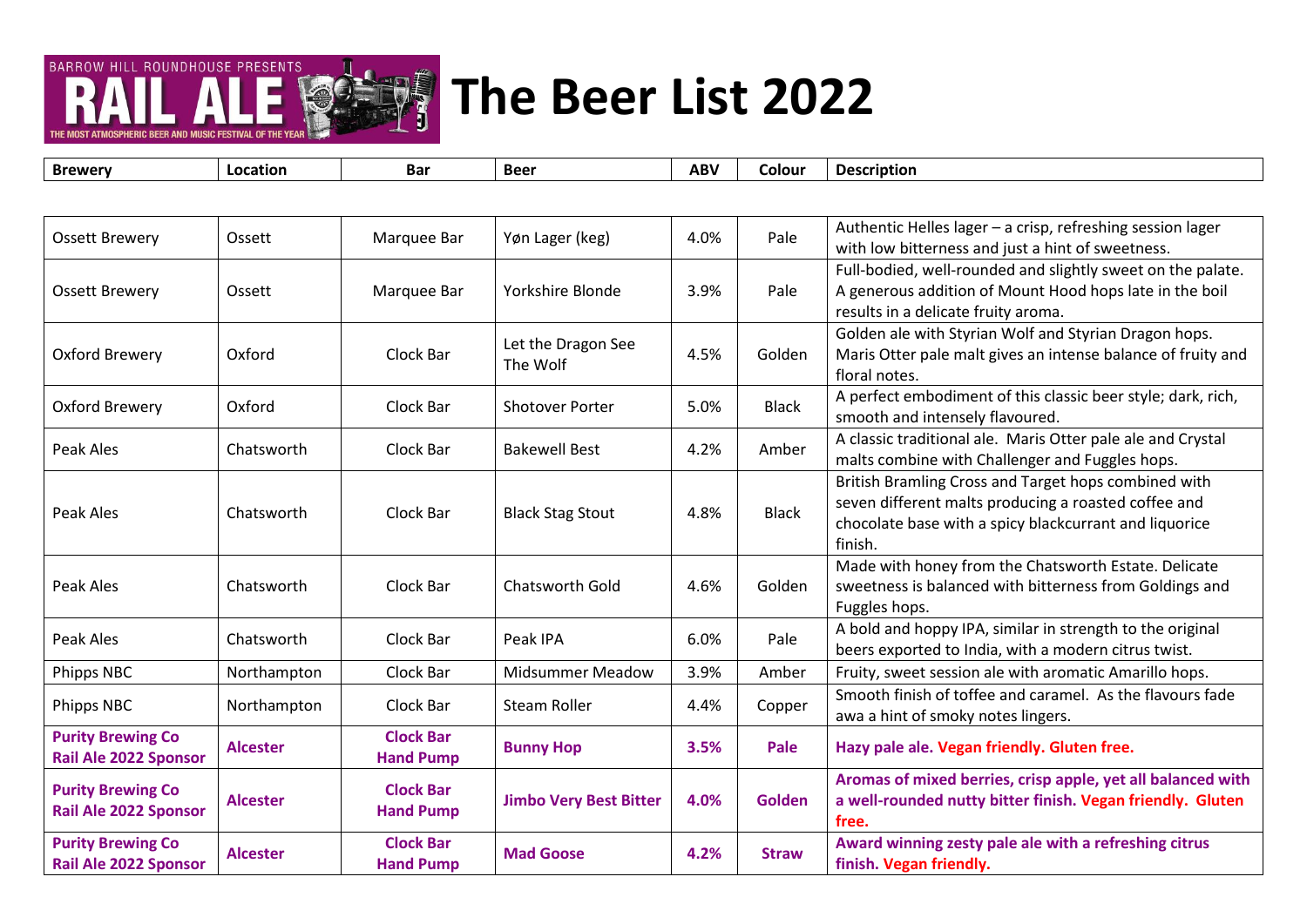

| <b>Brewerv</b> | Location | Baı | Beer | <b>ABV</b> | Colour | <b>Description</b> |
|----------------|----------|-----|------|------------|--------|--------------------|
|                |          |     |      |            |        |                    |

| <b>Purity Brewing Co</b><br><b>Rail Ale 2022 Sponsor</b> | <b>Alcester</b> | <b>Clock Bar</b><br><b>Hand Pump</b> | <b>Pure Gold</b>    | 3.8% | Golden       | Premium golden ale. A refreshing, crisp and zesty ale,<br>inspired by our noisy farmyard rooster. Vegan friendly.                                                                                                                        |
|----------------------------------------------------------|-----------------|--------------------------------------|---------------------|------|--------------|------------------------------------------------------------------------------------------------------------------------------------------------------------------------------------------------------------------------------------------|
| <b>Purity Brewing Co</b><br><b>Rail Ale 2022 Sponsor</b> | <b>Alcester</b> | <b>Clock Bar</b><br><b>Hand Pump</b> | <b>Pure UBU</b>     | 4.5% | <b>Amber</b> | Award winning Pure UBU is a well-balanced, full flavoured<br>amber ale. Vegan friendly.                                                                                                                                                  |
| <b>Rebellion Beer</b><br>Company                         | Marlow          | Clock Bar                            | Overthrow           | 4.3% | Pale         | First Gold and Goldings hops add citrus and floral notes.<br>American Citra adds a distinct aroma of grapefruit and<br>tropical fruit.                                                                                                   |
| <b>Resting Devil</b>                                     | Chesterfield    | Old Derbyshire Bar<br>Hand Pump      | Banshee             | 6.0% | Pale         | West Coast IPA brewed using Amarillo, Columbus and<br>Azacca hops.                                                                                                                                                                       |
| <b>Resting Devil</b>                                     | Chesterfield    | Old Derbyshire Bar<br>Hand Pump      | Dagda               | 4.8% | <b>Black</b> | Using a complex malt base with brown, black, chocolate and<br>roasted barley. Then lightly finished with Goldings and a<br>touch of Cascade in the hop department.                                                                       |
| <b>Resting Devil</b>                                     | Chesterfield    | Old Derbyshire Bar<br>Hand Pump      | <b>Twisted Pale</b> | 4.0% | Pale         | A true session beer brewed with Willamette and Cascade<br>hops. The name is a nod to Chesterfield's very own folk tale<br>of how the spire got into its crooked state.                                                                   |
| Salt Beer Factory                                        | Saltaire        | Marquee Bar                          | Jute (keg)          | 4.2% | Pale         | Naturally hazy and packed full of flavour. A crisp, light and<br>refreshing session IPA. Initial aromas and tastes of citrus<br>followed by a slightly bitter melon-rind finish. Vegan<br>friendly.                                      |
| Salt Beer Factory                                        | Saltaire        | Marquee Bar                          | Huckaback (keg)     | 5.5% | Pale         | Juicy, hazy and super-refreshing! Lemon sherbet on the<br>nose, generous quantities of Mosaic, Citra and Amarillo give<br>strong notes of lemon verbena. Vegan friendly.                                                                 |
| Salt Beer Factory                                        | Saltaire        | Marquee Bar                          | Citra (keg)         | 4.3% | Pale         | A heavy dry hop imparts the characteristic haziness, full<br>body and juicy flavour. Session strength New England IPA<br>which is junior in strength but not in flavour. Brewed with<br>heaps of oats and bags of Citra. Vegan friendly. |
| Salt Beer Factory                                        | Saltaire        | Marquee Bar                          | Tram (keg)          | 8.0% | Pale         | A double NEIPA. Hazy, juicy and packed full of tropical and<br>stone fruit aromas. Vegan friendly.                                                                                                                                       |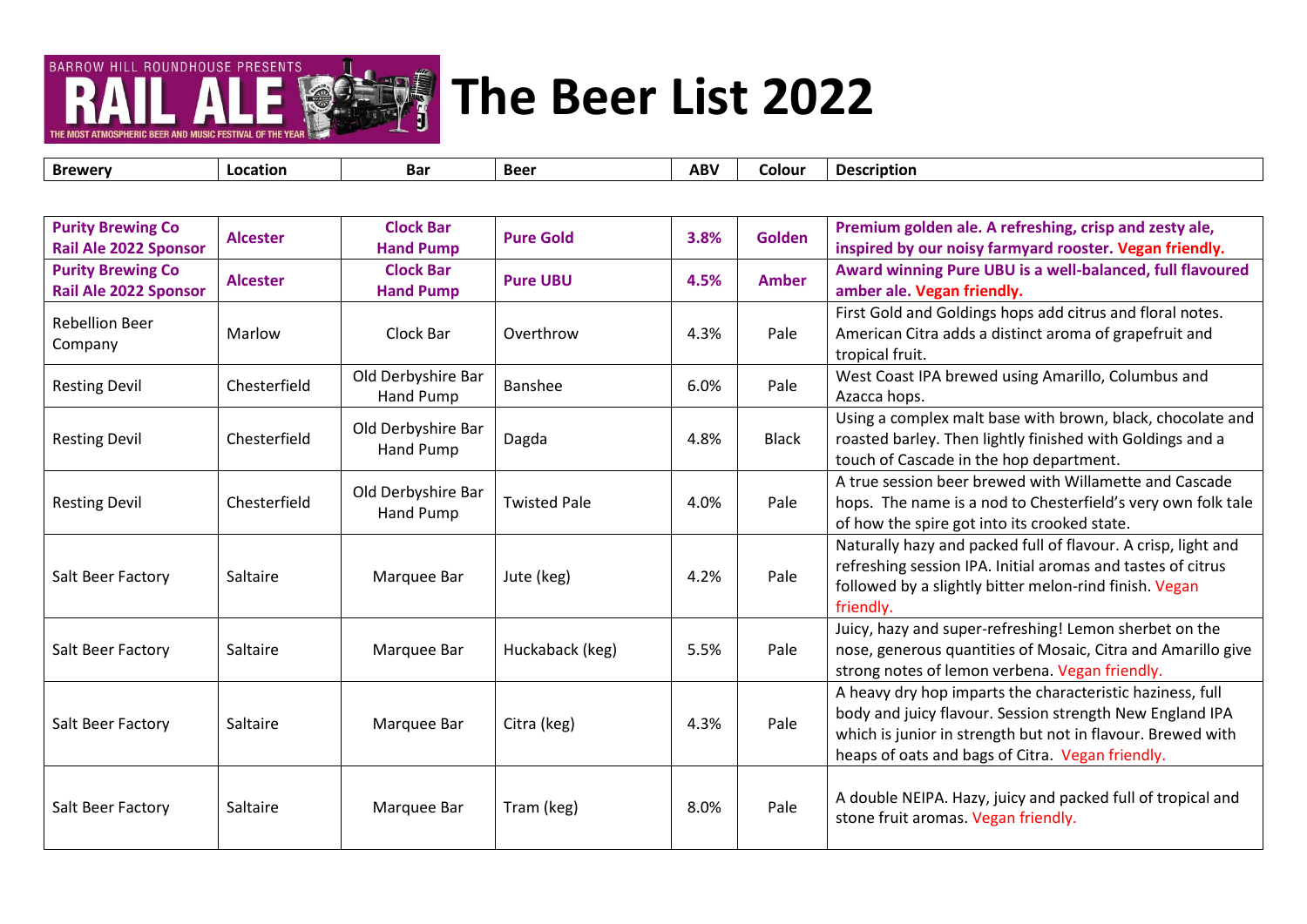

**Brewery Location Bar Beer ABV Colour Description** Salt Beer Factory Saltaire Marquee Bar HP14 It Goes To 11  $(\text{keg})$  and  $11.0\%$  Black Aromas of pine, mango, mint and herbal notes are followed by undertones of liquorice and lightly roasted character. Stone fruit aromas are at the forefront from the dry-hop of Simcoe, Centennial, Columbus, Citra and Mosaic. Followed by a complex fusion of resin, hop bitterness and roasted malt. Vegan friendly. Shiny Brewery Derby Derby<br>
Derby Hand Pump Lil Wingman  $\vert$  4.5%  $\vert$  Pale Soft and thick hopped with Citra and Nelson Sauvin. Zesty citrus pineapple paired with tropical white wine and peachlike aroma and flavour. Shipstone's Beer Co Nottingham Clock Bar Hand Pump | India Pale Ale | 5.5% | Pale This is a traditional English IPA but darker than you would expect. Packed full of hops yet very well balanced due to the use of Crystal malts. Shipstone's Beer Co Nottingham Clock Bar Nut Brown 1.0% Chestnut English brown ale with a rich nut-brown colour and aroma of freshly baked bread, roasting chestnuts and a hint of Nutella. Shipstone's Beer Co Nottingham Clock Bar Hand Pump | Original Bitter | 3.8% | Amber A true English session ale with an aroma of resinous hop and sweet roasted malt, dried fruit, lightly roasted malt leading to a subtle yet assertive bitterness. Silver Brewhouse Silver Brewhouse Silver Brewhouse Staveley Clock Bar Arkwright's Pale -4.1% Pale Single hopped beer. Vegan friendly. Silver Brewhouse Staveley Clock Bar Ey Up Cocka 4.3% Blonde Blonde ale hopped with Centennial, Cascade and Chinook hops. Vegan friendly. Silver Brewhouse Staveley | Clock Bar | Grey Ghost IPA | 5.9% | Pale Powerful citrus aroma and bitterness. Hopped with Cascade and Chinook. Smooth and deceptively easy to drink. Vegan friendly. Silver Brewhouse Staveley Staveley Clock Bar Iron Ore IPA 1998 Sulver Brewhouse State In Staveley State I Stav Stancill Brewery Sheffield Clock Bar Barnsley Bitter 3.8% Copper Traditional copper bitter with pronounced bitterness balanced by a sweet undercurrent. Goldings provide hop aroma, partnering the Oakwell yeast strain character.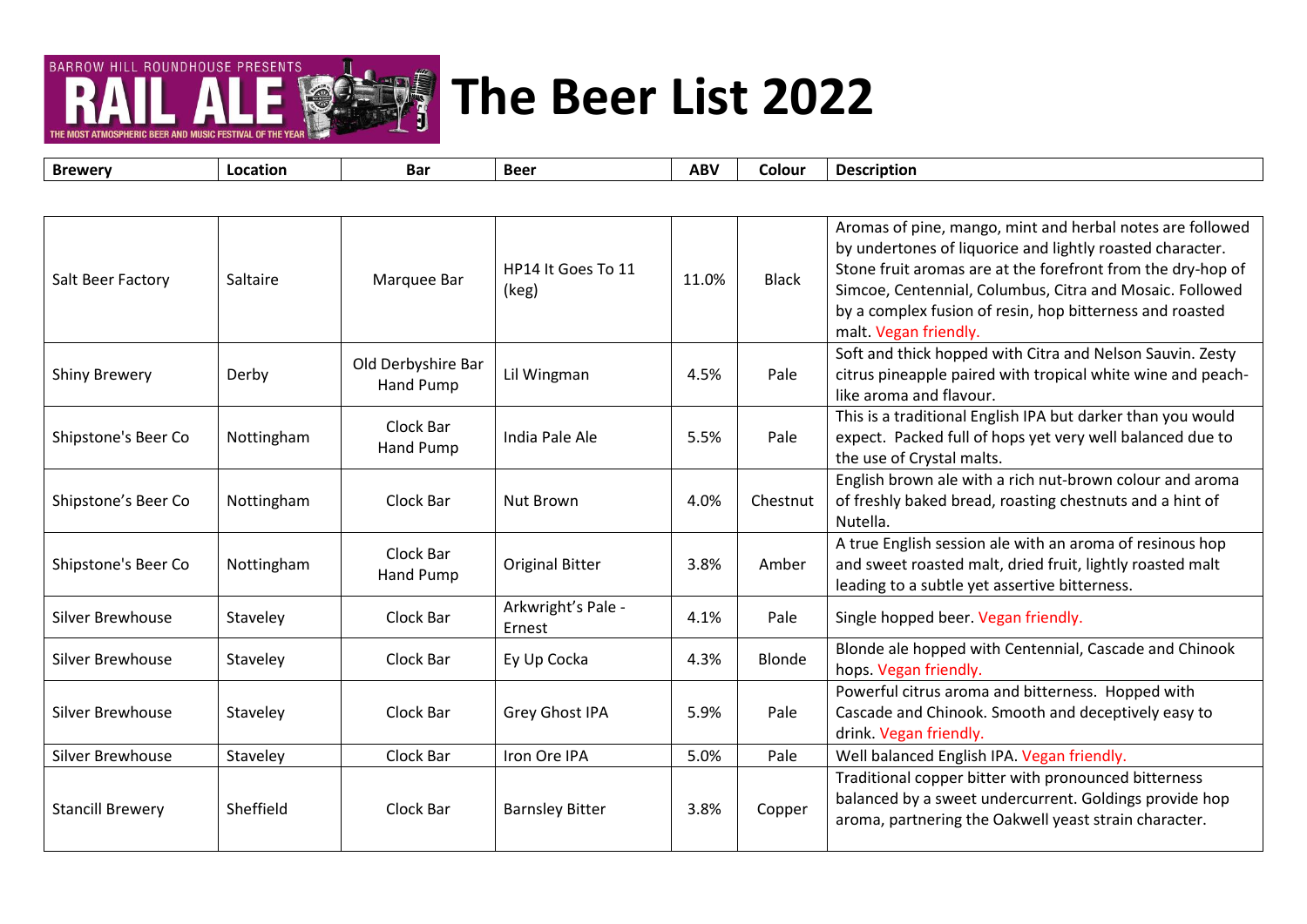

| <b>Brewery</b>                                          | Location        | Bar                                           | <b>Beer</b>        | <b>ABV</b> | Colour       | <b>Description</b>                                                                                                                                                                                                           |
|---------------------------------------------------------|-----------------|-----------------------------------------------|--------------------|------------|--------------|------------------------------------------------------------------------------------------------------------------------------------------------------------------------------------------------------------------------------|
|                                                         |                 |                                               |                    |            |              |                                                                                                                                                                                                                              |
| <b>Stancill Brewery</b>                                 | Sheffield       | Clock Bar                                     | <b>Black</b>       | 3.7%       | <b>Black</b> | Temptingly smooth and undeniably moreish, a mild stout<br>that is hard to resist. The rich character is accompanied by a<br>surprisingly modest ABV, making this the essential dark<br>session ale.                          |
| <b>Stancill Brewery</b>                                 | Sheffield       | Clock Bar                                     | <b>Blonde</b>      | 3.9%       | Golden       | A beautifully clear golden ale. Light, refreshing and perfectly<br>balanced, a delicious and popular session ale.                                                                                                            |
| <b>Stancill Brewery</b>                                 | Sheffield       | Clock Bar                                     | <b>Ginger Pale</b> | 4.9%       | Pale         | Subtle undertones of warming ginger provide both intrigue<br>and refreshment; the ultimate crowd-pleasing ale.                                                                                                               |
| <b>Stancill Brewery</b>                                 | Sheffield       | Old Derbyshire Bar<br>Hand Pump               | Katie              | 4.2%       | Blonde       | A subtly sweet honey and caramel flavour. Easy-drinking, a<br>fabulous and fun pale.                                                                                                                                         |
| <b>Stancill Brewery</b>                                 | Sheffield       | Old Derbyshire Bar<br>Hand Pump               | No 7               | 4.3%       | Pale         | A traditional English pale ale. Well hopped, refreshing and<br>satisfying with bags of malt characteristics.                                                                                                                 |
| <b>Stancill Brewery</b>                                 | Sheffield       | Old Derbyshire Bar<br>Hand Pump               | <b>Stainless</b>   | 4.3%       | Pale         | Fresh, hoppy and crisp, a robust pale ale that is packed full<br>of flavour.                                                                                                                                                 |
| <b>Thornbridge Brewery</b>                              | <b>Bakewell</b> | Clock Bar                                     | Astryd             | 3.8%       | Pale         | Naturally hazy juicy pale ale. Crystal and Mosaic hops give<br>this beer a finish of tropical fruits guava and mango. Vegan<br>friendly.                                                                                     |
| Thornbridge Brewery                                     | <b>Bakewell</b> | Clock Bar                                     | Cocoa Wonderland   | 6.8%       | <b>Black</b> | Robust porter with natural mocha malt flavours<br>complementing the decadent additions of chocolate to the<br>maturation process.                                                                                            |
| Thornbridge Brewery                                     | Bakewell        | Clock Bar                                     | Crackendale        | 5.2%       | Pale         | Single hopped Citra pale ale. Tropical fruit aroma gives way<br>to guava and ripe citrus which burst through on the palate.                                                                                                  |
| Thornbridge Brewery                                     | <b>Bakewell</b> | Clock Bar                                     | Jaipur             | 5.9%       | Straw        | Hopped with Chinook, Centennial, Ahtanum, Simcoe,<br>Columbus and Cascade hops with a malt bill of low colour<br>Maris Otter providing an experience of grapefruit, lemon<br>and tropical fruit with an enticing bitterness. |
| Thornbridge Brewery                                     | <b>Bakewell</b> | Clock Bar                                     | Lord Marples       | 4.0%       | Chestnut     | Smooth with light toffee and caramel characters, a mixture<br>of floral and spicy hop notes and a pleasing bitter finish.                                                                                                    |
| <b>Timothy Taylor's</b><br><b>Rail Ale 2022 Sponsor</b> | <b>Keighley</b> | <b>Old Derbyshire Bar</b><br><b>Hand Pump</b> | <b>Boltmaker</b>   | 4.0%       | <b>Brown</b> | A well-balanced, genuine Yorkshire Bitter, with a full<br>measure of maltiness and hoppy aroma.                                                                                                                              |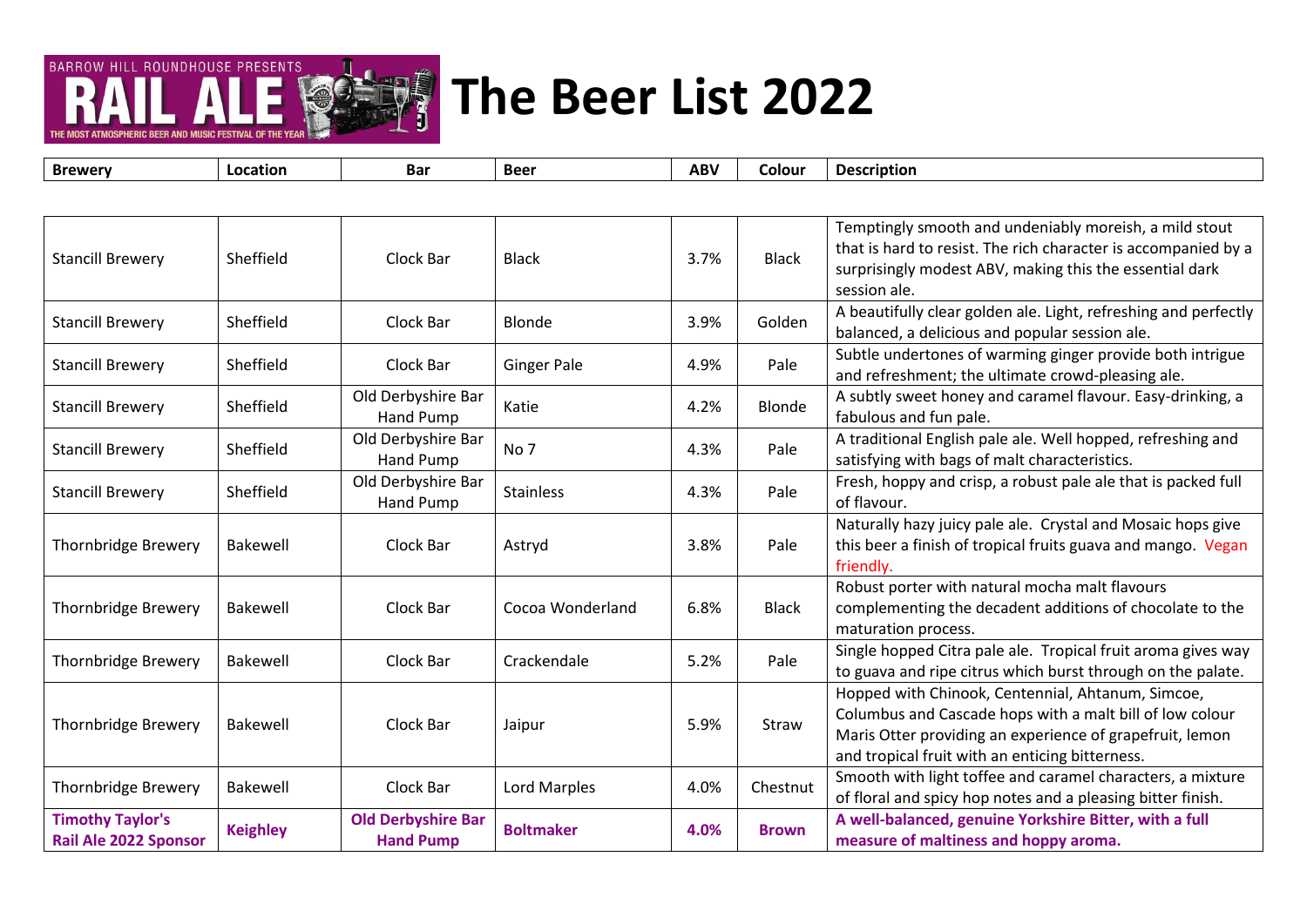



| <b>Timothy Taylor's</b><br>Rail Ale 2022 Sponsor | <b>Keighley</b>           | <b>Old Derbyshire Bar</b><br><b>Hand Pump</b> | <b>Dark Mild</b>            | 3.5% | <b>Ruby</b>   | A dark ruby beer with roasted notes and a smooth, creamy<br>taste. A favourite of lovers of a good mild.                                                                     |
|--------------------------------------------------|---------------------------|-----------------------------------------------|-----------------------------|------|---------------|------------------------------------------------------------------------------------------------------------------------------------------------------------------------------|
| <b>Timothy Taylor's</b><br>Rail Ale 2022 Sponsor | <b>Keighley</b>           | <b>Old Derbyshire Bar</b><br><b>Hand Pump</b> | <b>Golden Best</b>          | 3.5% | <b>Amber</b>  | A crisp, amber coloured beer that makes a refreshing<br>session ale with a smooth and creamy flavour.                                                                        |
| <b>Timothy Taylor's</b><br>Rail Ale 2022 Sponsor | <b>Keighley</b>           | <b>Old Derbyshire Bar</b><br><b>Hand Pump</b> | <b>Knowle Spring Blonde</b> | 4.2% | <b>Blonde</b> | Blonde beer with Strisselspalt, Minstrel, Cascade and<br>Chinook hops. Floral and grapefruit aromas, orange and<br>citrus hop flavours.                                      |
| <b>Timothy Taylor's</b><br>Rail Ale 2022 Sponsor | <b>Keighley</b>           | <b>Old Derbyshire Bar</b><br><b>Hand Pump</b> | <b>Landlord</b>             | 4.3% | <b>Amber</b>  | Classic pale ale with a complex citrus and hoppy aroma.<br>The drinkers' favourite; it has won more awards than any<br>other beer.                                           |
| <b>Titanic</b><br>Rail Ale 2022 Sponsor          | Stoke-on-<br><b>Trent</b> | <b>Clock Bar</b><br><b>Hand Pump</b>          | <b>Iceberg</b>              | 4.1% | Pale          | Maris Otter pale malt and fine wheat malt give real zest.<br>Add Yakima Galena and Cascade hops for a fantastic<br>wheat beer.                                               |
| <b>Titanic</b><br>Rail Ale 2022 Sponsor          | Stoke-on-<br><b>Trent</b> | <b>Clock Bar</b><br><b>Hand Pump</b>          | <b>Plum Porter</b>          | 4.9% | <b>Black</b>  | Dark strong and rounded, the richness is balanced by the<br>late addition of Goldings hops and natural plum<br>flavouring.                                                   |
| <b>Titanic</b><br>Rail Ale 2022 Sponsor          | Stoke-on-<br><b>Trent</b> | <b>Clock Bar</b><br><b>Hand Pump</b>          | <b>Raspberry Pale</b>       | 4.7% | <b>Amber</b>  | Wonderfully fruity beer, perfect on a summer's day.<br>Raspberry flavours bounce off the hops, giving it a perfect<br>balance.                                               |
| <b>Titanic</b><br><b>Rail Ale 2022 Sponsor</b>   | Stoke-on-<br><b>Trent</b> | <b>Clock Bar</b><br><b>Hand Pump</b>          | <b>Steerage</b>             | 3.8% | <b>Golden</b> | Clean drinking hoppy bitter with fruit; malt and<br>predominantly hops carry through to the aftertaste.                                                                      |
| <b>Titanic</b><br><b>Rail Ale 2022 Sponsor</b>   | Stoke-on-<br><b>Trent</b> | <b>Clock Bar</b><br><b>Hand Pump</b>          | <b>White Star</b>           | 4.5% | <b>Golden</b> | A light refreshing distinctively hoppy beer with a freshness<br>that belies its strength. So easy to drink it will fool all but<br>the crustiest of sea dogs.                |
| <b>Towcester Mill</b><br><b>Brewery</b>          | Towcester                 | Clock Bar                                     | Roman Road                  | 5.2% | Blonde        | The use of very pale malts in the brewing of this ale delivers<br>its blonde appearance and the addition of American hops<br>delivers full bitterness and grapefruit aromas. |
| <b>Two Towers Brewery</b>                        | Birmingham                | Clock Bar                                     | Chamberlain Pale Ale        | 4.5% | Pale          | Crisp, light and hoppy with flavours of fruit, finishing with<br>long sweet, biscuit malt and nutty flavours.                                                                |
| <b>Uttoxeter Brewing Co</b>                      | Uttoxeter                 | Clock Bar                                     | <b>Buntings Blonde</b>      | 3.7% | Blonde        | A light ale with a fruity aroma. Yeasty and malty with citrus<br>notes and a dry hoppy finish.                                                                               |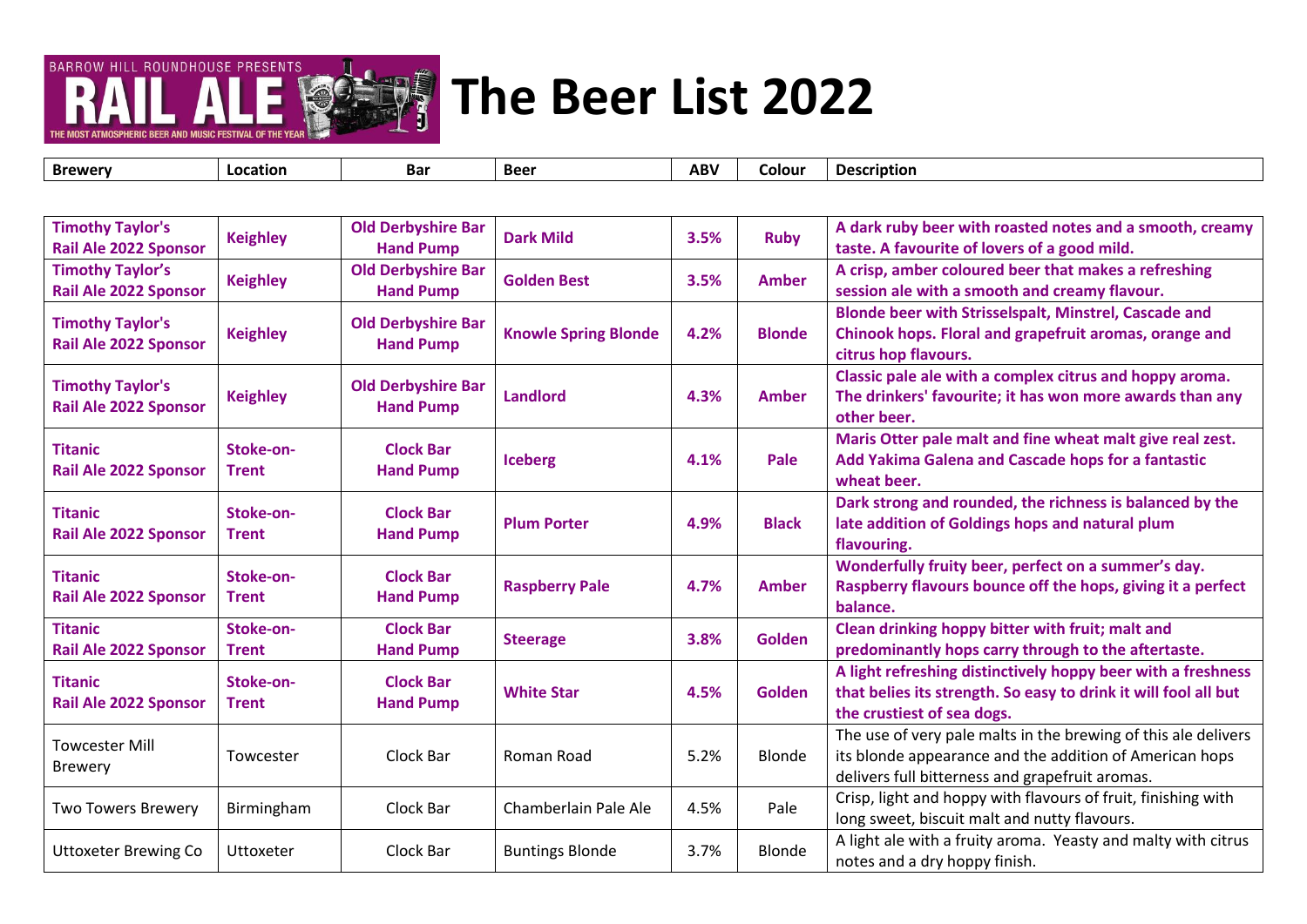

┬

т

| <b>Brewery</b>                         | Location                 | Bar                    | <b>Beer</b>                   | <b>ABV</b> | Colour       | <b>Description</b>                                                                                                                                                                 |
|----------------------------------------|--------------------------|------------------------|-------------------------------|------------|--------------|------------------------------------------------------------------------------------------------------------------------------------------------------------------------------------|
|                                        |                          |                        |                               |            |              |                                                                                                                                                                                    |
| <b>Uttoxeter Brewing Co</b>            | Uttoxeter                | Clock Bar              | Winner's Enclosure            | 6.5%       | <b>Black</b> | Spiced rum infused smooth porter.                                                                                                                                                  |
| <b>Vale Brewery</b>                    | Aylesbury                | Clock Bar              | Gravitas                      | 4.8%       | Amber        | Strong pale ale packed with hop and citrus flavours,<br>rounded off by a dry malty biscuit finish. Pronounced hop<br>aroma throughout.                                             |
| Vale Brewery                           | Aylesbury                | Clock Bar              | <b>Red Kite</b>               | 4.3%       | Chestnut     | A refreshing bitter with a bitter finish. Maris Otter, Crystal,<br>Chocolate and roasted barley provide a full body.                                                               |
| Vale Brewery                           | Aylesbury                | Clock Bar              | Vale Best IPA                 | 3.7%       | Amber        | Heavily hopped all English IPA.                                                                                                                                                    |
| Vale Brewery                           | Aylesbury                | Clock Bar              | Vale Pale Ale                 | 4.2%       | Golden       | Hops from across the Atlantic and Kent's finest produce an<br>assertive dry hoppy ale combined with a malt background.                                                             |
| Weal Ales Brewery                      | Newcastle-<br>under-Lyme | Clock Bar              | <b>Centwealial Milk Stout</b> | 4.9%       | <b>Black</b> | A beautiful sweet and creamy milk stout, with a rich<br>chocolate taste and silky smooth finish.                                                                                   |
| <b>Weal Ales Brewery</b>               | Newcastle-<br>under-Lyme | Clock Bar              | Lemon & Ginger Weal           | 5.5%       | Golden       | A strong golden ale made with Pale and Cara malt and<br>single hopped with Chinook hops and the addition of lemon<br>and ginger.                                                   |
| <b>Weal Ales Brewery</b>               | Newcastle-<br>under-Lyme | Clock Bar              | <b>Weller Weal</b>            | 4.6%       | Pale         | Made with Extra Pale malt and Mosaic and Citra hops. Citra<br>during fermentation ensures it is hoppy throughout.                                                                  |
| <b>Welbeck Abbey</b><br><b>Brewery</b> | Worksop                  | Clock Bar<br>Hand Pump | Atlas                         | 5.0%       | Amber        | Amber coloured strong pale ale.                                                                                                                                                    |
| <b>Welbeck Abbey</b><br><b>Brewery</b> | Worksop                  | Clock Bar<br>Hand Pump | Hennymoor                     | 3.7%       | Pale         | Pale ale with delicate hops from the South of England.<br>Orange zest and herbal bitterness carried by lasting caramel<br>sweetness.                                               |
| <b>Welbeck Abbey</b><br><b>Brewery</b> | Worksop                  | Clock Bar<br>Hand Pump | <b>Red Feather</b>            | 3.9%       | Chestnut     | Plenty of Crystal malt gives this beer a rich colour and<br>combination of bold walnut and bitter-sweet caramel<br>flavours.                                                       |
| <b>Welbeck Abbey</b><br><b>Brewery</b> | Worksop                  | Clock Bar<br>Hand Pump | Skylight                      | 4.4%       | Pale         | The palest of beers, brewed with crisp British grown Lager<br>malt. The continental hops used make this a bright and<br>fresh lager-style beer with light floral and grassy tones. |
| Whim Ales                              | <b>Buxton</b>            | Clock Bar<br>Hand Pump | 6 Bomb                        | 6.0%       | Golden       |                                                                                                                                                                                    |
| Whim Ales                              | <b>Buxton</b>            | Clock Bar              | Arbor Light                   | 3.6%       | Blonde       | Lovely hop aroma. Satisfying clean sharp business right the<br>way through with a dry finish.                                                                                      |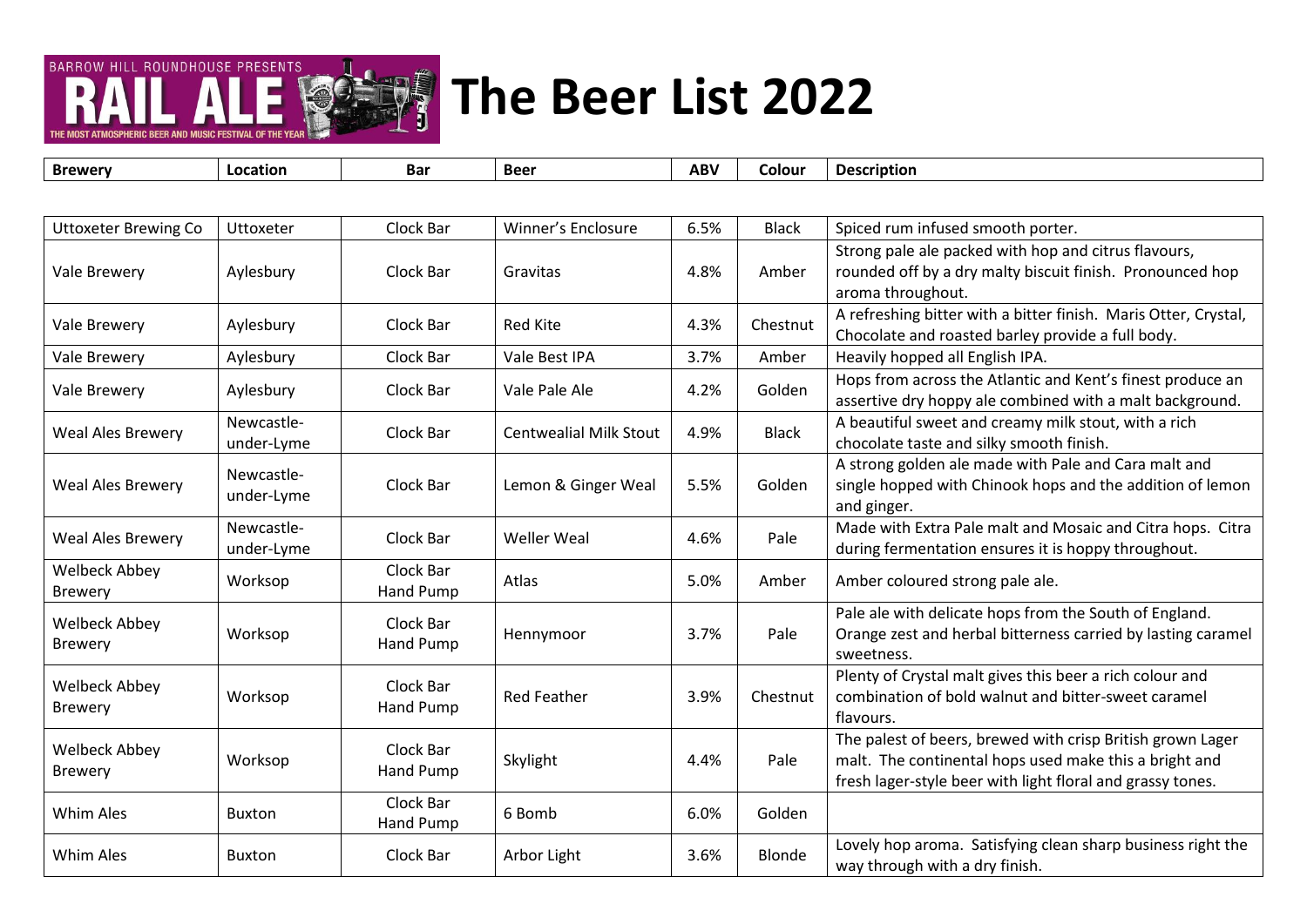

| Whim Ales           | <b>Buxton</b> | Clock Bar<br>Hand Pump | <b>Flower Power</b> | 5.3% | Pale         | Warm malt leads to big citrus grapefruit and slightly herby<br>hop flavours, developing into a complex lasting finish.                                                                               |
|---------------------|---------------|------------------------|---------------------|------|--------------|------------------------------------------------------------------------------------------------------------------------------------------------------------------------------------------------------|
| Whim Ales           | <b>Buxton</b> | Clock Bar<br>Hand Pump | Hartington IPA      | 4.5% | Blonde       | Malty nose combined with delicate hop aroma. Very<br>smooth on the palate. Maltiness dominates, joined with<br>subtle pear notes from the hop.                                                       |
| Whim Ales           | <b>Buxton</b> | Clock Bar              | Magic Mushroom      | 3.8% | <b>Black</b> | Sweet aroma. Distinctive mix of roast malty flavours<br>combined with the milk stout character, leading to a<br>smooth finish.                                                                       |
| Whim Ales           | <b>Buxton</b> | Clock Bar              | Snow White          | 5.4% | Pale         | Wheat beer. Fresh ground coriander is used to add<br>dimension and flavour. Sweet spicy slight banana /orange<br>aroma. Rich smooth texture and spicy orange flavours and a<br>sweet complex finish. |
| White Horse Brewery | Faringdon     | Clock Bar              | Luna Eclipse        | 7.0% | <b>Black</b> | Creamy Imperial Stout with a toasted chocolate and citrus<br>aroma. Smooth roast chocolate taste.                                                                                                    |
| White Horse Brewery | Faringdon     | Clock Bar              | Pacific Pale        | 4.0% | Pale         | Refreshing citrus pale ale.                                                                                                                                                                          |
| White Horse Brewery | Faringdon     | Clock Bar              | Wayland Smithy      | 4.4% | Copper       | Premium ale with a toasty aroma and caramel malt<br>flavours.                                                                                                                                        |
| White Horse Brewery | Faringdon     | Clock Bar              | West Coast IPA      | 4.6% | Golden       | Big hop flavours from the Citra, Summit and Cascade in this<br>West Coast IPA with a light mouthfeel and a big crisp finish.                                                                         |
| White Horse Brewery | Faringdon     | Clock Bar              | White Horse Bitter  | 3.7% | Golden       | Traditional bitter with a caramel biscuit flavour and light<br>citrus aroma.                                                                                                                         |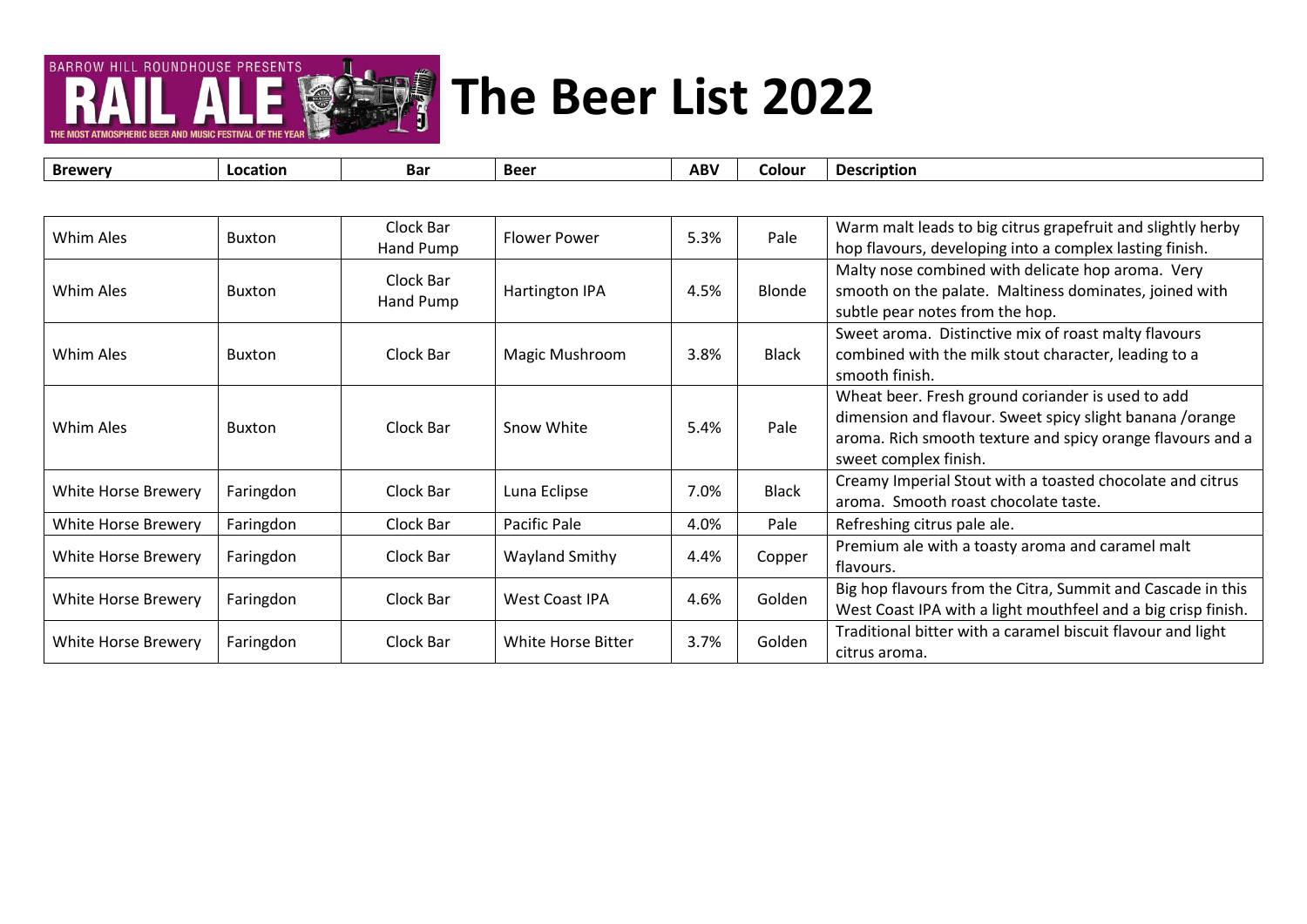

**The Craft Keg List 2022**

**Brewery Location Beer ABV Colour Description**

#### **MARQUEE BAR**

| <b>Thornbridge Brewery</b><br><b>Rail Ale 2022 Sponsor</b> | <b>Bakewell</b> | AM:PM                   | 4.5% | Pale          | Complex mix of aromatic hops from the US, Australia and New Zealand,<br>exuding papaya, passionfruit and kiwi. Gluten free.                                                          |
|------------------------------------------------------------|-----------------|-------------------------|------|---------------|--------------------------------------------------------------------------------------------------------------------------------------------------------------------------------------|
| <b>Thornbridge Brewery</b><br><b>Rail Ale 2022 Sponsor</b> | <b>Bakewell</b> | <b>Astryd</b>           | 3.8% | Pale          | Hazy juice bomb packed full of flavour. Vegan friendly.                                                                                                                              |
| <b>Thornbridge Brewery</b><br><b>Rail Ale 2022 Sponsor</b> | <b>Bakewell</b> | <b>Bliss Point</b>      | 5.0% | Pale          | Modern take on the American pale ale style. Pours with an enticing<br>haze. The aromas are amplified with flavours of dragon fruit and<br>mango. Vegan friendly.                     |
| <b>Thornbridge Brewery</b><br><b>Rail Ale 2022 Sponsor</b> | <b>Bakewell</b> | <b>Cocoa Wonderland</b> | 6.8% | <b>Black</b>  | Flavours of coffee and raisins, then huge chocolate notes on the nose<br>and palate.                                                                                                 |
| <b>Thornbridge Brewery</b><br><b>Rail Ale 2022 Sponsor</b> | <b>Bakewell</b> | <b>Floresta</b>         | 4.2% | <b>Fruit</b>  | Berry sour brewed with an array of fruits, giving a bold and juicy<br>flavour.                                                                                                       |
| <b>Thornbridge Brewery</b><br><b>Rail Ale 2022 Sponsor</b> | <b>Bakewell</b> | <b>Jaipur</b>           | 5.9% | Pale          | <b>Citrus dominated India Pale Ale.</b>                                                                                                                                              |
| <b>Thornbridge Brewery</b><br><b>Rail Ale 2022 Sponsor</b> | <b>Bakewell</b> | <b>Jamestown</b>        | 5.9% | Pale          | Hazy beer brewed with four hops: Nelson Sauvin, Galaxy, Citra and<br>Mosaic. A huge tropical flavour with bags of mango, lychee and<br>pineapple present throughout. Vegan friendly. |
| <b>Thornbridge Brewery</b><br><b>Rail Ale 2022 Sponsor</b> | <b>Bakewell</b> | <b>Market Porter</b>    | 4.5% | <b>Black</b>  | Classic porter with notes of liquorice and coffee.                                                                                                                                   |
| <b>Thornbridge Brewery</b><br><b>Rail Ale 2022 Sponsor</b> | <b>Bakewell</b> | <b>Pandora's Box</b>    | 8.0% | Pale          | Neon Raptor collaboration. Kaleidoscopic range of tropical fruit<br>flavours, with highlights of lemon, lychee and mango throughout.<br>Vegan friendly.                              |
| <b>Thornbridge Brewery</b><br><b>Rail Ale 2022 Sponsor</b> | <b>Bakewell</b> | <b>Pigeon Fancier</b>   | 6.0% | <b>Golden</b> | Intense aromas of citrus and pine. Flavours of orange and pink<br>grapefruit combine with just a hint of caramel.                                                                    |
| <b>Thornbridge Brewery</b><br><b>Rail Ale 2022 Sponsor</b> | <b>Bakewell</b> | <b>Quiet Storm</b>      | 5.5% | Pale          | Every iteration of Quiet Storm will be a 5.5% pale ale brewed with the<br>same malt, the same yeast and the same process. The only difference is<br>the hop used to make it.         |
| <b>Thornbridge Brewery</b><br>Rail Ale 2022 Sponsor        | <b>Bakewell</b> | <b>Tzara</b>            | 4.8% | <b>Straw</b>  | Köln style beer. German hops, malt and yeast.                                                                                                                                        |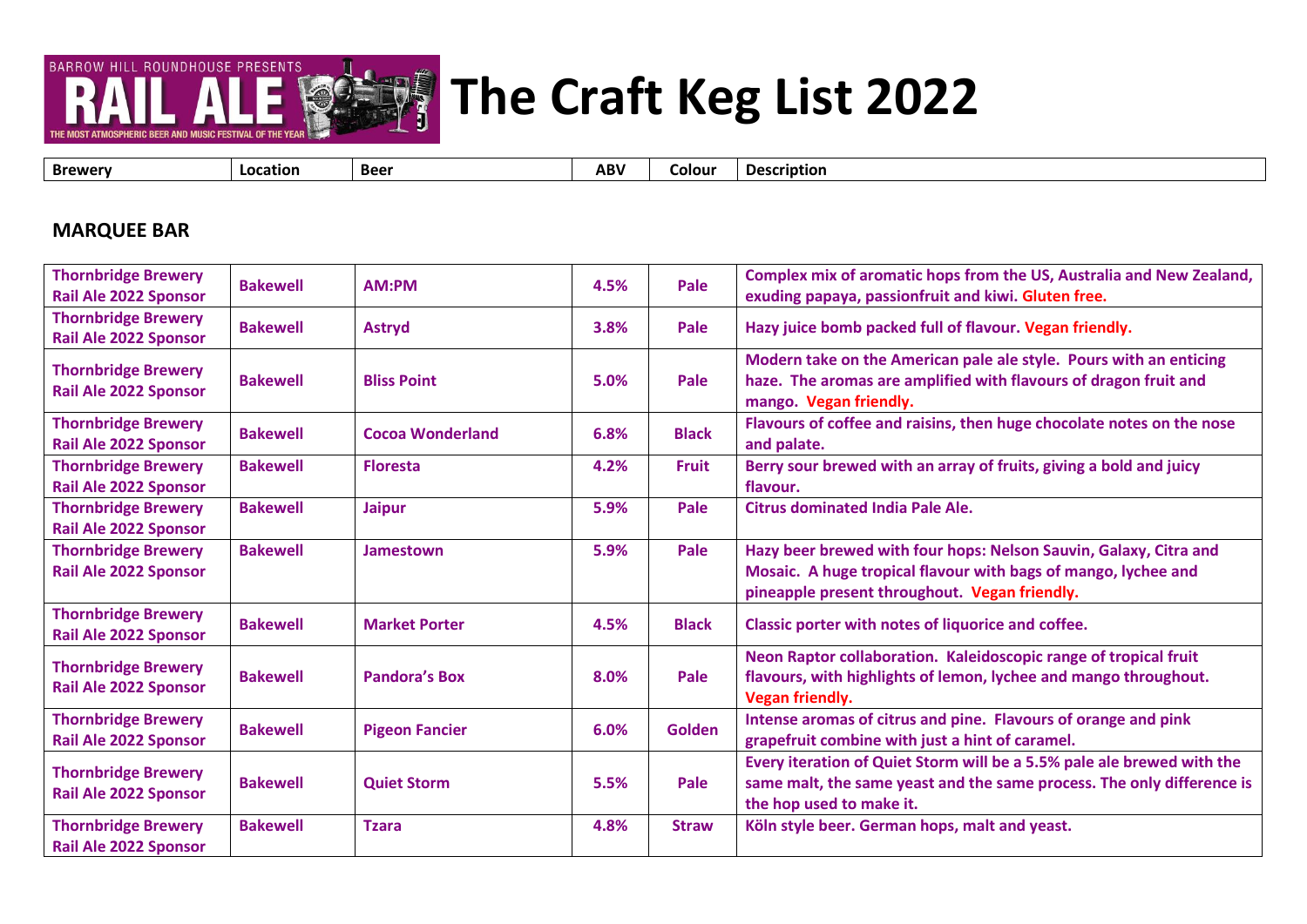

**The Craft Keg List 2022**

**Brewery Location Beer ABV Colour Description**

#### **CRAFT KEG BAR**

| <b>Thornbridge Brewery</b><br><b>Rail Ale 2022 Sponsor</b> | <b>Bakewell</b>     | Lukas                 | 4.5%  | Pale         | Helles lager, Barvarian style.                                                                                                                                                                                              |
|------------------------------------------------------------|---------------------|-----------------------|-------|--------------|-----------------------------------------------------------------------------------------------------------------------------------------------------------------------------------------------------------------------------|
| <b>Thornbridge Brewery</b><br><b>Rail Ale 2022 Sponsor</b> | <b>Bakewell</b>     | <b>Green Mountain</b> | 4.0%  | Pale         | Dry hopped with Galaxy, Mosaic, Citra and Amarillo hops creating an<br>aromantic and juicy fruit bomb.                                                                                                                      |
| <b>Thornbridge Brewery</b><br><b>Rail Ale 2022 Sponsor</b> | <b>Bakewell</b>     | <b>Necessary Evil</b> | 13.0% | <b>Black</b> | Lovingly crafted imperial stout, aged for 8 months in bourbon barrels.<br>Aromas of sweet bourbon, vanilla and oak from the ageing process<br>combine with rich chocolate, roasted malts and caramel from the base<br>beer. |
| Alter Ego Brewery                                          | Heanor              | <b>Force Field</b>    | 4.0%  | Pale         | Mosaic and El Dorado hops combined to provide a field of tropical stone<br>fruit haze for the tongue.                                                                                                                       |
| Birmingham Brewing Co                                      | Birmingham          | Pale Brummie          | 4.0%  | Pale         | Brewed with the finest British floor malt and hopped with Chinook and<br>Simcoe hops to combine for a citrusy pale taste. Vegan friendly. Gluten<br>free.                                                                   |
| Birmingham Brewing Co                                      | Birmingham          | Sober Brummie         | 0.5%  | Pale         | A non-alcoholic beer that has a refreshing citrus taste with a familiar<br>beery feel. If you're looking for a sober option and don't want to miss<br>out on the beers, this is the option for you!                         |
| <b>Black Iris Brewery</b>                                  | Nottingham          | <b>Endless Summer</b> | 4.5%  | Pale         | Session IPA with Mosaic and Simcoe hops. Vegan friendly.                                                                                                                                                                    |
| Brewhouse & Kitchen                                        | Lichfield           | Spellman Sam          | 4.8%  | Pale         | A simple pale ale recipe showcasing the power of a single hop variety.                                                                                                                                                      |
| Brewhouse & Kitchen                                        | Sutton<br>Coldfield | Marksman              | 5.0%  | Amber        | Bitter, strong, hoppy IPA.                                                                                                                                                                                                  |
| Brewhouse & Kitchen                                        | Sutton<br>Coldfield | Nipmuc                | 4.8%  | Pale         | American pale ale.                                                                                                                                                                                                          |
| Castle Rock Brewery                                        | Nottingham          | <b>DDH Citra</b>      | 5.0%  | Pale         | Juicy and soft pale with masses of Citra dry hop. Intense, zesty aroma<br>with grapefruit and tropical fruit flavours in abundance.                                                                                         |
| <b>Charnwood Brewery</b>                                   | Loughborough        | <b>Blue Fox</b>       | 4.2%  | Golden       | American Mosaic hops give a wonderful tropical fruit and blueberry<br>aroma and finish.                                                                                                                                     |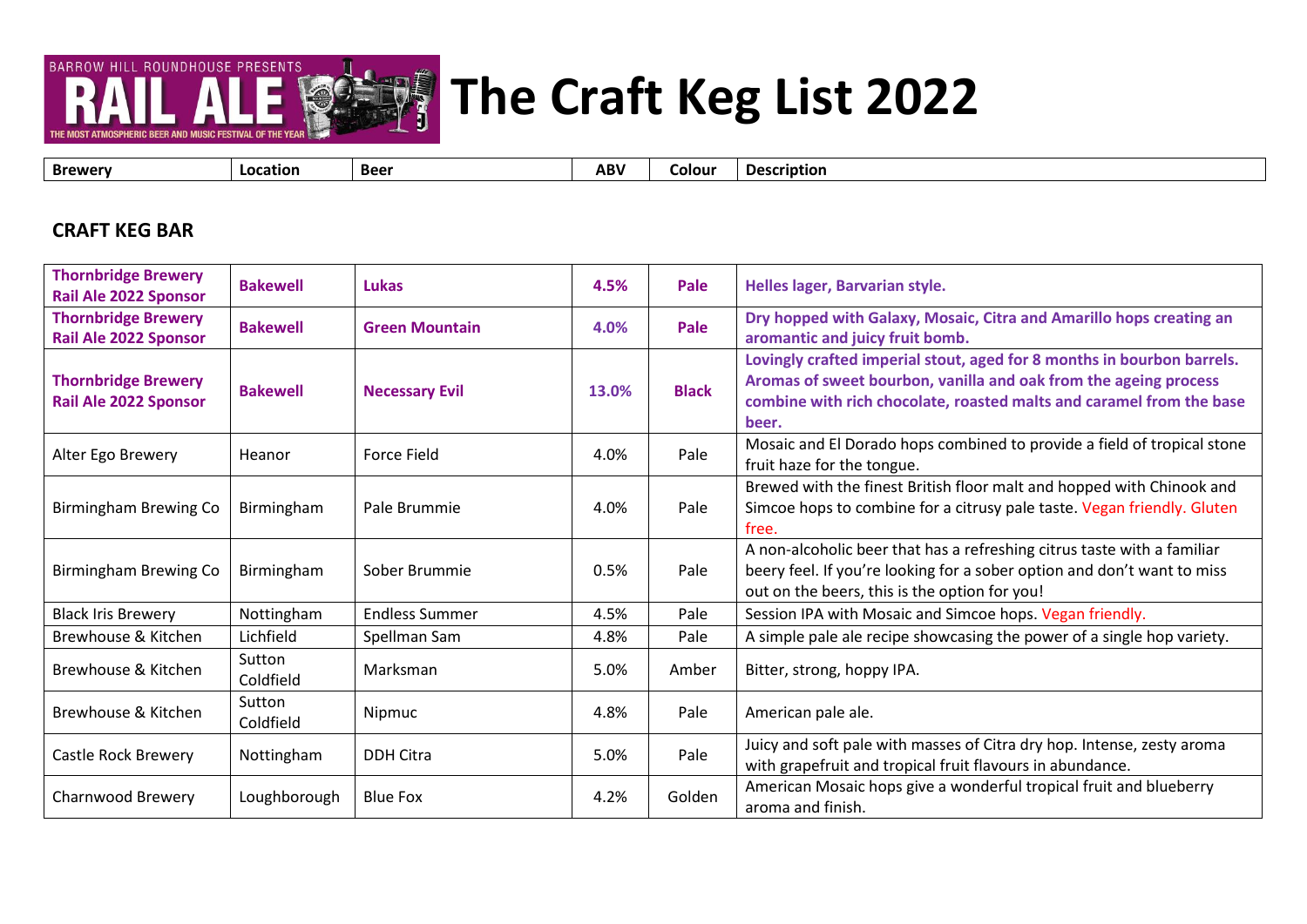#### **The Second Second The Craft Keg List 2022**

isd ty

᠇

**BARROW HILL ROUNDHOUSE PRESENTS** 

| <b>Brewery</b>            | Location       | <b>Beer</b>              | <b>ABV</b> | Colour       | <b>Description</b>                                                                                                                                                                                                         |
|---------------------------|----------------|--------------------------|------------|--------------|----------------------------------------------------------------------------------------------------------------------------------------------------------------------------------------------------------------------------|
|                           |                |                          |            |              |                                                                                                                                                                                                                            |
| <b>Cloudwater Brewery</b> | Manchester     | And Relax                | 3.2%       | Pale         | Brewed with Citra, Mosaic and The Betty - a blend of hops from New<br>Zealand - it balances juicy tropical fruits with pithy citrus and a well-<br>judged resinous bitterness.                                             |
| Davenports Brewery        | Birmingham     | <b>Continental Lager</b> | 4.5%       | Golden       | The fusion of classic German hops with the finest British malt, tastefully<br>strong and full bodied, accompanied by a light golden colour and<br>sweetness from maize. Crisp, refreshing lager with a strong personality! |
| <b>Dhillon's Brewery</b>  | Coventry       | The Brut                 | 6.2%       |              |                                                                                                                                                                                                                            |
| Dhillon's Brewery         | Coventry       | <b>CCFC</b>              | 5.2%       | Straw        |                                                                                                                                                                                                                            |
| <b>Dhillon's Brewery</b>  | Coventry       | <b>Ghost Town Lager</b>  | 4.0%       | Straw        | German style pilsner but Coventry through and through, subtle citrus<br>hints companied by sweet caramel and vanilla malty flavours with a<br>crisp, cool dry finish. Vegan friendly.                                      |
| <b>Dhillon's Brewery</b>  | Coventry       | Weizenbock               | 7.8%       | <b>Brown</b> | Winter wheat beer which combines characteristics of a Hefeweizen and<br>a Doppelbock.                                                                                                                                      |
| <b>Dhillon's Brewery</b>  | Coventry       | <b>Bright Eyes</b>       | 3.8%       | Golden       | Very light and well balanced, brewed for any palate.                                                                                                                                                                       |
| <b>Dhillon's Brewery</b>  | Coventry       | Red Rebel IPA            | 6.2%       | Chestnut     | American and European hops give explosions of bitter and citrus notes<br>combined with warm caramel malty flavours.                                                                                                        |
| <b>Distant Hills</b>      | Glossop        | Xanadu                   | 4.3%       | Pale         | IPA triple New England hazy beer.                                                                                                                                                                                          |
| Everard's Brewery         | Leicester      | American Pale            | 4.5%       | Pale         | A refreshing beer bursting with citrus and a hint of orange zest.                                                                                                                                                          |
| Fownes Brewing Co         | Dudley         | The Hanging Tree         | 3.8%       | Straw        | Crisp, clean, classic style beer. Brewed using a traditional kolsch yeast<br>and Tettenang hops. Named after the hanging tree that was once<br>located outside the pub, when the building was used as a local jail.        |
| Fownes Brewing Co         | Dudley         | Korvak's Downfall        | 9.0%       | <b>Black</b> | Blending seven different malts to deliver a bold and complex flavour with<br>hidden depths of roast, coffee, chocolate and smoke.                                                                                          |
| Fownes Brewing Co         | <b>Dudley</b>  | Korvak's Verdict         | 5.2%       | <b>Black</b> | Irish dry stout.                                                                                                                                                                                                           |
| <b>Front Row Brewing</b>  | Stoke-on-Trent | <b>Crafty Flanker</b>    | 4.7%       | Amber        | Mango infused IPA.                                                                                                                                                                                                         |
| Front Row Brewing         | Stoke-on-Trent | Naughty Hooker           | 4.5%       | <b>Black</b> | Marshmallow chocolate stout.                                                                                                                                                                                               |
| <b>Green Duck Brewing</b> | Stourbridge    | Foam Party               | 4.5%       | Pale         | Ultimate session pale, clean and crisp, showcasing the Idaho 7 and<br>Mosaic hops.                                                                                                                                         |
| <b>Green Duck Brewing</b> | Stourbridge    | <b>Pacific Pils</b>      | 4.4%       | Pale         | Clean and crisp lager hopped with New Zealand Pacifica for a orangey<br>note with a residual malty sweetness.                                                                                                              |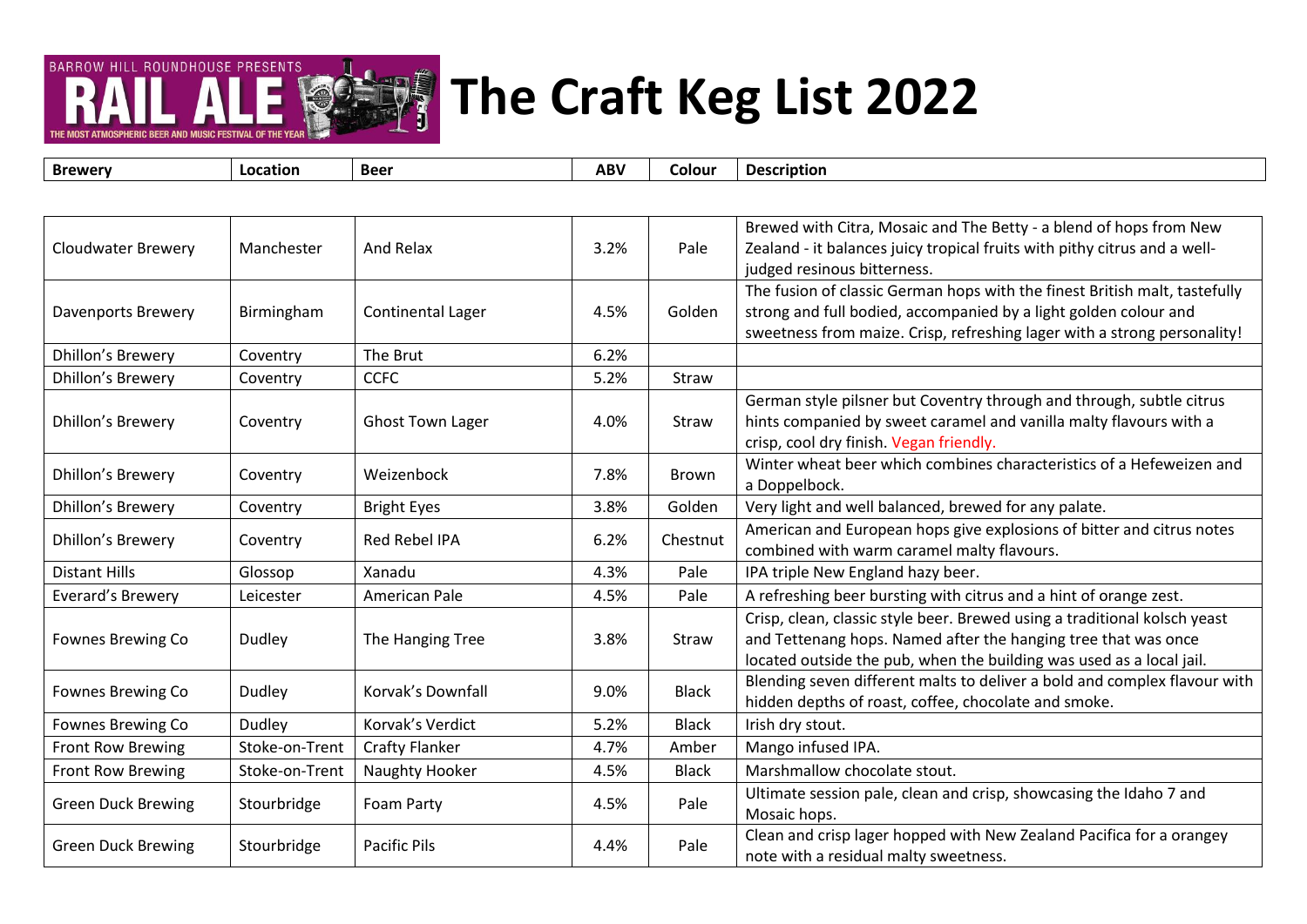#### **The Craft Keg List 2022 September 2019**

**BARROW HILL ROUNDHOUSE PRESENTS** 

| <b>Brewery</b>                    | Location             | <b>Beer</b>                  | <b>ABV</b> | Colour       | <b>Description</b>                                                                                                                                                                                             |
|-----------------------------------|----------------------|------------------------------|------------|--------------|----------------------------------------------------------------------------------------------------------------------------------------------------------------------------------------------------------------|
|                                   |                      |                              |            |              |                                                                                                                                                                                                                |
| <b>Hollow Stone Brewing</b><br>Co | York                 | Oligo Nunk                   | 4.0%       | Straw        | IPA with a crazy mix of big hitting hops including Simcoe, Mosaic and<br>Amarillo.                                                                                                                             |
| Langton Brewery                   | Market<br>Harborough | Bridge 62                    | 5.0%       | Amber        | Märzen lager. Malty, caramel clean bitter.                                                                                                                                                                     |
| Little Brewing Co                 | Derby                | Cardinal                     | 6.5%       | Pale         | Double dry hopped pale.                                                                                                                                                                                        |
| Loddon Brewery                    | Reading              | Ferryman's Gold              | 4.4%       | Golden       | Golden ale with zesty overtones and a hint of grapefruit provided by<br>Cascade and Slovenian hops and a subtle caramel mouthfeel.                                                                             |
| Loddon Brewery                    | Reading              | Dragonfly                    | 5.2%       | Pale         | Sharp and refreshing with a crisp, clean bitterness. Cascade and Comet<br>hops give a peppery aroma with grapefruit.                                                                                           |
| Loose Cannon Brewery              | Abingdon             | <b>Session IPA</b>           | 4.1%       | Golden       | Unfined and unfiltered modern Session IPA with generous new world<br>hop additions that provide amazing passion fruit, peach, orange and<br>mango aroma and flavour.                                           |
| Loose Cannon Brewery              | Abingdon             | Oxford Pils                  | 5.0%       | Straw        | Craft Pilsner, flavoursome light and crisp brewed with a special balance<br>of Hallertau, Magnum and Saaz hops.                                                                                                |
| Loose Cannon Brewery              | Abingdon             | <b>Robust British Porter</b> | 5.0%       | <b>Black</b> | Rich roasted malt aroma, moderately sweet with hints of dark chocolate<br>and smooth espresso finish.                                                                                                          |
| <b>Matlock Wolds Farm</b>         | Matlock              | Apogee                       | 3.8%       | Amber        | An American Pale Ale bittered with Summit hops and the addition of<br>bitter orange peel and coriander seed to add herbal and spicy notes.<br>Finished with Citra hops to add some tropical fruit on the nose. |
| <b>Milestone Brewery</b>          | Newark               | <b>Helles Lager</b>          | 4.7%       | Pale         |                                                                                                                                                                                                                |
| <b>Milestone Brewery</b>          | <b>Newark</b>        | Raspberry Wheat Beer         | 5.6%       | Golden       | A Continental style wheat beer infused with fresh, wild raspberries<br>producing a refreshing fruit beer.                                                                                                      |
| <b>Milestone Brewery</b>          | <b>Newark</b>        | <b>Black Pearl</b>           | 4.3%       | <b>Black</b> | Deep and mysterious authentic Irish stout.                                                                                                                                                                     |
| <b>Navigation Brewery</b>         | Nottingham           | Key Lime Pie                 | 4.0%       | Pale         | Zesty, fresh and smooth, yet with a deep body. This little treat doesn't<br>disappoint in lusciousness.                                                                                                        |
| <b>Navigation Brewery</b>         | Nottingham           | Blonde                       | 5.0%       | Pale         | Reminiscent of a Belgian-style golden ale, its good malt character and<br>wheaty notes are balanced with a touch of fruity yeast flavours, light<br>sweetness and a hint of banana.                            |
| <b>Navigation Brewery</b>         | Nottingham           | American                     | 5.2%       | Straw        | IPA with Centennial and Mosaic, dry hopped. It has a very hop-forward<br>profile with a delicate balance of sweetness and bitterness.                                                                          |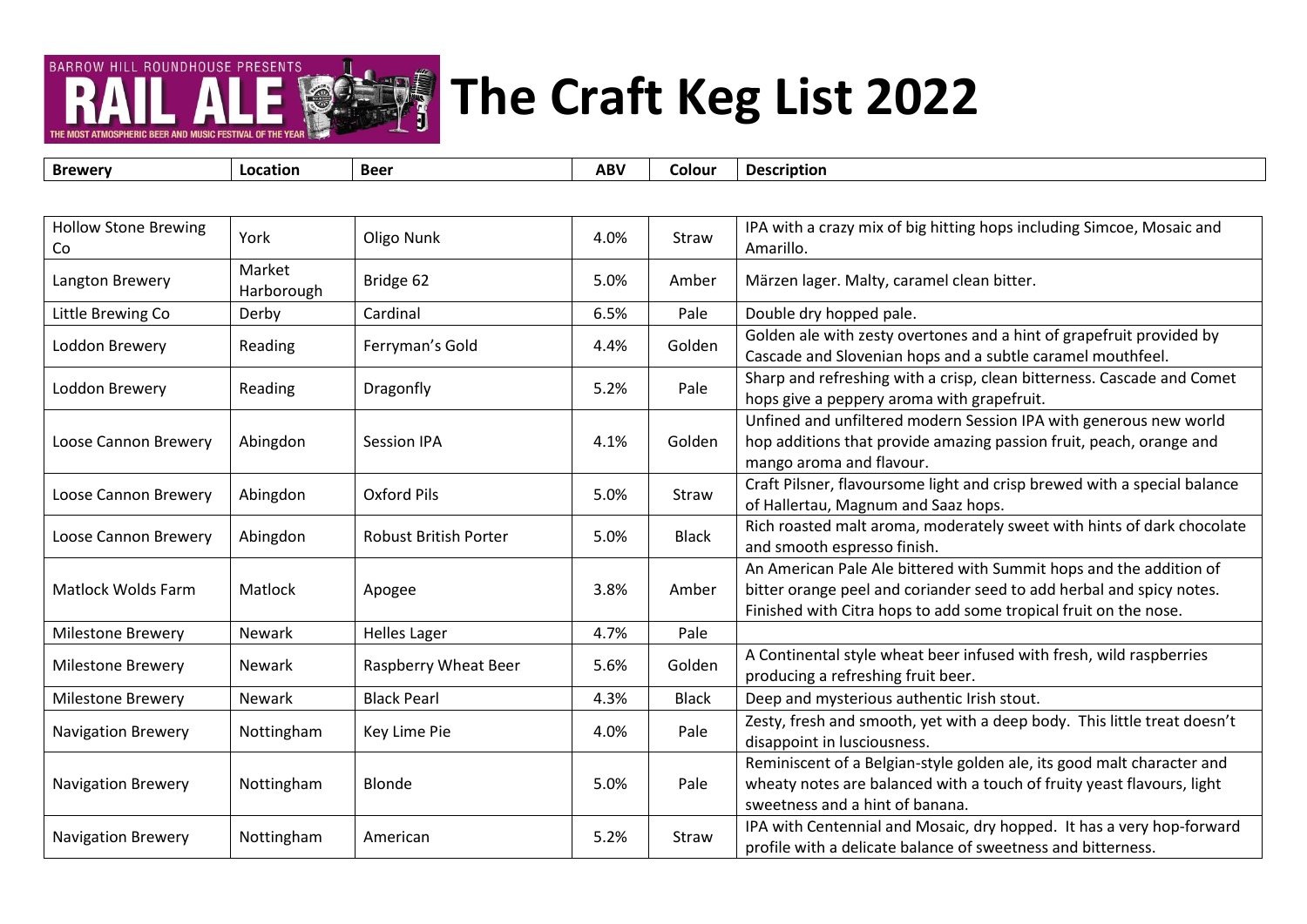#### **SET! The Craft Keg List 2022**

**BARROW HILL ROUNDHOUSE PRESENTS** 

| <b>Brewery</b>            | Location   | <b>Beer</b>                  | <b>ABV</b> | Colour       | <b>Description</b>                                                                                                                                                                                                                                                      |
|---------------------------|------------|------------------------------|------------|--------------|-------------------------------------------------------------------------------------------------------------------------------------------------------------------------------------------------------------------------------------------------------------------------|
|                           |            |                              |            |              |                                                                                                                                                                                                                                                                         |
| <b>Navigation Brewery</b> | Nottingham | <b>Square Waves</b>          | 8.4%       |              |                                                                                                                                                                                                                                                                         |
| <b>Navigation Brewery</b> | Nottingham | <b>Gravitational Anomaly</b> | 11.6%      | <b>Black</b> | Imperial stout brewed with Maris Otter, dark, chocolate malts, alongside<br>buckets of oats, rye and wheat. Big chocolate flavours, smooth sweet<br>oats; the dark malts give a gentle roasted aftertaste, while sweet cherry<br>merges with the complex malt flavours. |
| <b>Navigation Brewery</b> | Nottingham | <b>Baltic Sea Anomaly</b>    | 6.4%       |              |                                                                                                                                                                                                                                                                         |
| Polly's Brew Co           | Mold       | Portra                       | 5.2%       | Pale         | Portra. Comet, Centennial, Citra and Mosaic hops all meld for a pale ale<br>bursting with tropical fruit notes.                                                                                                                                                         |
| <b>Purity Brewing Co</b>  | Alcester   | Pure Helles                  | 5.0%       | Pale         | Using English Maris Otter malt, Pilgrim hops from Worcestershire and a<br>blend of classic hops from Bavaria that give Pure Helles a clean,<br>refreshing and bright appearance. Gluten free.                                                                           |
| <b>Purity Brewing Co</b>  | Alcester   | <b>Bunny Hop</b>             | 3.5%       | Pale         | Hazy pale ale. Vegan friendly. Gluten free.                                                                                                                                                                                                                             |
| <b>Purity Brewing Co</b>  | Alcester   | Double Bunny                 | 6.8%       | Pale         | Hazy pale ale. Vegan friendly. Gluten free.                                                                                                                                                                                                                             |
| <b>Purity Brewing Co</b>  | Alcester   | Lawless Lager                | 4.5%       | Straw        | A blend of Hallertau Northern Brewer, Eldorado and Styrian Goldings<br>hops. With Pilsner malt, Wheat malt, Caragold and lager yeast and a<br>dash of hops for a sharp, citrusy kick.                                                                                   |
| <b>Rebellion Beer Co</b>  | Marlow     | <b>Black</b>                 | 5.2%       | <b>Black</b> | Five speciality malts, with coffee-like intensity and dark chocolate<br>smoothness.                                                                                                                                                                                     |
| Rebellion Beer Co         | Marlow     | 24 Carat                     | 5.0%       | Pale         | Hops dominate this beer. Tropical aroma and distinctive bitter sweet<br>flavour.                                                                                                                                                                                        |
| Rebellion Beer Co         | Marlow     | <b>Rebellion Lager</b>       | 4.4%       | Pale         | Authentic lager using finest German malt and yeast. Continental hops<br>add a light floral element.                                                                                                                                                                     |
| <b>Shiny Brewery</b>      | Derby      | <b>Study of Noise</b>        | 6.1%       | Pale         | Amped up Citra bomb. Hazy IPA brewed with LA3 yeast blend, rye malt,<br>Citra and Chinook to bring up assertive top end bite and equalise soft<br>smooth creamy fruity juicy bottom end. Vegan friendly.                                                                |
| <b>Shiny Brewery</b>      | Derby      | Fallout                      | 4.2%       | Pale         | Smashable juicy frenzy with Citra, Mosaic and Simcoe hops. Vegan<br>friendly. Gluten free.                                                                                                                                                                              |
| <b>Shiny Brewery</b>      | Derby      | <b>Tropical Jelly</b>        | 5.5%       | Pale         | A wall-to-wall tropical fruit bomb sour, with upfront tangy passion fruit<br>against a backdrop of guava. Vegan friendly.                                                                                                                                               |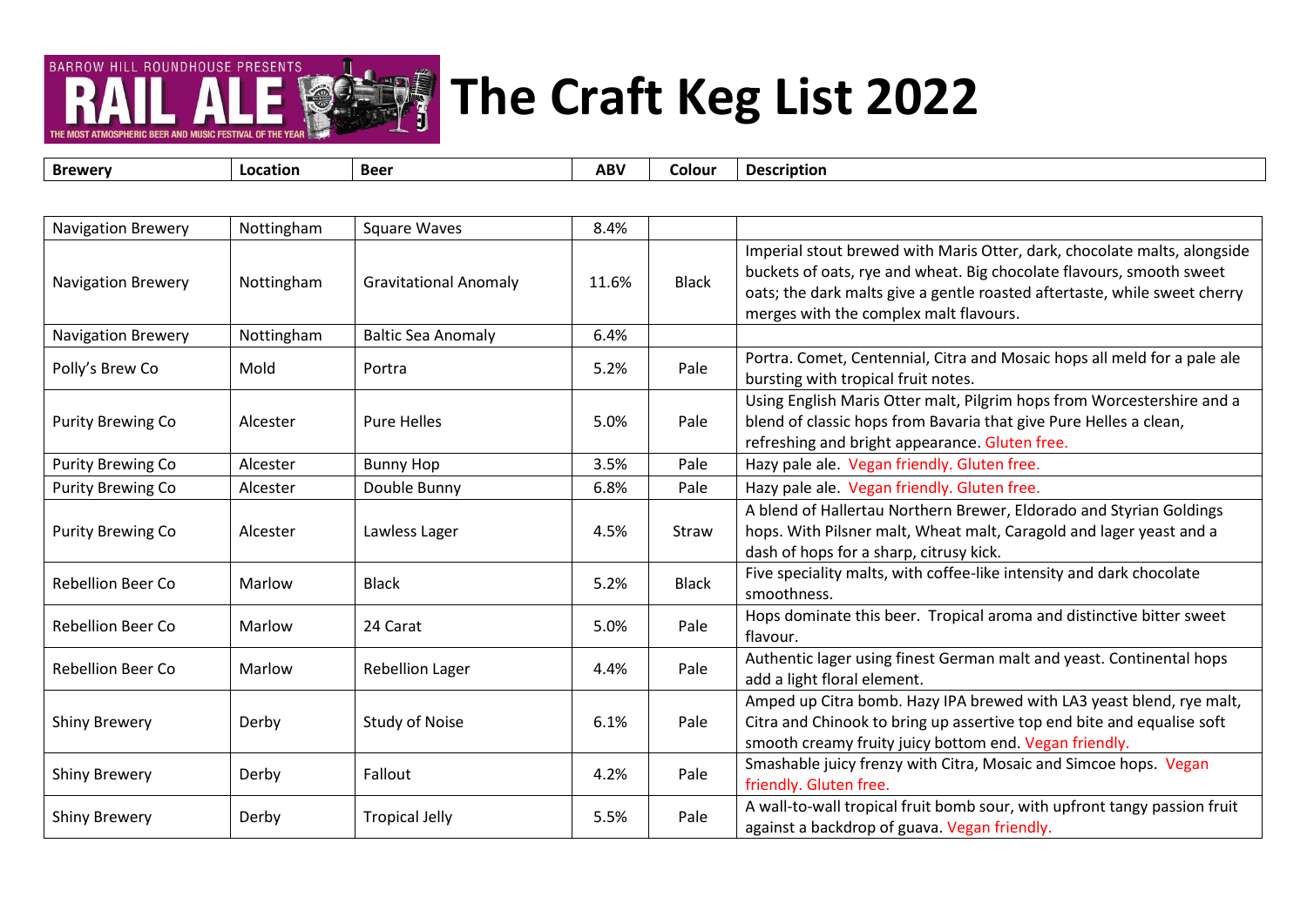# **The Craft Keg List 2022**

**BARROW HILL ROUNDHOUSE PRESENTS** 

**Brewery Location Beer ABV Colour Description** Shiny Brewery Perby Praise The Sun 8.0% Pale Fresh new season hops, consisting of Citra, Sabro, Idaho 7 & Cashmere, hopped and dry hopped throughout, on a fluffy bed of oats and extra pale malt. Vegan friendly. Shotover Brewery | Oxford | Hoptric | 4.4% | Pale Brewed with three US hops for triple enjoyment. Shotover Brewery  $\bigcup$  Oxford Bearded Men 14.3% Pale Lager. Shotover Brewery  $\bigcup_{n=1}^{\infty}$  Oxford Nitro Porter  $\bigcup_{n=1}^{\infty}$  5.0% Black Masterful English porter. Timothy Taylor's Keighley Hopical Storm 4.0% Pale Aaromatic, dry-hopped, modern pale ale. Citrusy and sessionable, it has a pleasant fruity body topped with flavours of mandarin, mango and passion fruit. Titanic Brewery Stoke-on-Trent | Anytime IPA | 4.5% Pale | Citrus and grapefruit flavours that linger wonderfully. Titanic Brewery Stoke-on-Trent Titanic Stout 1.5% Black A traditional well balanced dry stout with a roasted smell and taste with definitive hoppy notes. Vocation Brewery Hebden Bridge Sunset Overdrive 5.5% Pale Intensely sweet and refreshing, with a vibrant mix of flavours and aromas. With bold notes of pineapple, coconut and tangerine. Weal Ales Brewery Newcastle-Coffee & Milk Rum Stout | 5.1% | Black | Stout with coffee rum. White Horse Brewery | Faringdon | Rider IPA | 4.3% | Pale A pale gold, fruity and hoppy IPA brewed with Citra, Waimea, Wolf, First Gold and Herkules, which produce a crisp citrus and tropical flavour and aroma. Wild Beer Company Shepton Mallet Sleeping Limes  $\vert$  4.6%  $\vert$  Pale  $\vert$  Clean and crisp with refreshing tangy limes and a Moorish briny finish.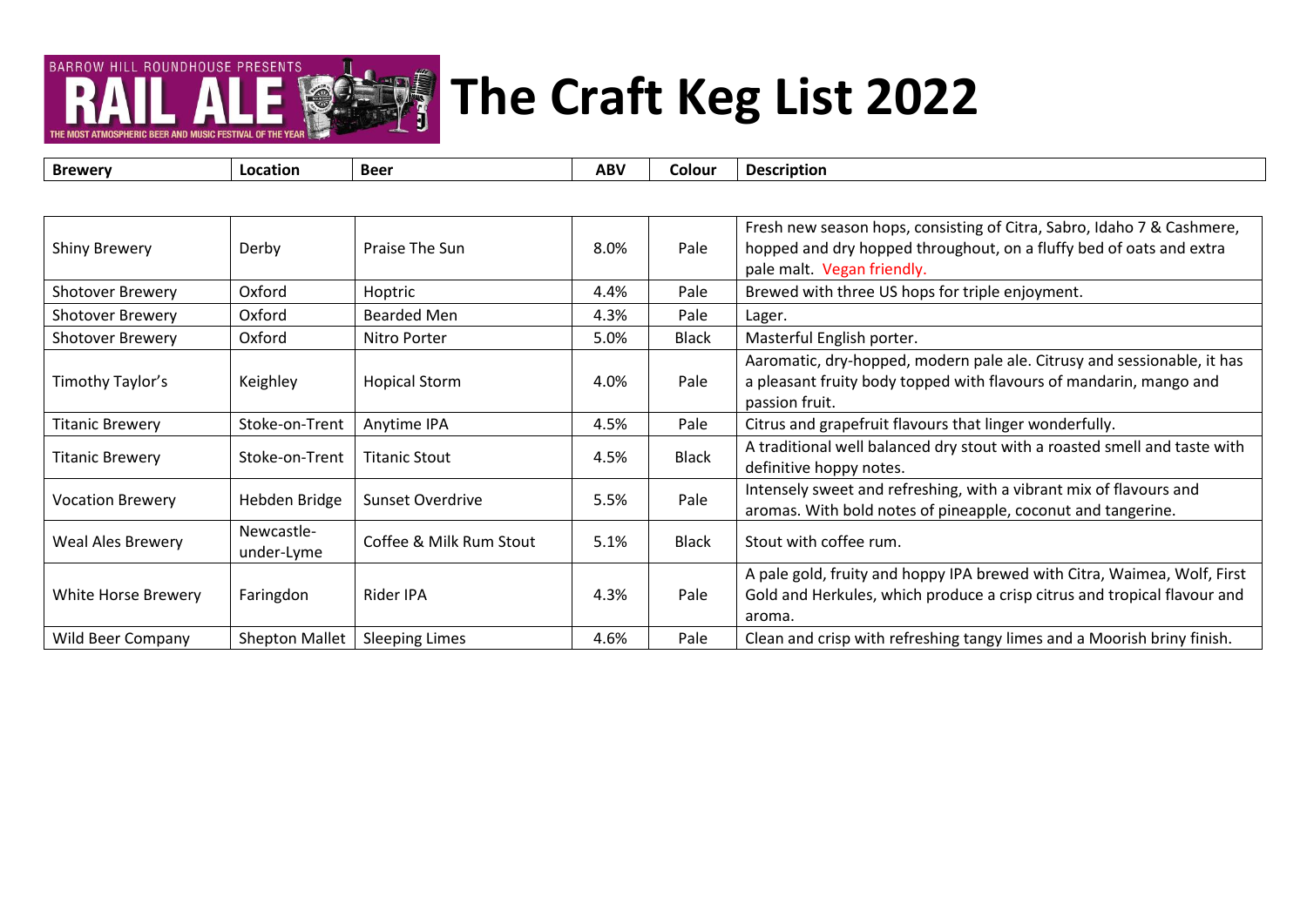

| Producer | $ -$<br>Location<br>*/Perry<br>cider | .<br>ABV | Style | ription<br>۱) م |
|----------|--------------------------------------|----------|-------|-----------------|
|----------|--------------------------------------|----------|-------|-----------------|

| <b>Ashover</b><br><b>Rail Ale 2022 Sponsor</b> | <b>Derbyshire</b> | <b>Derbyshire Gold</b>    | 4.5% | <b>Medium/Dry</b>   | Sparkling cider from 100% pure English apple juice from<br>Derbyshire and Hereford apples.                                                                      |
|------------------------------------------------|-------------------|---------------------------|------|---------------------|-----------------------------------------------------------------------------------------------------------------------------------------------------------------|
| <b>Ashover</b><br>Rail Ale 2022 Sponsor        | <b>Derbyshire</b> | <b>Purple Reign</b>       | 4.0% | <b>Medium</b>       | Sparkling cider from 100% pure English apple juice from<br>Derbyshire and Hereford apples, with the addition of<br>blackcurrant, blackberry and raspberry.      |
| <b>Ashover</b><br><b>Rail Ale 2022 Sponsor</b> | <b>Derbyshire</b> | <b>Sink the Pink</b>      | 4.0% | <b>Medium/Sweet</b> | Sparkling cider from 100% pure English apple juice from<br>Derbyshire and Hereford apples, with addition of<br>strawberry, raspberry, redcurrant and cranberry. |
| <b>Ashover</b><br><b>Rail Ale 2022 Sponsor</b> | <b>Derbyshire</b> | <b>Kingston Jack</b>      | 5.5% | <b>Medium/Dry</b>   | Made from 100% cider apples from an ancient standard<br>orchard in Hereford, tonnes of Kingston Black aged in oak.                                              |
| <b>Ashover</b><br>Rail Ale 2022 Sponsor        | <b>Derbyshire</b> | <b>Apple Pie</b>          | 5.0% | <b>Medium</b>       | Katy and Redstreak apples blended with Wye Valley cloudy<br>apple juice to lower the strength to an easy session drinking<br>cider.                             |
| <b>Ashover</b><br>Rail Ale 2022 Sponsor        | <b>Derbyshire</b> | <b>Ashover Pippin</b>     | 6.0% | <b>Dry</b>          | A fully dry Dabinett cider with a 20% addition of Derbyshire<br>mixed apples, slightly lifted with our own apple juice.                                         |
| <b>Ashover</b><br><b>Rail Ale 2022 Sponsor</b> | <b>Derbyshire</b> | <b>Summer Cider</b>       | 4.0% | <b>Medium</b>       | Browns, Ellis and Somerset Redstreak blend with a 10%<br>addition of summer fruit juices - not too sweet.                                                       |
| <b>Ashover</b><br>Rail Ale 2022 Sponsor        | <b>Derbyshire</b> | <b>Strawberry Pippin</b>  | 4.0% | <b>Sweet</b>        | Ashover Pippin, sweetened with strawberry juice to create a<br>smooth sweet clear cider.                                                                        |
| <b>Ashover</b><br><b>Rail Ale 2022 Sponsor</b> | <b>Derbyshire</b> | <b>Rhubarb Crumble</b>    | 4.0% | <b>Medium</b>       | Sweet and sharp - Browns, Ellis and Somerset Redstreak<br>blended with English rhubarb juice.                                                                   |
| <b>Ashover</b><br>Rail Ale 2022 Sponsor        | <b>Derbyshire</b> | <b>Apples &amp; Pears</b> | 6.0% | <b>Medium/Sweet</b> | Derbyshire and Hereford apples back-sweetened with pear<br>to give a fruity pear blend.                                                                         |
| <b>Ashover</b><br><b>Rail Ale 2022 Sponsor</b> | <b>Derbyshire</b> | <b>Elderflower</b>        | 4.0% | <b>Medium/Sweet</b> | Browns, Ellis and Somerset Redstreak blend infused with<br>hand-picked elderflowers and lemon.                                                                  |
| <b>Ashover</b><br>Rail Ale 2022 Sponsor        | <b>Derbyshire</b> | <b>Mango</b>              | 4.0% | <b>Sweet</b>        | Browns, Ellis and Somerset Redstreak blend back-sweetened<br>with lots of mango juice.                                                                          |
| <b>Ashover</b><br><b>Rail Ale 2022 Sponsor</b> | <b>Derbyshire</b> | <b>Derbyshire Vintage</b> | 7.0% | <b>Dry</b>          | A vintage oak cask cider made from ancient heritage<br>Marieties from an old Bulmers orchard in Hereford, laced<br>with a little rum for fun!                   |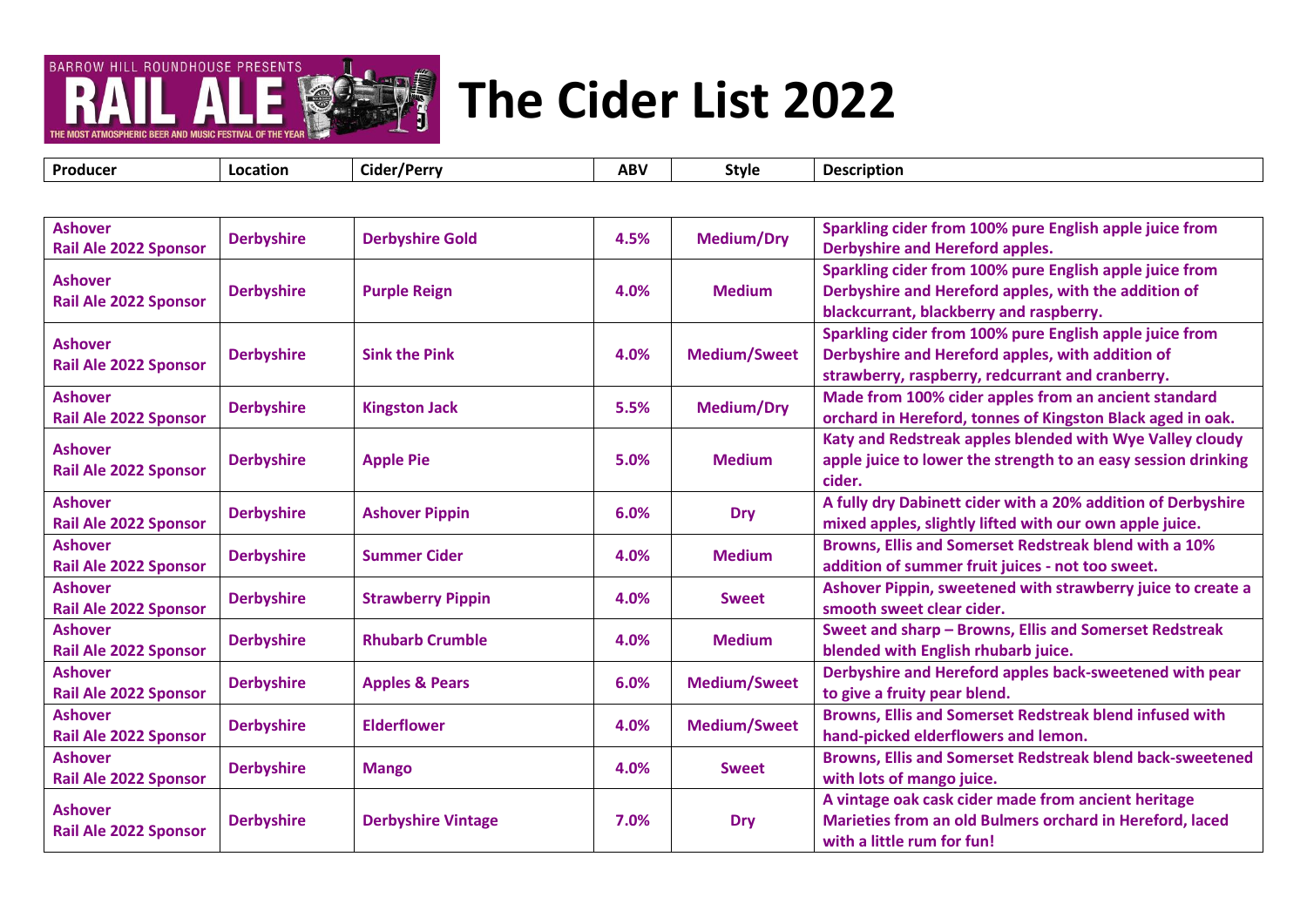

**Producer Location Cider/Perry ABV Style Description**

| <b>Ashover</b><br>Rail Ale 2022 Sponsor | <b>Derbyshire</b> | <b>Bakewell Tart</b>         | 4.0% | <b>Sweet</b>  | Browns, Ellis and Somerset Redstreak blend sweetened with<br>cherry and almond for a fresh sweet summery twist.                                             |
|-----------------------------------------|-------------------|------------------------------|------|---------------|-------------------------------------------------------------------------------------------------------------------------------------------------------------|
| <b>Blue Barrel</b>                      | Nottinghamshire   | Sherwood Blend               | 6.0% | Medium        | Medium blended still cider.                                                                                                                                 |
| <b>Broadoak</b>                         | Somerset          | Purple Haze                  | 4.0% | Medium        | Blended red and black fruits blended with cloudy cider to<br>produe a unique refreshing fruit medley bursting with flavour.                                 |
| <b>Broadoak</b>                         | Somerset          | <b>Twisted Lime</b>          | 4.0% | Medium        | A smooth cider infused with a blend of fruits, producing a<br>luscious green cocktail with a twist of lime.                                                 |
| <b>Broadoak</b>                         | Somerset          | Sloe Gin Cider               | 4.0% | Medium/Sweet  | The marrying of these three flavours, sloe, gin and cider<br>culminates with the characteristics of a fruity cider punch.                                   |
| <b>Broadoak</b>                         | Somerset          | Perry                        | 7.5% | Medium/Sweet  | Sweet perry but incredibly refreshing with glorious fresh<br>tasting pear and aroma.                                                                        |
| <b>Broadoak</b>                         | Somerset          | Pear & Chilli                | 4.0% | Medium/Sweet  | Broadoak's Perry, made a slightly lower ABV and infused with<br>chilli.                                                                                     |
| <b>Broadoak</b>                         | Somerset          | Moonshine                    | 7.5% | Medium/Sweet  | Strong and very drinkable with a crisp refreshing taste and<br>little evidence of alcoholic content!                                                        |
| <b>Butford Organics</b>                 | Hereford          | <b>Browns Dabinett Blend</b> | 7.0% | Medium/Dry    | This year's expert draught blend from Butford's award-<br>winning 300 year old cider mill, sulphite free, wildly<br>fermented.                              |
| <b>Butford Organics</b>                 | Hereford          | <b>Organic Perry</b>         | 6.4% | Medium/Dry    | Probably the only naturally produced organic bottle<br>conditioned perry in the UK.                                                                         |
| <b>Celtic Marches</b>                   | Hereford          | <b>Thundering Molly</b>      | 5.2% | <b>Medium</b> | Fresh and fruity with a lovely apple aroma.                                                                                                                 |
| <b>Celtic Marches</b>                   | Hereford          | <b>Clementine Perry</b>      | 4.0% | Medium/Sweet  | Made using real pears, Celtic's Clementine Perry will have you<br>singing "Oh my darling"!                                                                  |
| Dizzy Dog                               | Nottinghamshire   | Paws At The Barrel           | 6.3% | Dry           | Dry still cider, matured in oak whisky barrels for about four<br>months.                                                                                    |
| Dunham Cider                            | Cheshire          | <b>Early Bird</b>            | 6.2% | Medium/Dry    | Nurtured, hand-picked, pressed, fermented and bottled in<br>Dunham Massey on the National Trust Estate.                                                     |
| Dunham Cider                            | Cheshire          | Peterloo Perry               | 6.8% | Medium        | A blend of two perry pears Thorn and Huffcap. Winner at<br>National Fruit Show 2019 and People's Choice winner at<br>Manchester Beer & Cider Festival 2020. |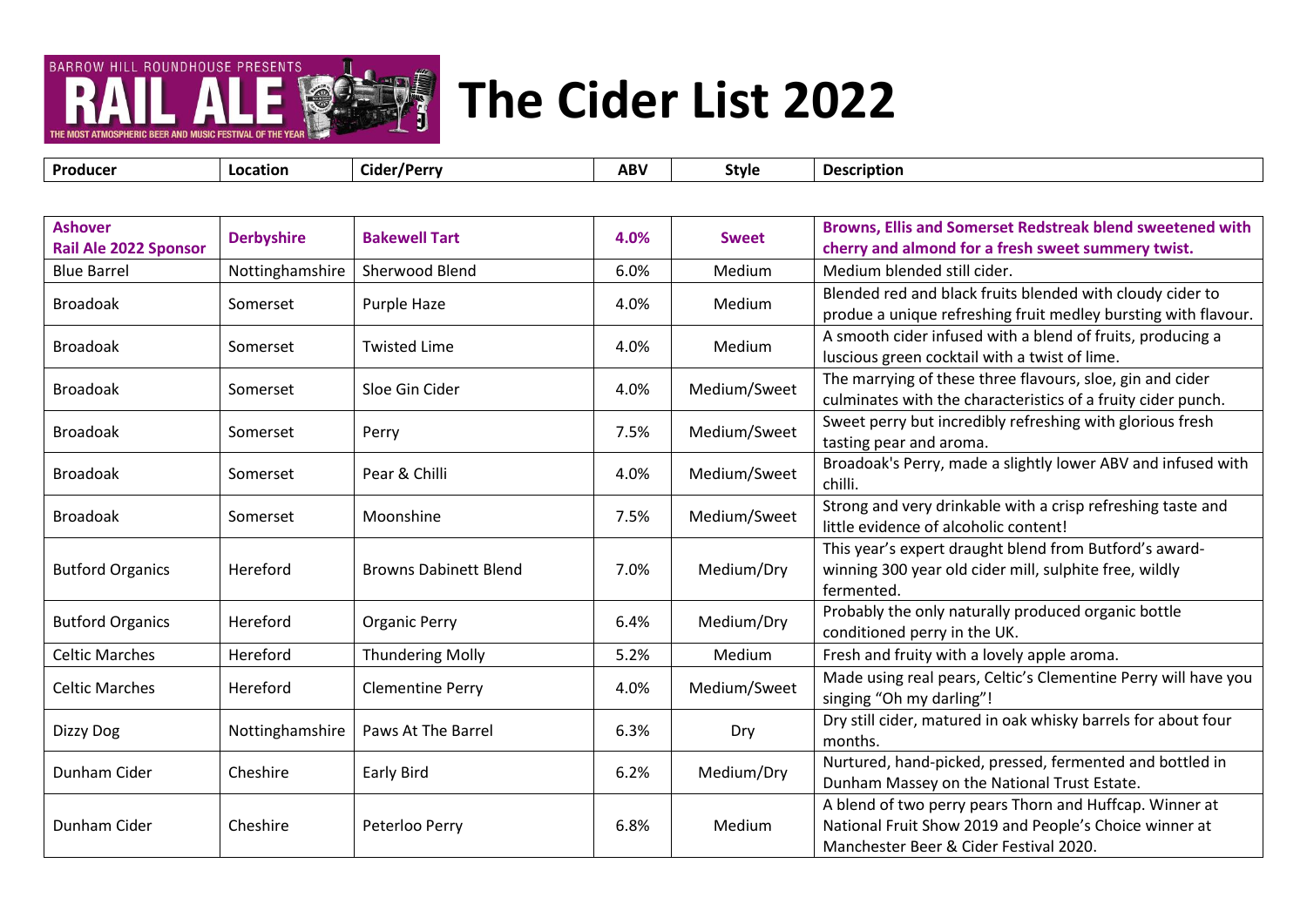

| Producer              | Location        | Cider/Perry                 | <b>ABV</b> | <b>Style</b> | <b>Description</b>                                                                                |
|-----------------------|-----------------|-----------------------------|------------|--------------|---------------------------------------------------------------------------------------------------|
|                       |                 |                             |            |              |                                                                                                   |
| <b>Dunkertons</b>     | Gloucestershire | Dry                         | 6.8%       |              | A beautifully crisp, full-bodied cider, hand blended with lower                                   |
|                       |                 |                             |            | Dry          | levels of sweetness delivering a refreshingly dry finish.                                         |
| Gregg's Pit           | Hereford        | <b>Draught Perry</b>        | 6.5%       | Dry          | Aylton Red, Blakeney Red and Gregg's Pit. First Prize winning                                     |
|                       |                 |                             |            |              | entry in dry perry class at the Big Apple Trials 2021.                                            |
| Gwatkins              | Hereford        | <b>Yarlington Mill</b>      | 6.0%       | Medium       | Rich red cider. Smooth and rich with a spirit aroma and taste                                     |
|                       |                 |                             |            |              | that resonates with the taste buds to surprise and delight.                                       |
| Gwatkins              | Hereford        | Kingston Black              | 6.0%       | Dry          | A dry still cider made with the famous Kingston black apple. A                                    |
|                       |                 |                             |            |              | traditional farmhouse cider.                                                                      |
|                       |                 |                             |            |              | Produced from bittersweet cider apples blended with a true                                        |
| <b>Gwynt Y Ddraig</b> | Pontypridd      | Dog Dancer                  | 6.5%       | Medium/Dry   | sharp cider apple. Light straw coloured cider with a smooth,                                      |
|                       |                 |                             |            |              | crisp, slightly sharp characteristic.                                                             |
| <b>Gwynt Y Ddraig</b> | Pontypridd      | <b>Black Dragon</b>         | 7.2%       | Medium       | Special reserve cider hand crafted exclusively from cider                                         |
|                       |                 | Blindfold                   |            |              | apples grown by traditional methods in ageing orchards.<br>Full fruit flavour with citrus finish. |
| <b>Hallets</b>        | Newport         |                             | 6.0%       | Medium       |                                                                                                   |
| <b>Hecks Cider</b>    | Somerset        | Medium Dry                  | 6.5%       | Medium/Dry   | A traditional Somerset farmhouse cider.                                                           |
| Kniveton Cider        | Derbyshire      | Never Mind the Hillocks     | 6.1%       | Dry          | Eastern Counties cider. Crisp and bone dry, sharp at first with                                   |
|                       |                 |                             |            |              | a complex, full-bodied after-taste.                                                               |
| Lilleys               | Somerset        | Peach                       | 4.0%       | Sweet        | Like biting into a juicy ripe peach, sweet and full of flavour.                                   |
| Lilleys               | Somerset        | Tropical                    | 4.0%       | Sweet        | Somerset cider with apple, pink grapefruit, pineapple, mango<br>and lime.                         |
| Lilleys               | Somerset        | <b>Bee Sting Perry</b>      | 7.5%       | Sweet        | Sweet but incredibly refreshing with a glorious fresh tasting                                     |
|                       |                 |                             |            |              | pear flavour and a wonderful pear aroma.                                                          |
| Oliver's              | Hereford        | Wild Farmhouse Summer Blend | 5.5%       | Medium       | Herefordshire bittersweet blend with residual sweetness.                                          |
| Rosies                | Denbighshire    | Rosie Triple D              | 6.5%       | Medium/Dry   | Multi-award winning cider from a blend of 69 different apple<br>varieties.                        |
| Rosies                | Denbighshire    | <b>Black Bart</b>           | 6.5%       | Sweet        | A cloudy cider, part matured in oak barrels to give a subtle                                      |
|                       |                 |                             |            |              | oak flavour.                                                                                      |
| Ross on Wye           | Hereford        | Oak Cask Blend              | 6.7%       | Dry          | A light and soft blend showcasing oak cask influence in a                                         |
|                       |                 |                             |            |              | quieter, more subtle manner.                                                                      |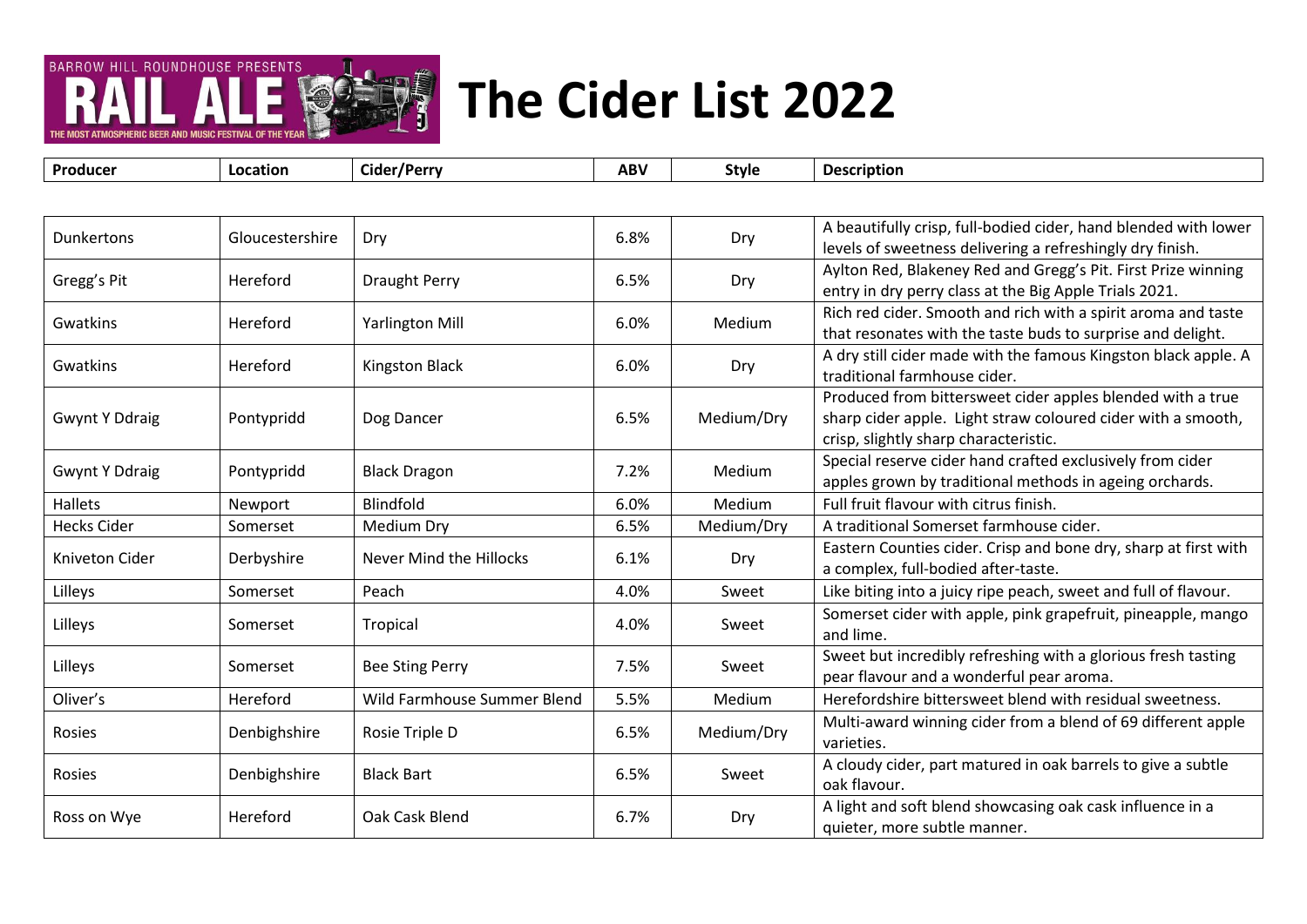

| Perry made mainly from the perry pear Blakeney Red.<br>5.8%<br>Severn Cider<br>Gloucestershire<br>Medium<br>Perry<br>Awarded 'Best in Gloucestershire' for two consecutive years.<br>Apple cider rippled with luscious toffee, sweet banana and<br><b>Banoffee Pie</b><br><b>Snails Bank</b><br>Hereford<br>4.0%<br>Sweet<br>vanilla.<br>Cider blended with sour black cherry, sweet vanilla and subtle<br>Snails Bank<br>Hereford<br><b>Black Forest</b><br>4.0%<br>Sweet<br>hints of chocolate.<br>Cider blended with blood orange juice giving a complex floral<br>Snails Bank<br><b>Blood Orange</b><br>4.0%<br>Hereford<br>Sweet<br>and tart flavour.<br>Crisp apple cider blended with strawberry, raspberry and<br><b>Snails Bank</b><br>Hereford<br>4.0%<br><b>Fruit Bat</b><br>Sweet<br>blackcurrant.<br>Tart stewed gooseberries blended with sweet vanilla.<br><b>Snails Bank</b><br>Hereford<br>Gooseberry<br>4.0%<br>Sweet<br>Balanced to perfection. |  |
|--------------------------------------------------------------------------------------------------------------------------------------------------------------------------------------------------------------------------------------------------------------------------------------------------------------------------------------------------------------------------------------------------------------------------------------------------------------------------------------------------------------------------------------------------------------------------------------------------------------------------------------------------------------------------------------------------------------------------------------------------------------------------------------------------------------------------------------------------------------------------------------------------------------------------------------------------------------------|--|
|                                                                                                                                                                                                                                                                                                                                                                                                                                                                                                                                                                                                                                                                                                                                                                                                                                                                                                                                                                    |  |
|                                                                                                                                                                                                                                                                                                                                                                                                                                                                                                                                                                                                                                                                                                                                                                                                                                                                                                                                                                    |  |
|                                                                                                                                                                                                                                                                                                                                                                                                                                                                                                                                                                                                                                                                                                                                                                                                                                                                                                                                                                    |  |
|                                                                                                                                                                                                                                                                                                                                                                                                                                                                                                                                                                                                                                                                                                                                                                                                                                                                                                                                                                    |  |
|                                                                                                                                                                                                                                                                                                                                                                                                                                                                                                                                                                                                                                                                                                                                                                                                                                                                                                                                                                    |  |
|                                                                                                                                                                                                                                                                                                                                                                                                                                                                                                                                                                                                                                                                                                                                                                                                                                                                                                                                                                    |  |
|                                                                                                                                                                                                                                                                                                                                                                                                                                                                                                                                                                                                                                                                                                                                                                                                                                                                                                                                                                    |  |
| Sweet subtle cider infused with delicate violets for a floral<br>Snails Bank<br>Hereford<br>Parma Violet<br>4.0%<br>Sweet<br>taste. Retro candy shop cider.                                                                                                                                                                                                                                                                                                                                                                                                                                                                                                                                                                                                                                                                                                                                                                                                        |  |
| Snails Bank<br>Hereford<br>Peach Melba<br>Juicy peach cider rippled with sharp raspberry.<br>4.0%<br>Sweet                                                                                                                                                                                                                                                                                                                                                                                                                                                                                                                                                                                                                                                                                                                                                                                                                                                         |  |
| The sweet tasty pineapple is balanced out by the tangy<br>Snails Bank<br>Pineapple & Pink Grapefruit<br>4.0%<br>Hereford<br>Sweet<br>grapefruit. English cider with a tropical twist.                                                                                                                                                                                                                                                                                                                                                                                                                                                                                                                                                                                                                                                                                                                                                                              |  |
| Sweet cider infused with tart raspberry rippled through with<br><b>Snails Bank</b><br>4.0%<br>Hereford<br>Raspberry Ripple<br>Sweet<br>vanilla.                                                                                                                                                                                                                                                                                                                                                                                                                                                                                                                                                                                                                                                                                                                                                                                                                    |  |
| Rum barrel cider carefully spiced with cinnamon and all spice.<br>Snails Bank<br>Hereford<br>Spiced Rum<br>4.0%<br>Sweet                                                                                                                                                                                                                                                                                                                                                                                                                                                                                                                                                                                                                                                                                                                                                                                                                                           |  |
| Perfect blended Perry pears with a blast of sweet red cherry<br><b>Snails Bank</b><br>Medium/Sweet<br>Hereford<br>Perry Bomb<br>4.0%<br>makes this one go off with a bang!                                                                                                                                                                                                                                                                                                                                                                                                                                                                                                                                                                                                                                                                                                                                                                                         |  |
| Dandelion & Burdock cider with a hint of star anise.<br>Dandelion & Burdock<br>Medium/Sweet<br>Snails Bank<br>Hereford<br>4.0%                                                                                                                                                                                                                                                                                                                                                                                                                                                                                                                                                                                                                                                                                                                                                                                                                                     |  |
| Glen Moray Distillery cask aged to give this cider its warming<br>Medium/Sweet<br><b>Thistly Cross</b><br>East Lothian<br><b>Whisky Cask</b><br>6.9%<br>notes of oak, vanilla and honey.                                                                                                                                                                                                                                                                                                                                                                                                                                                                                                                                                                                                                                                                                                                                                                           |  |
| A pale, slightly hazy cider made from a blend of cider varieties<br>Medium/Sweet<br><b>Three Cats</b><br>Derbyshire<br><b>Medium Sweet</b><br>6.7%<br>grown locally. Retains a residual sparkle.                                                                                                                                                                                                                                                                                                                                                                                                                                                                                                                                                                                                                                                                                                                                                                   |  |
| West Croft Farm<br>Golden cider - a three time CAMRA champion cider.<br>Somerset<br>Janet's Jungle Juice<br>6.0%<br>Medium/Dry                                                                                                                                                                                                                                                                                                                                                                                                                                                                                                                                                                                                                                                                                                                                                                                                                                     |  |
| <b>Yoxall Cider</b><br>Staffordshire<br><b>Yoxall Original</b><br>Rich, fruity and aromatic with hints of caramel.<br>5.5%<br>Medium                                                                                                                                                                                                                                                                                                                                                                                                                                                                                                                                                                                                                                                                                                                                                                                                                               |  |
| 7.0%<br><b>Yoxall Cider</b><br>Staffordshire<br><b>Yoxall Vintage</b><br>Full bodied, crisp and deliciously refreshing.<br>Dry                                                                                                                                                                                                                                                                                                                                                                                                                                                                                                                                                                                                                                                                                                                                                                                                                                     |  |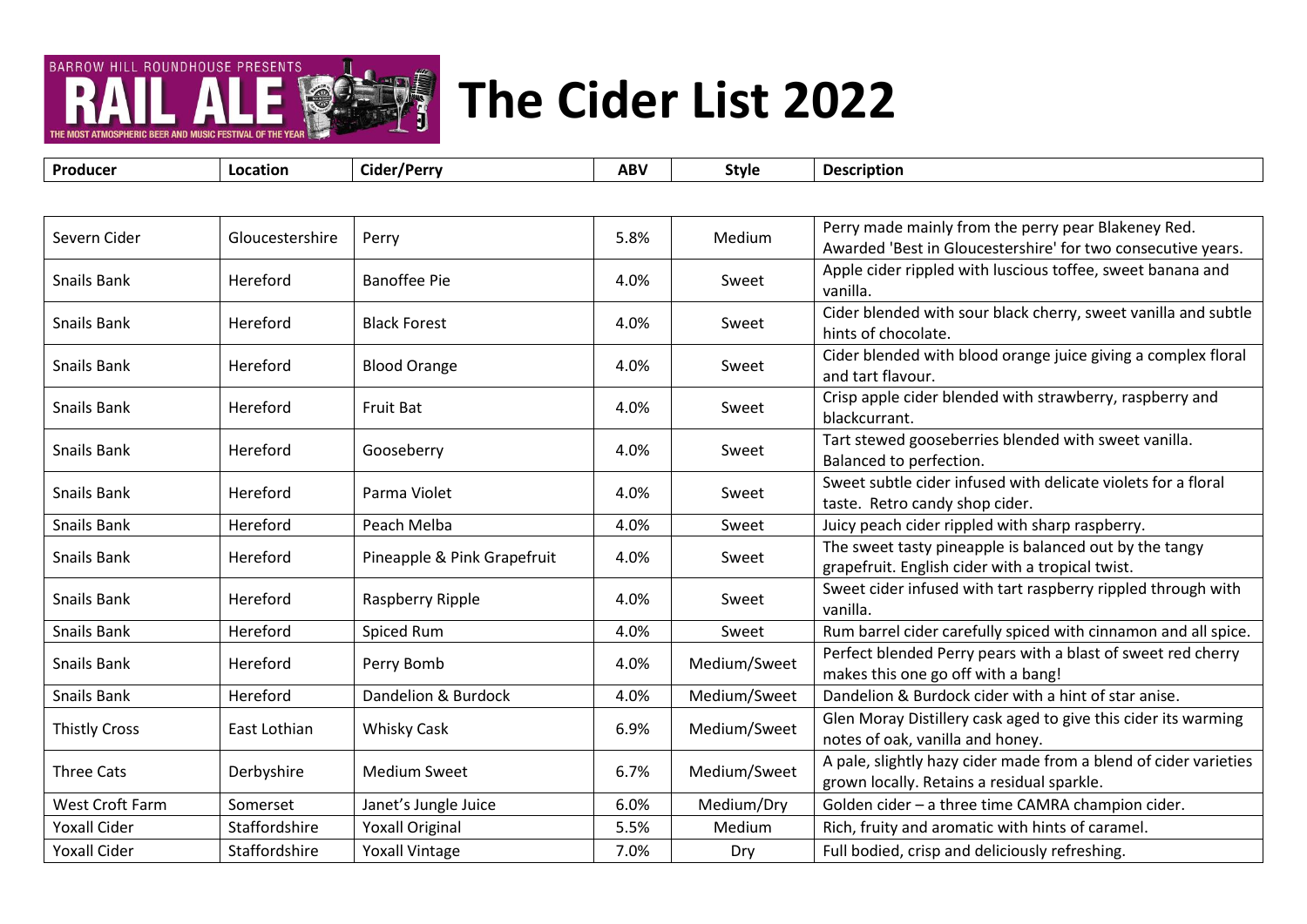# **BARROW HILL ROUNDHOUSE PRESENTS**

### **The Gin, Wine & Prosecco List 2022**

**Gin Location ABV Description** Blackwoods Limited Edition | London | Condon | 60.0% | The strongest gin on offer at this year's Festival. Distilled to 60% inspired by the latitude on which the Shetland Islands and limited to the number of bottles produced equalling the number of residents. Citrus and spice, perfect with tonic or neat. Blue Monkey Salted Caramel **Nottingham** 137.5% A modern and vibrant creation based on their London Dry recipe with the addition of creamy caramel and a hint of sea salt. Ideal straight over ice or add your favourite tonic or lemonade. Cuckoostone Derbyshire Blue Gin Barlow 40.0% Beautifully complex and naturally blue dry gin. Blue from the infusion of butterfly pea flowers, combined with subtle flavours of English mint, blueberry and, of course, juniper. Dancing Anchor Eton Mess **Dronfield** Dronfield 19.0% Strawberry, meringue and creamy deliciousness. Perfect with tonic or lemonade. Dancing Anchor Lemon Drizzle **Dronfield** Dronfield 10.0% <br>Questy lemon with a yummy, mouth-watering sweetness. Perfect with a Mediterranean tonic or lemonade. Dancing Anchor Moscow Mule **Dronfield** Dronfield 10.0% A gin-based twist on this classic cocktail. Zesty lime with a warming spice of ginger and refreshing hint of mint. Perfect with tonic or lemonade. Dancing Anchor Pornstar Martini Dronfield 40.0% Exotic paradise! Passionfruit and vanilla with a lime twist. A gin version of this classic cocktail, perfect with tonic or lemonade or pop over to the Prosecco & Wine Bar for a shot of Prosecco to add to it! Dancing Anchor Pink Gin **Dronfield** Dronfield 142.0% | Inspired by a 19<sup>th</sup> century cocktail. Distilled using traditional botanicals and subtly flavoured with strawberries, rose, hibiscus and pink peppercorn. Dancing Anchor Pina Colada Dronfield 40.0% Sunshine in a glass. A gin version of this tropical favourite. Lush pineapple and coconut heaven, perfect with lemonade or your favourite tonic. Dancing Anchor Raspberry Mojito **Dronfield** Dronfield **Note that Accole 200%** Sweet muddled raspberries with a cool mint and zesty lime finish. A gin take on this popular and refreshing cocktail. Perfect with tonic. Dancing Anchor Signature | Dronfield | 42.0% | A classic London Dry Gin distilled using traditional botanicals, with the addition of orange peel, kaffir lime, ginger and grains of paradise. Perfect with a light tonic. Dancing Anchor Rhubarb & Ginger Crumble Dronfield 10.0% | Zingy rhubarb, balanced with sweet vanilla and a warming ginger finish. A gin take on this favourite pudding, perfect with Mediterranean tonic or lemonade. Fifty Pounds **London** London **London** 143.5% A classic London Dry Gin, smooth and juniper forward. Made to a traditional batch process, distillation method, and using a base grain spirit, Fifty Pounds is a perfectly balanced London Dry perfect with tonic or neat over ice. Locksley Robin of Locksley Sheffield Sheffield 1995% | Upfront juniper with aromas of elderflower bubbling through. Deliciously smooth and rounded on the palate with warm cassia notes soothed with dandelion. Pink grapefruit adds an underlying sweetness and lingering citrus finish.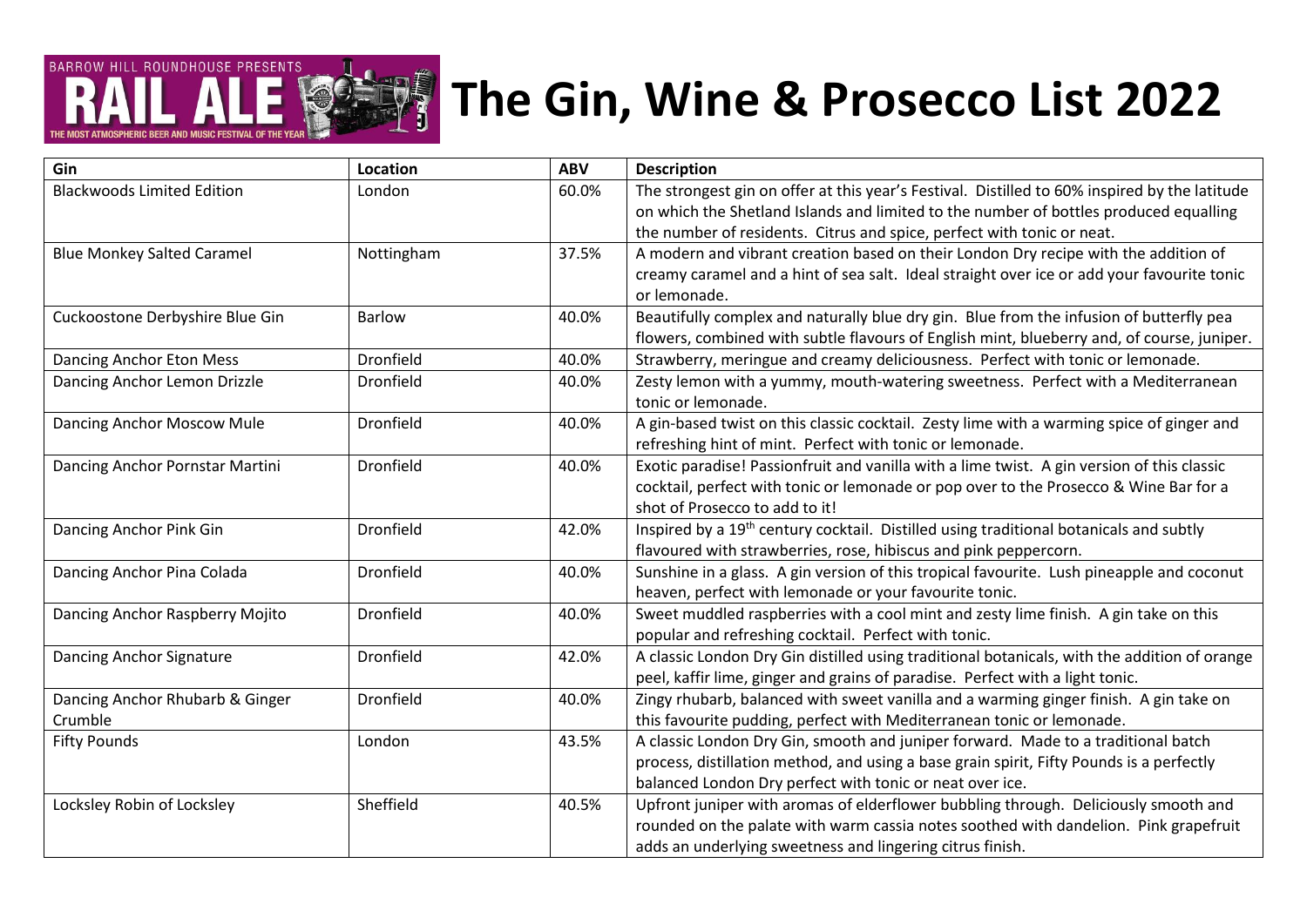

#### **The Gin, Wine & Prosecco List 2022**

| Gin                           | Location      | <b>ABV</b> | <b>Description</b>                                                                          |
|-------------------------------|---------------|------------|---------------------------------------------------------------------------------------------|
| Mason's Original              | Leeming Bar   | 43.0%      | Beautifully balanced juniper, citrus and warming spice create a smooth and boldly           |
|                               |               |            | aromatic gin with a long and refreshing orange and juniper finish, perfect with plain or    |
|                               |               |            | Mediterranean tonic.                                                                        |
| Mason's Tea Edition           | Leeming Bar   | 43.0%      | Unique gin combining inherently dry Yorkshire Tea with smooth juniper flavours, sharp       |
|                               |               |            | citrus and warming spice for a refreshing long dry finish. Perfect with tonic or lemonade.  |
| Monkey 47                     | Germany       | 47.0%      | Distilled using 47 botanicals and cut to 47%, Monkey 47 is a unique and flavoursome dry     |
|                               |               |            | gin. Perfect with tonic.                                                                    |
| Saxton Cooper Blood Orange    | <b>Barlow</b> | 37.5%      | A punchy and bold aromatic blood orange gin, packed full to the brim with bitter-sweet      |
|                               |               |            | oranges and a vibrant striking colour. Perfect with lemonade or tonic.                      |
| Saxton Cooper Candy Cane      | <b>Barlow</b> | 37.5%      | Playfully sweet, this gin offers a wonderful peppermint flavour with a heady burst of       |
|                               |               |            | raspberries. Perfect with lemonade, tonic or neat.                                          |
| Saxton Cooper Hedgerow Fruits | <b>Barlow</b> | 37.5%      | A delightful, aromatic and fruity gin, packed full of delicious sweet blackberry and        |
|                               |               |            | raspberries with a hint of strawberry. Perfect with lemonade or tonic.                      |
| Shorty's Endeavour            | Guisborough   | 42.0%      | A wonderful London Dry Gin, perfectly balanced and smooth, created in Whitby by             |
|                               |               |            | Rachel Conisbee, otherwise known as "Shorty". A timeless classic gin.                       |
| Shorty's Town Hall            | Guisborough   | 40.0%      | A superb London Dry Gin made with hedgerow botanicals including rowanberry, giving a        |
|                               |               |            | full rounded flavour. Created for the opening of Shorty's Distillery in March 2022.         |
| Tanqueray Number 10           | London        | 47.3%      | Ultra premium award winning gin from the creator of Gordons. This gin is smooth and         |
|                               |               |            | juniper forward, perfect with tonic or neat.                                                |
| Tarquin's Sea Dog             | Cornwall      | 57.0%      | Hand selected botanicals, distilled to a Navy strength of 57%. Brimming with bold           |
|                               |               |            | flavours and the unmistakeable Tarquins personality. Perfect neat or with tonic.            |
| West End King of Soho         | London        | 42.0%      | Five times distilled to a unique recipe, classic London Dry Gin with a contemporary twist.  |
|                               |               |            | Clean and gentle on the nose with a refreshing twist of grapefruit, warming peppery         |
|                               |               |            | spice creates a smooth finish in this classically styled gin.                               |
| Whitley Neill Parma Violet    | Liverpool     | 43.0%      | Aromatic violet infuses a subtle floral note to this smooth gin, creating a vibrant elegant |
|                               |               |            | gin. Perfect neat over ice or with tonic or lemonade.                                       |